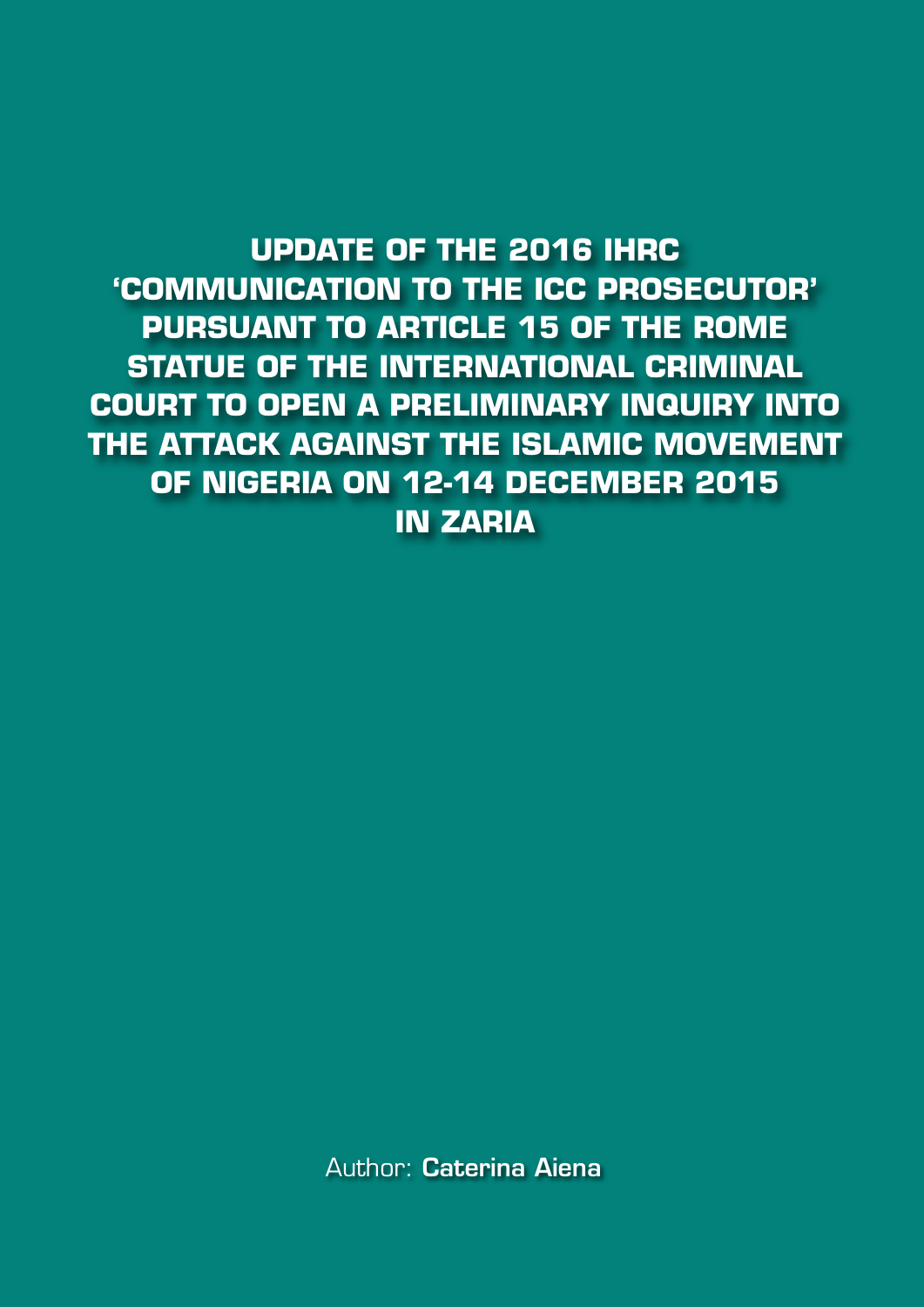First published in Great Britain in 2020 by Islamic Human Rights Commission PO Box 598, Wembley, HA9 7XH © 2020 Islamic Human Rights Commission

All rights reserved. No part of this book may be reprinted or reproduced or utilised in any form or by any means electronic, mechanical, or other means, now known or hereinafter invented, including photocopying and recording, or in any information storage or retrieval system, without permission in writing from the publishers.

ISBN: 978-1-909853-16-4



www.ihrc.org.uk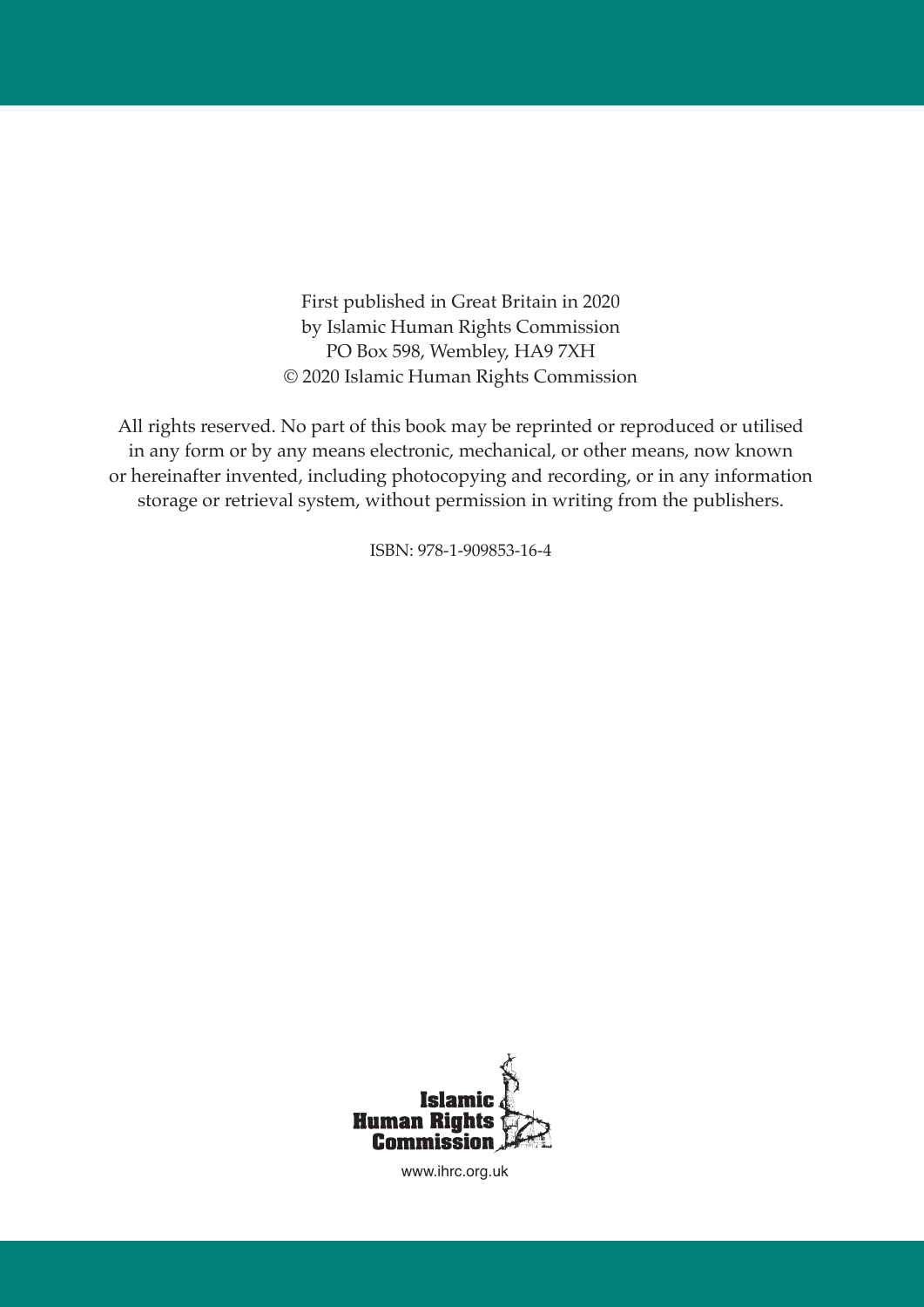# **UPDATE OF THE 2016 IHRC 'COMMUNICATION TO THE ICC PROSECUTOR' PURSUANT TO ARTICLE 15 OF THE ROME STATUE OF THE INTERNATIONAL CRIMINAL COURT TO OPEN A PRELIMINARY INQUIRY INTO THE ATTACK AGAINST THE ISLAMIC MOVEMENT OF NIGERIA ON 12-14 DECEMBER 2015 IN ZARIA**

Author: **Caterina Aiena**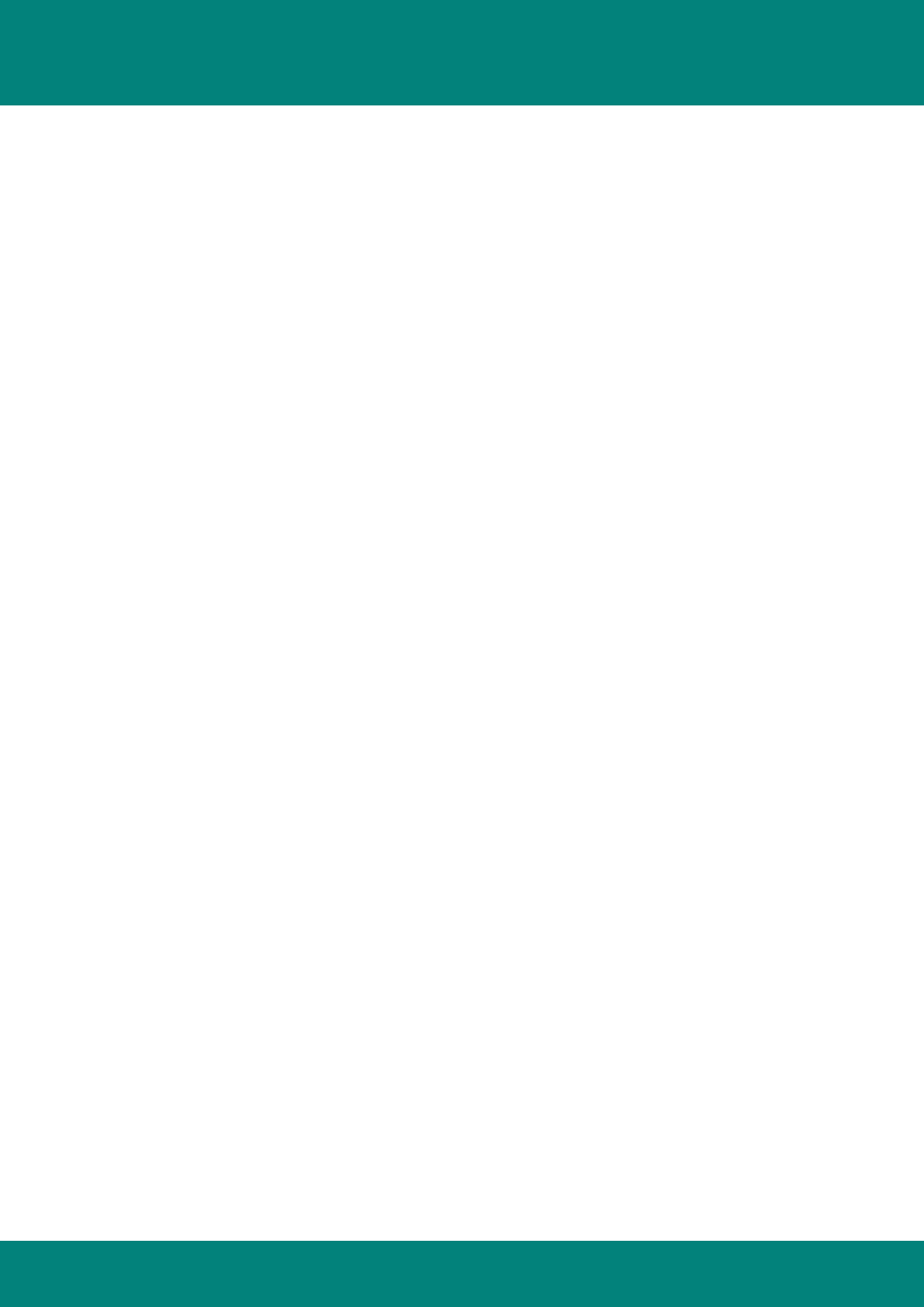# **Table of Contents**

| $\mathbf{I}$ |               |  |
|--------------|---------------|--|
| $\mathbf{I}$ |               |  |
| Ш            |               |  |
|              | A)            |  |
|              | B)            |  |
|              | $\mathcal{C}$ |  |
|              | D)            |  |
|              | E)            |  |

### APPENDIX A:

| Recorded attacks against Islamic Movement of Nigeria's members, supporters |  |
|----------------------------------------------------------------------------|--|
|                                                                            |  |
| <b>APPENDIX B:</b>                                                         |  |
|                                                                            |  |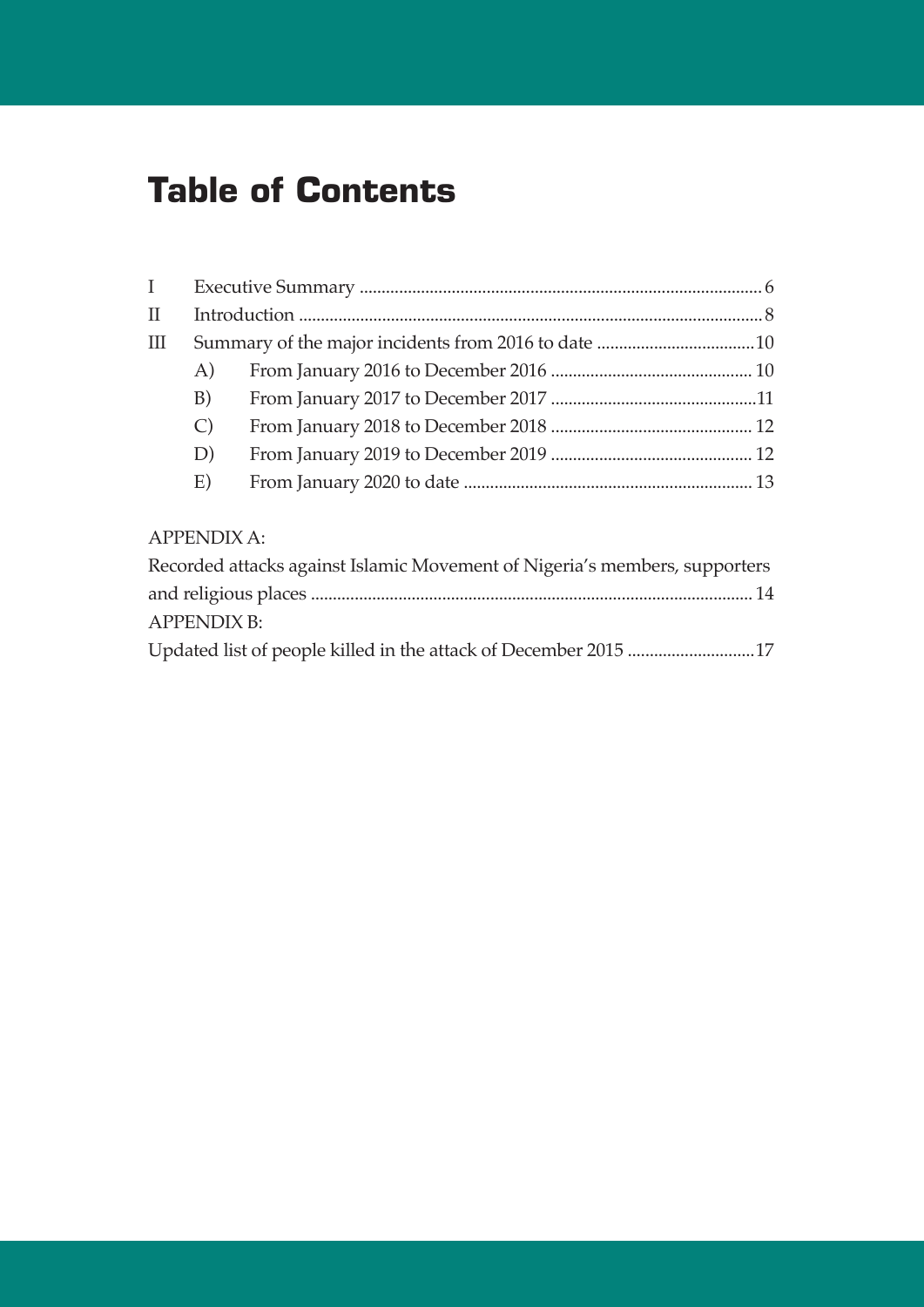# **I. EXECUTIVE SUMMARY**

IHRC welcomes the Report on Preliminary Examination Activities 20191 by the Prosecution Office of the International Criminal Court (ICC). Nonetheless, IHRC is of the view that in these five years little has been demanded from the Nigerian government by the ICC and otherleading international organizations. In respect of their role at the forefront of the fight for the protection of human rights, the international community should apply more pressure on the Nigerian authorities and remind the country of its obligations to uphold fundamental human rights.

IHRC believes that the Nigerian authorities have been operating outside legal norms on the basis of examination of a number of incidents, within the context of a strategy which aims on one hand at destroying and concealing all evidence incriminating the soldiers responsible for the killings of December 2015, and on the other hand to cripple the Islamic Movement of Nigeria (Islamic Movement). This is exemplified by the fact that a) the government has refused to follow the National Commission of Inquiry's recommendation to prosecute Adeniyi Oyebade, the General Officer Commanding the Nigerian Army's 1st Division, widely believed to be behind the savage attacks; b) the Attorney General of a lower state court has started prosecuting Sheikh Ibrahim Zakzaky and his wife, 2 Mallima Zeenah, on the basis of false accusations in a sham trial, in defiance of the 2016 order for their release by the Federal High Court of Justice (a higher national court), who ordered the Department of State Services (DSS) to release Sheikh Zakzaky and his wife Zeenah within 45 days. 3

This IHRC communication aims to provide an in-depth update on the happenings since the 2015 massacre occurred, to be seen in the context of continuous violations of the state of law and Zakzaky's right to receive medical treatment by Nigerian authorities. IHRC believes that the trumped-up charges against Zakzaky and his wife reflect a misguided attempt by the government to conceal its responsibility for a planned and systematic attack by soldiers against unarmed civilians, along with the government's culpability in a pattern of contempt for due process.

In the first part, the report provides an update on the major incidents that have occurred from 2016 to April 2020. In the second and third parts, IHRC has attached two lists: 1) a list of attacks by Nigerian police and/or army against Islamic Movement members, supporters and religious places; 2) an up-to-date list of the people killed during the December 2015 attack in Zaria.

<sup>1</sup> Report on Preliminary Examination Activities (2019), https://www.icc-cpi.int/Pages/ item.aspx?name=191205-rep-otp-PE, p.50

<sup>2</sup> https://www.ihrc.org.uk/activities/press-releases/25057-ihrc-urges-end-to-sham-trial-of-sheikhzakzaky/

<sup>3</sup> https://www.ihrc.org.uk/activities/press-releases/11806-press-release-nigeria-ihrc-gives-qualifiedwelcome-to-court-order-to-free-islamic-movement-leader/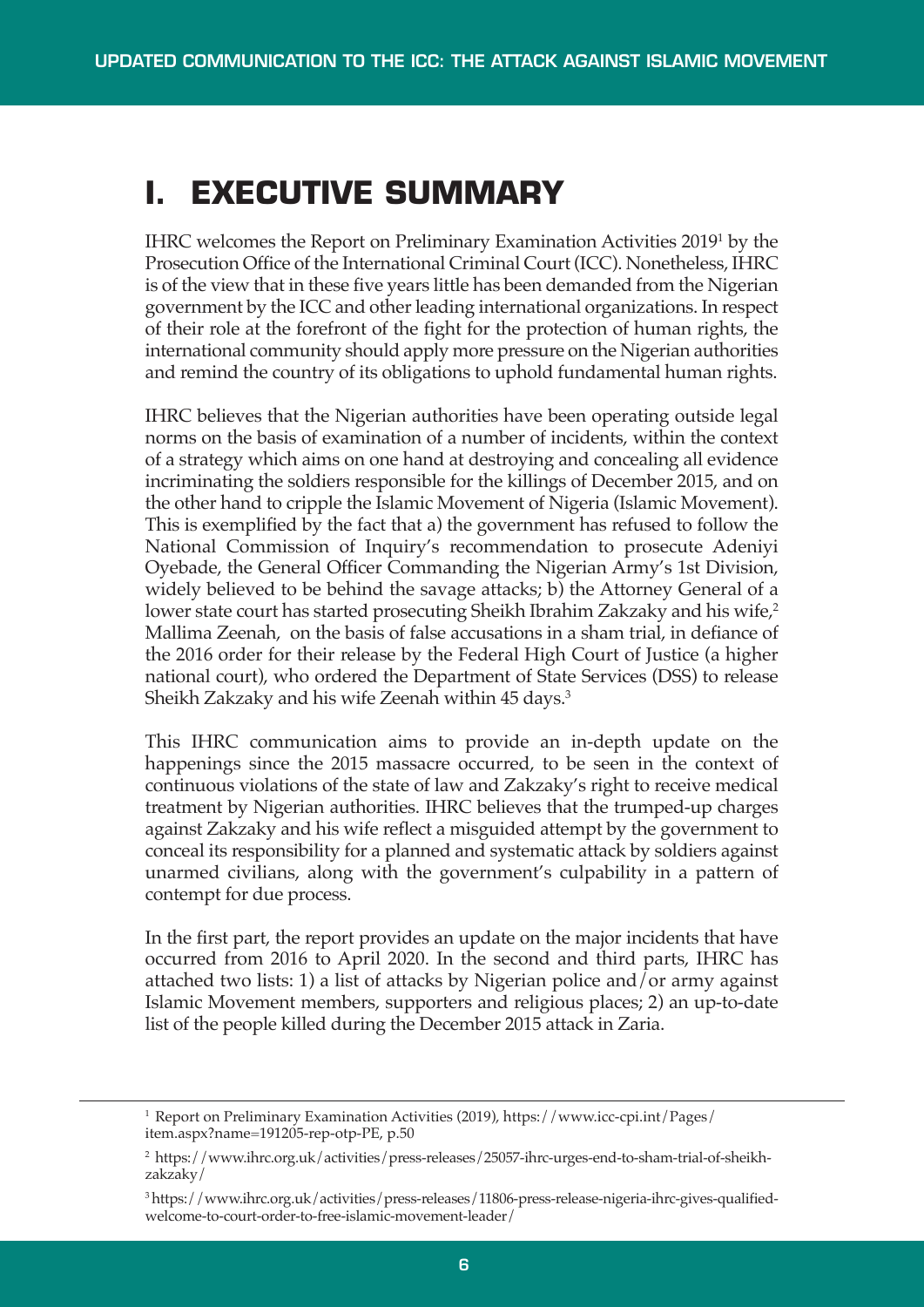# **RECOMMENDATIONS:**

IHRC makes the following recommendations to the ICC:

- a. Take measures to ensure that all evidence of crimes and human rights violations are preserved, including all military and other official records, in particular records relating to the collection and disposal of the bodies of those killed in the attack of December 2015 in Zaria. There is credible evidence that the Nigerian authorities are seeking to destroy this evidence. 4
- b. Ensure that the necessary safeguards are in place forthe safety and security of witnesses who may testify against the army or the Nigerian government in any legal process. 5
- c. Create and implement mechanisms for exhumations, autopsies and investigations into those killed in December 2015. Bodies interred in mass graves should be exhumed, under the supervision of the ICC or another international body, with a view to conducting independent autopsies by independent and recognized international forensic pathologists to establish the causes and circumstances of death. This process should be done as swiftly as possible, so as to allow bodies of the deceased to be returned to their families for burial in line with their cultural and religious norms.

We believe the above steps are necessary in order to allow the ICC to bring successful prosecution. The Nigerian authorities have shown over the last 4 years that they have no intention of prosecuting those responsible for this crime. While it is necessary that the ICC follow its procedures, it should not lose sight of this fact or the Nigerian government and army's willingness to destroy evidence that points to their culpability. Failure to take the above steps will allow the government and army to erase all evidence of their criminal actions.

<sup>4</sup> https://www.ihrc.org.uk/activities/campaigns/12004-letter-to-the-icc-regarding-the-preservationof-zaria-massacre-evidence/

<sup>5</sup> https://www.ihrc.org.uk/activities/press-releases/24438-nigerian-authorities-seeking-to-destroyzaria-massacre-evidence/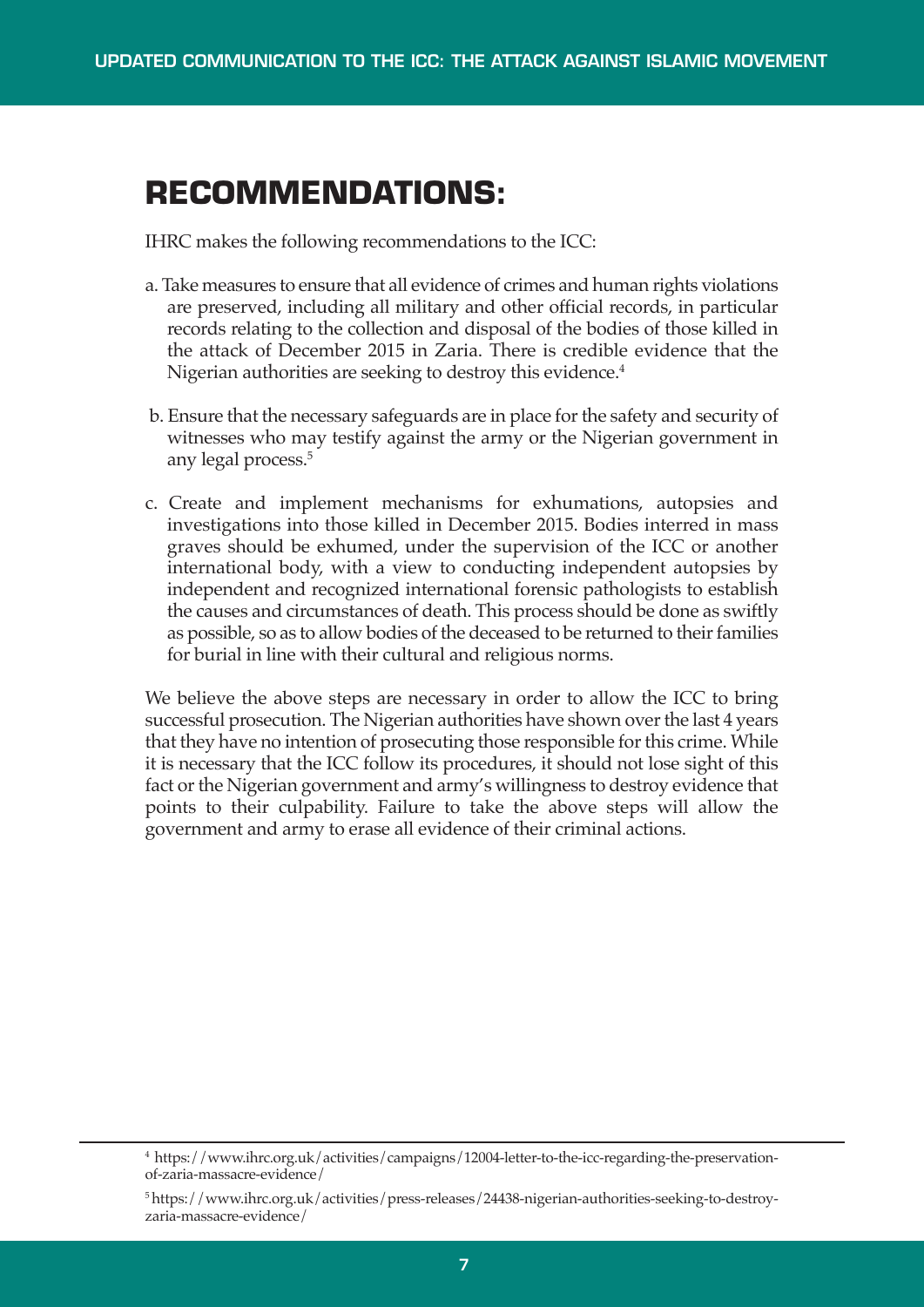# **II. INTRODUCTION**

- 1. IHRC has at the core of its mandate the investigation of human rights abuses and referral of cases to all relevant international bodies. Since 2015, IHRC has been lobbying various Nigerian and international authorities for the release of Sheikh Zakzaky, including the ICC, the African Union, the United Nations, the Commonwealth, the EU, the Nigerian president and the Nigerian High Commissioner to the UK. The campaign demands that those responsible for the massacres in Zaria in December 2015 are brought to justice, that Zakzaky receives adequate medical treatment and those still detained are freed.
- 2. In March 2016 IHRC wrote to the ICC urging it to investigate the massacre.<sup>6</sup> It called on the international tribunal, which has a mandate to prosecute people for war crimes, crimes against humanity and genocide, to open a preliminary enquiry on the grounds that the crimes committed by the Nigerian army meet all the necessary legal requirements to warrant a preliminary investigation by the ICC prosecutor. The IHRC legal team has received reports of human rights abuses from a variety of sources in Nigeria and internationally, including NGOs and victims' families. This material has been analysed and has been provided to the ICC Prosecutor on a regular basis.
- 3. IHRC maintains that the Islamic Movement is a victim of suppression by Nigerian authorities on the basis of its political orientation. In fact, the Islamic Movement has been targeted for being highly critical of the political corruption within the Nigerian establishment: Nigerian governmental relationships and intelligence sharing with the State of Israel; the relationship between facets of the Nigerian army and Boko Haram as well as other corrupt practices prevalent within the political establishment. Not surprisingly, the 2016 Annual Threat Assessment Report by the Office of the National Security Adviser (NSA) to President Muhammadu Buhari labelled the Islamic Movement of Nigeria as a secessionist agitation group, and therefore a threat to the nation's security, along with the Indigenous Peoples of Biafra (IPOB). <sup>7</sup> However, international human rights organisations such as IHRC and Amnesty International reported that excessive force has been used by Nigerian security agencies in dealing with both Islamic Movement and IPOB. The Islamic Movement has always maintained, and all evidence indicates, that they are a peaceful civil society organisation.

<sup>6</sup> https://www.ihrc.org.uk/publications/reports/11646-investigating-the-attack-against-the-islamicmovement-of-nigeria-on-12-13-december-2015-in-zaria/

<sup>7</sup> https://www.ihrc.org.uk/news/ihrc-in-media/11937-intelligence-report-declares-biafra-agitatorsimn-boko-haram-threats-to-national-security/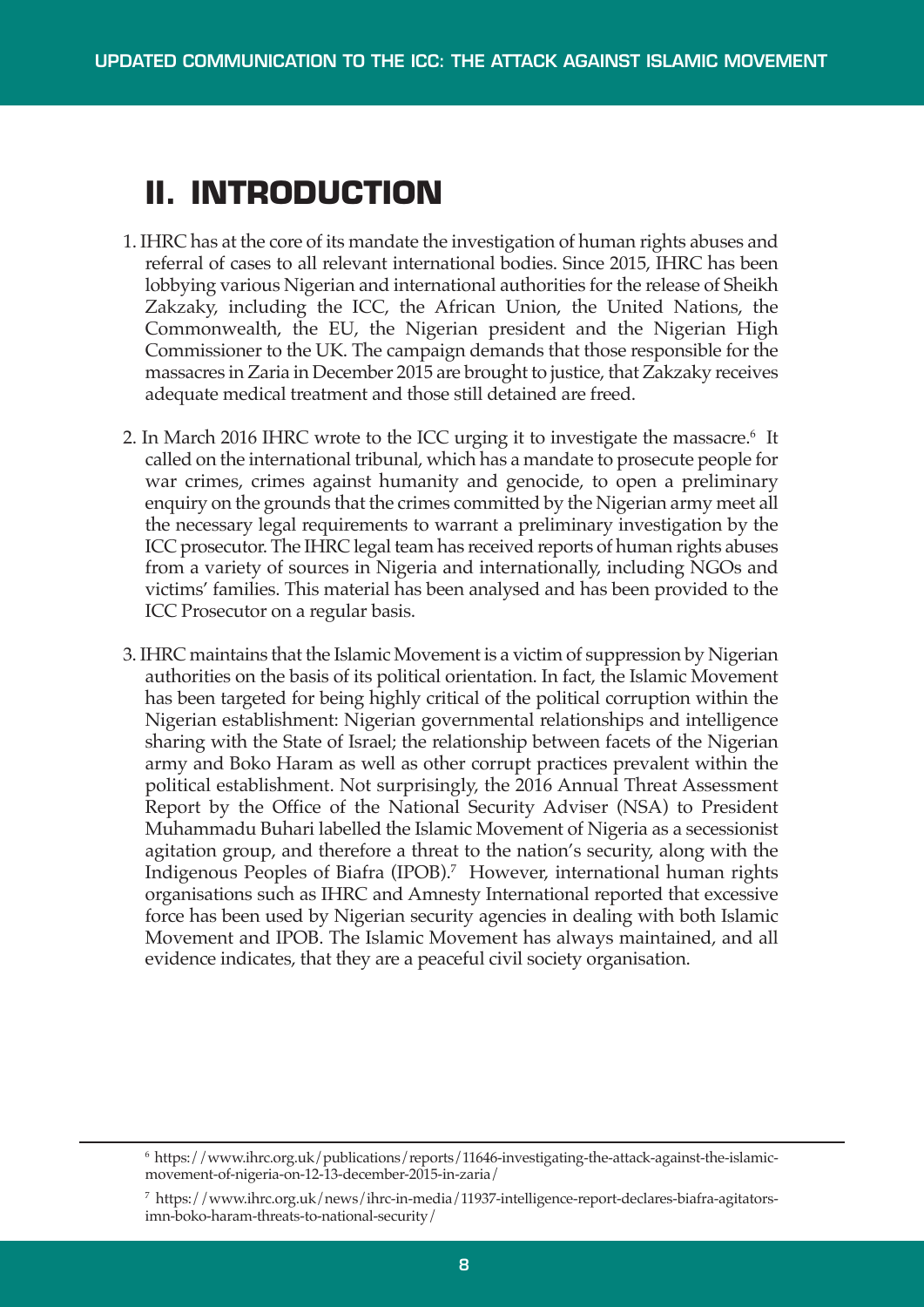#### **Context**

- 4. In December 2015 the Nigerian armed forces conducted a string of massive attacks against the supporters of the Islamic Movement, their properties,religious places and symbols, which resulted in the killing of nearly 1000 civilians. The Islamic Movement leader Sheikh Ibrahim Zakzaky and his wife Zeenah were both shot in the attack and their family home burned down and demolished. Three of their sons died in the attack. As reported, there are a number of mass graves around Zaria, with up to 1000 victims buried in them by the Nigerian army. In 2019, the movement was declared unlawful and prohibited in the state of Kaduna. Marches and gatherings for religious events have been banned altogether, <sup>8</sup> and Islamic Movement followers incarcerated.
- 5. After the attack of 2015, the leader of the Islamic Movement, Sheikh Ibrahim Zakzaky and his wife Zeenah were kept, initially, *incommunicado* for months, and subsequently in custody with no trial until 2019, when the pair were summoned to appear before the Kaduna State Court.
- 6. Reports from family members indicate that Sheikh Zakzaky, who has lost his sight in one eye and the use of one arm in the 2015 military attack, is in a real danger of losing sight in the other eye due to a lack of adequate medical attention. In January 2018, he also suffered a stroke and thenceforth his already poor condition has deteriorated.

<sup>8</sup> https://www.ihrc.org.uk/activities/press-releases/11764-press-release-nigeria-state-ban-entrenchespersecution-of-nigerian-islamic-movement/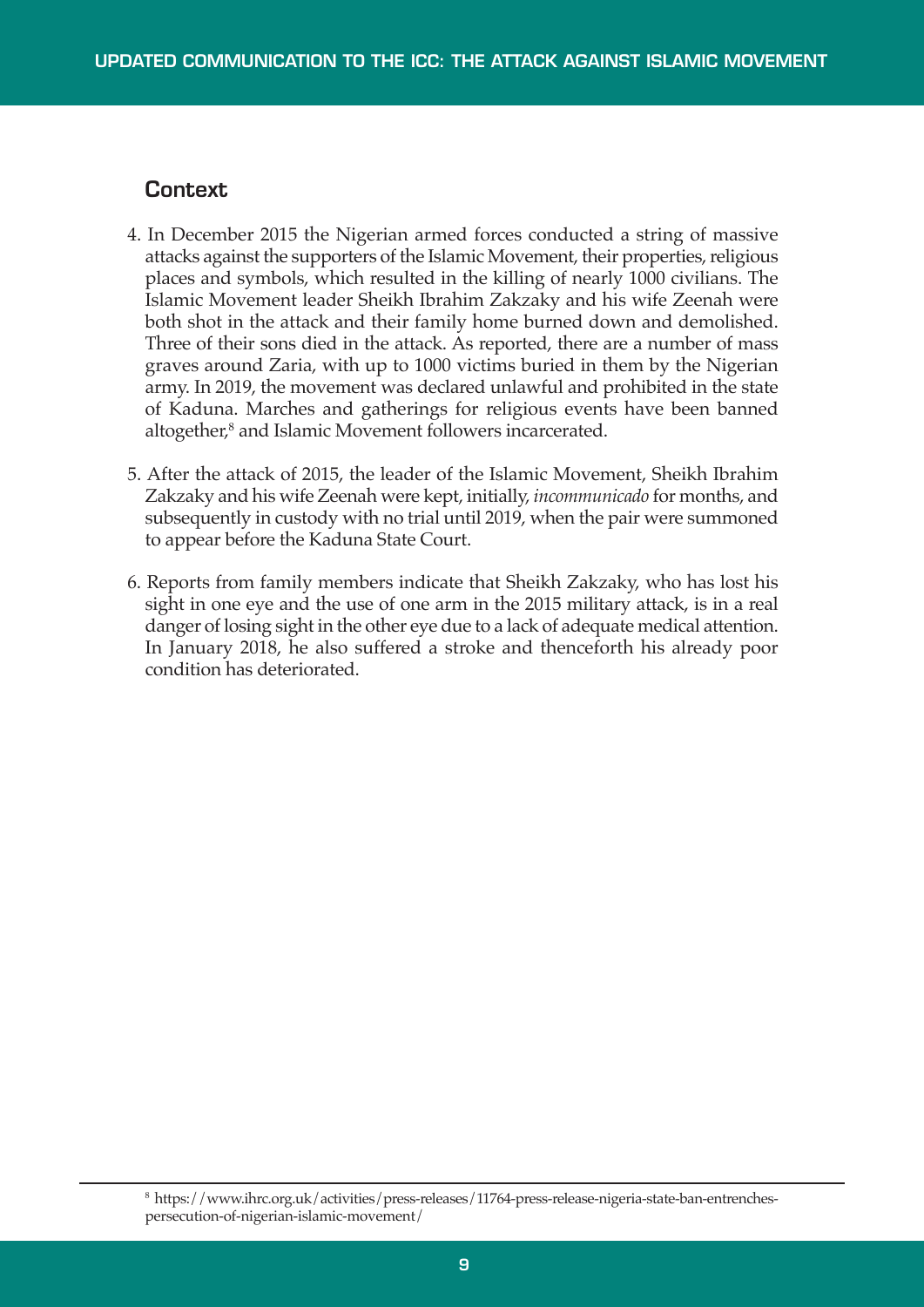# **III. SUMMARY OF THE MAJOR INCIDENTS FROM 2016 TO DATE**

### **A. From January 2016 to December 2016**

- 7. In January 2016, the Nigerian Judicial Commission of Inquiry (JCI) started the investigations on the Zaria massacre. The JCI was set up a month earlier (December 2015) by the Kaduna State government, in response to the massacre of December 2015. In its final report, the Commission acknowledged that a massacre took place, and accused the General Officer commanding the Nigerian Army's 1st Division, Adeniyi Oyebade, of orchestrating the military operation outside the chain of command. The commission called for the officers who participated in the operation to be brought to trial before a court of competent jurisdiction. However, neither General Officer Adeniyi Oyebade nor any other military officers have been arrested and prosecuted to date.
- 8. IHRC has criticised the Commission of Inquiry for not being sufficiently independent and impartial to hold those responsible to account. Suffice it to say that the person who set up the commission of inquiry, the Kaduna state governor Malam Nasir el-Rufai, was the same person responsible for demolishing Islamic Movement properties during the December 2015 attacks as well as the burial of victims in mass graves. <sup>9</sup> During his news speech in December 2015, the Kaduna state governor listed a range of grievances against the Islamic Movement, which can be seen as indicative of bias against the Islamic Movement from the start. In the Commission of Inquiry report they concluded that the military employed disproportionate force to quell what it called "civil unrest" led by 'a rogue', the Islamic Movement leader Sheikh Zakzaky. Further, the report seeks to draw moral equivalence between the actions of the army and unarmed members of the Islamic Movement. It routinely refers to the violence as "clashes" when in fact the deadly violence was exclusively one-sided, and accused the Islamic Movement in Zaria of being heavily armed, an allegation that has never been established by the Commission of Inquiry, the army or Nigerian government. Lastly, it was also incongruous that a Judicial Commission visited persons not directly involved in the crisis while refusing to visit the Kaduna Central prison where over 70 Islamic Movement detainees were being held, many of them suffering from gunshot wounds. Likewise, the Islamic Movement leader Sheikh Zakzaky never appeared before the Judicial Commission, and all the judgments were based on what one party (the Governor) said. IHRC believes that the Commission of Inquiry's work was aimed at finding a scapegoat, a 'rogue operator', and letting the government off the hook, rather than bringing the perpetrators to justice for what was effectively a pre-planned massacre.
- 9. In December of the same year, the Federal High Court of Nigeria declared that the detention of Sheikh Zakzaky and his wife was unlawful and unconstitutional

<sup>9</sup> https://www.hrw.org/news/2015/12/22/nigeria-army-attack-shia-unjustified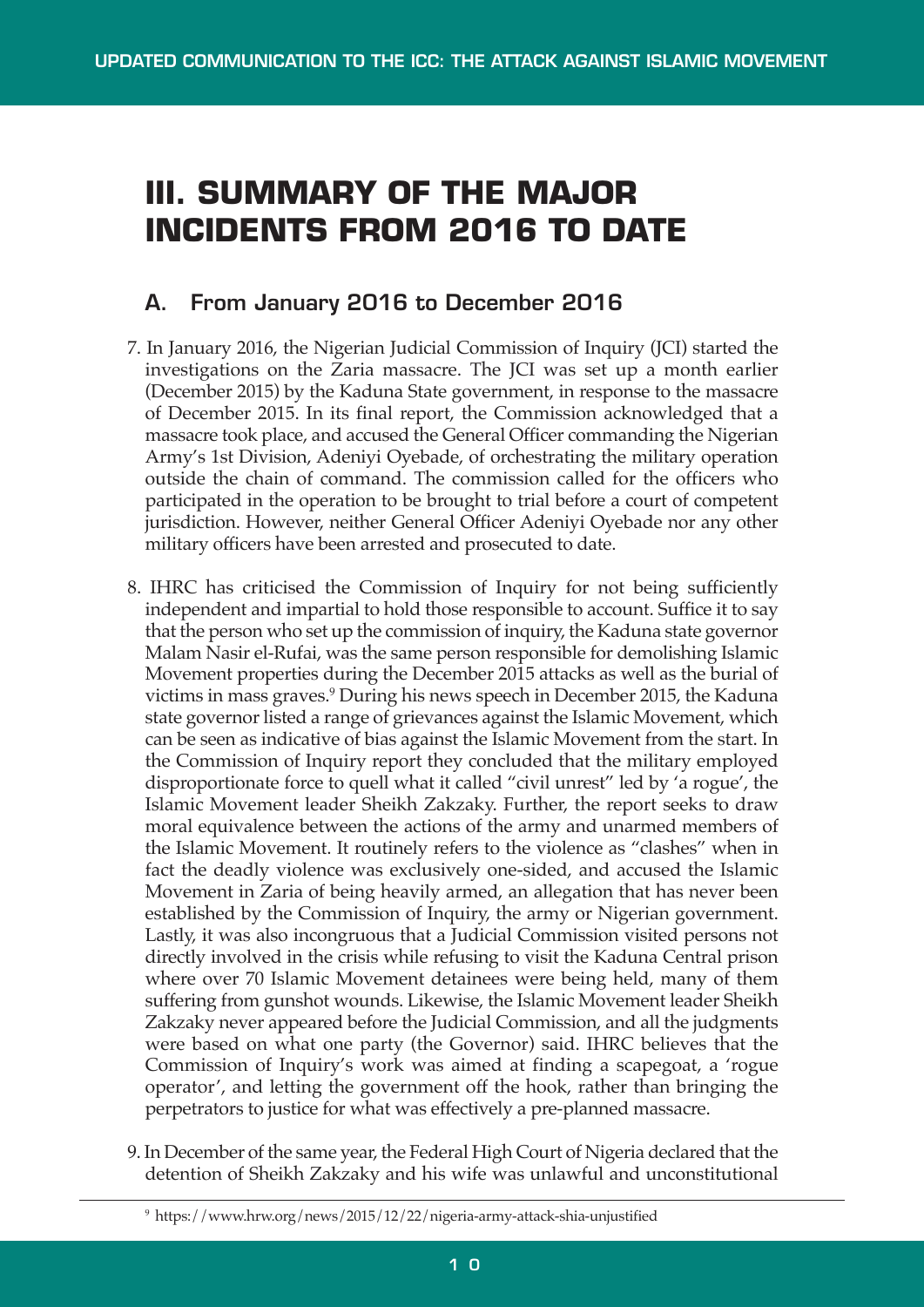and ordered the Nigerian government to release them by January 2017, and pay compensation. That ruling has never been enforced with the state authorities in Kaduna deciding instead to prosecute the pair in 2018.

### **B. From January 2017 to December 2017**

- 10. A Presidential Investigation Panel on Review of Compliance of Armed Forces with Human Rights Obligations and Rules of Engagement was set up in September 2017 and began proceedings to investigate the allegations of war crimes by the country's armed forces. However, concerns have been raised by international organizations in relation to the transparency and impartiality of the Panel, and its composition since it includes members who served in the Kaduna State Judicial Commission, or in the Chief of Army Staff military investigation panel. <sup>10</sup> The Islamic Movement leader Sheikh Zakzaky or other witnesses from the Islamic Movement were not allowed to testify.
- 11. The same year, the ICC produced the Report on Preliminary Examination Activities containing the findings of its preliminary examinations. In the report, the ICC stated in reference to the attack by armed forces on supporters of the Islamic Movement of Nigeria: "It is alleged that members of the IMN armed with batons, knives, and machetes stopped the convoy of the Chief of Army Staff on a principal road in Zaria on 12 December 2015".<sup>11</sup> Later on, IHRC wrote a formal letter of concern to the chief prosecutor of the ICC, in which IHRC strongly objected to the comments and reminded the ICC chief prosecutor Fatou Bensouda that to repeat the government narrative was a grave mistake especially when the report "fails to present the victims' perspective, ignores all of the evidence except that presented by the government and unfairly presents the victims of the violence as the instigator of the violence". <sup>12</sup> On the contrary, there is a large body of photographic and video evidence ranging from eyewitness accounts to victim statements that shows that: a) soldiers were walking around Islamic Movement buildings at a leisurely pace without any fear for their safety; b) they took up their positions before opening fire without any provocation from the unarmed Islamic Movement supporters; c) Islamic Movement supporters were unarmed and did not engage in any violent activity, and the government has failed to provide any evidence to the contrary. 13

<sup>&</sup>lt;sup>10</sup> https://www.premiumtimesng.com/news/headlines/241182-shiite-imn-boycott-nigerian-govtpanel-probing-rights-abuses-military-question-composition.html / http://saharareporters.com/2017/08/23/shiite-imn-boycott-nigerian-government-panel-probing-

human-rights-abuses-military

<sup>11</sup> https://www.icc-cpi.int/Pages/item.aspx?name=171204-rep-otp-PE, p.47

<sup>&</sup>lt;sup>12</sup> https://www.ihrc.org.uk/activities/press-releases/17124-press-release-nigeria-icc-cautionedagainst-blaming-victims-in-nigeria-massacre-investigation/

<sup>&</sup>lt;sup>13</sup> The present material or any other material referred to in this report can be provided by IHRC at the express request of ICC.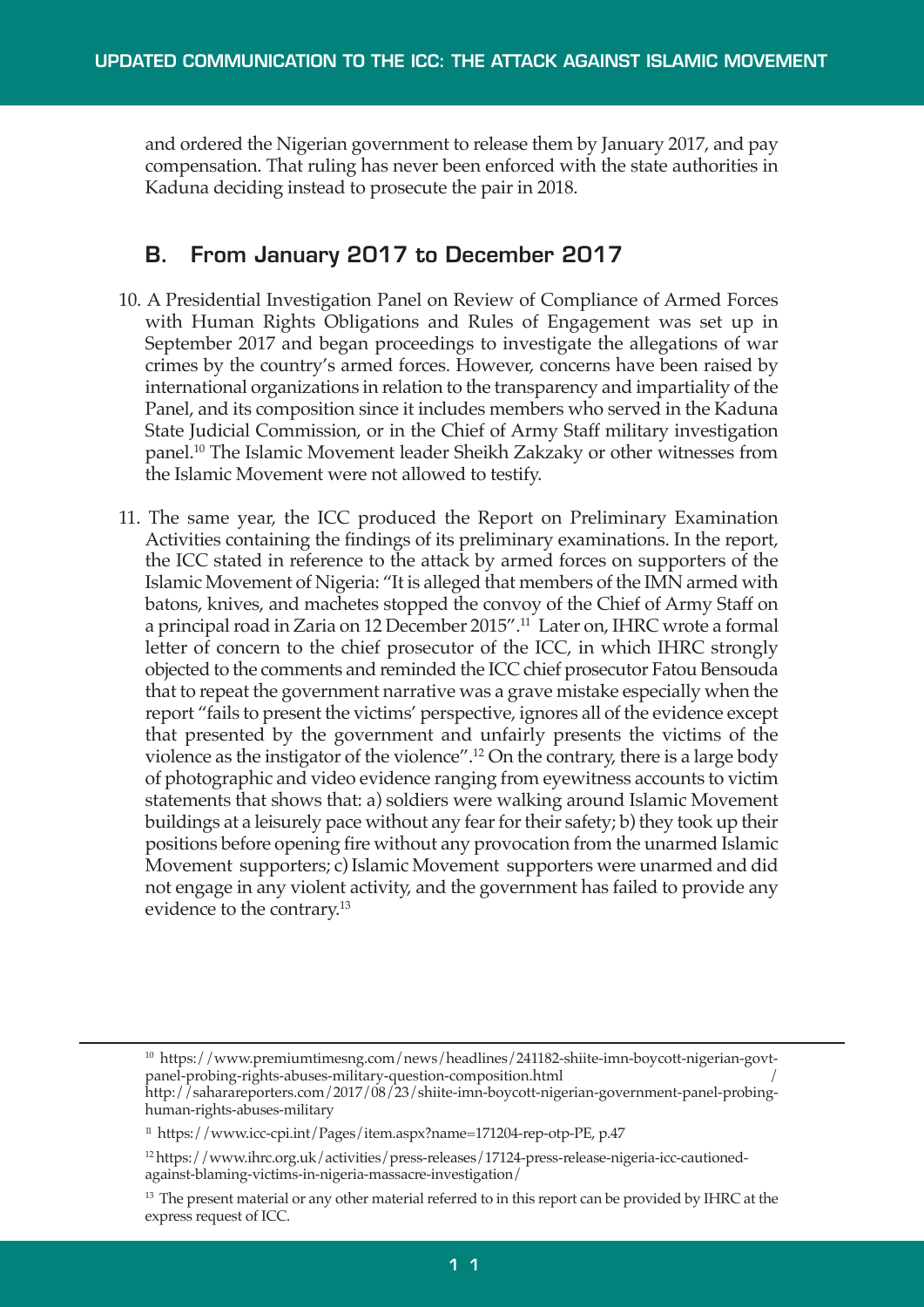12. In another letter the same year, IHRC also warned the ICC of reports that the Nigerian government was planning to exhume the mass graves of those killed during the December 2015 massacre. IHRC was informed that the authorities intended to disperse the victims' bodies to unknown locations in an attempt to conceal evidence. IHRC emphasised to the ICC that it was imperative that any exhumation did not go ahead under the sole authority of the Nigerian government or army as there remained a high risk of destruction of vital evidence. The victims' bodies should be exhumed under the supervision of an international organisation, like the ICC, so that evidence can be preserved, and the victims' bodies returned to their families.

### **C. From January 2018 to December 2018**

- 13. In January, the Court of Appeal in Abuja publicly criticized the Nigerian government for acting in defiance of its injunctions in respect of the case of the illegally detained leader of the Islamic Movement, Sheikh Zakzaky. This came after the decision of the Attorney General of Nigeria to file an appeal to overthrow the order of the Federal High Court.
- 14. Four months later, Sheikh Zakzaky and his wife were arraigned by the State High Court in Kaduna, which charged the couple and other Islamic Movement supporters with eight offences, the most serious of which is the abetment of committing a culpable homicide by blocking roads in the city of Zaria in December 2015. The couple were placed in the custody of the DSS and their whereabouts was initially not known to anyone including family members.

## **D. From January 2019 to December 2019**

- 15. In April 2019 IHRC was able to take a team of doctors to Nigeria to examine the Sheikh and his wife and make recommendations as regards their treatment. The lead levels in Sheikh Zakzaky's blood, who had suffered two strokes in 2018, were so dangerously high as to renderimmediate treatment a medical emergency. Following the visit, IHRC recommended urgent specialist treatment which he could only access outside Nigeria.
- 16. Eventually, after much international pressure, the court demanded Sheikh Zakzaky and his wife be released so that they could travel for urgent medical treatment. At that time, despite IHRC following up medical options in a number of countries, India was the only viable destination due to delays and the Nigerian government's refusal of certain destinations. The option of India came into being as three of the Sheikh's trusted medical team were from there and helped to facilitate the visit without the involvement or interference (at that stage) from the Indian government. As part of the court conditions for the trip, Sheikh Zakzaky was entitled to seek treatment from a physician of his choice, but Nigerian security were granted permission to supervise the medical visit. However, on arrival in India this term was violated by Nigerian security services by acts of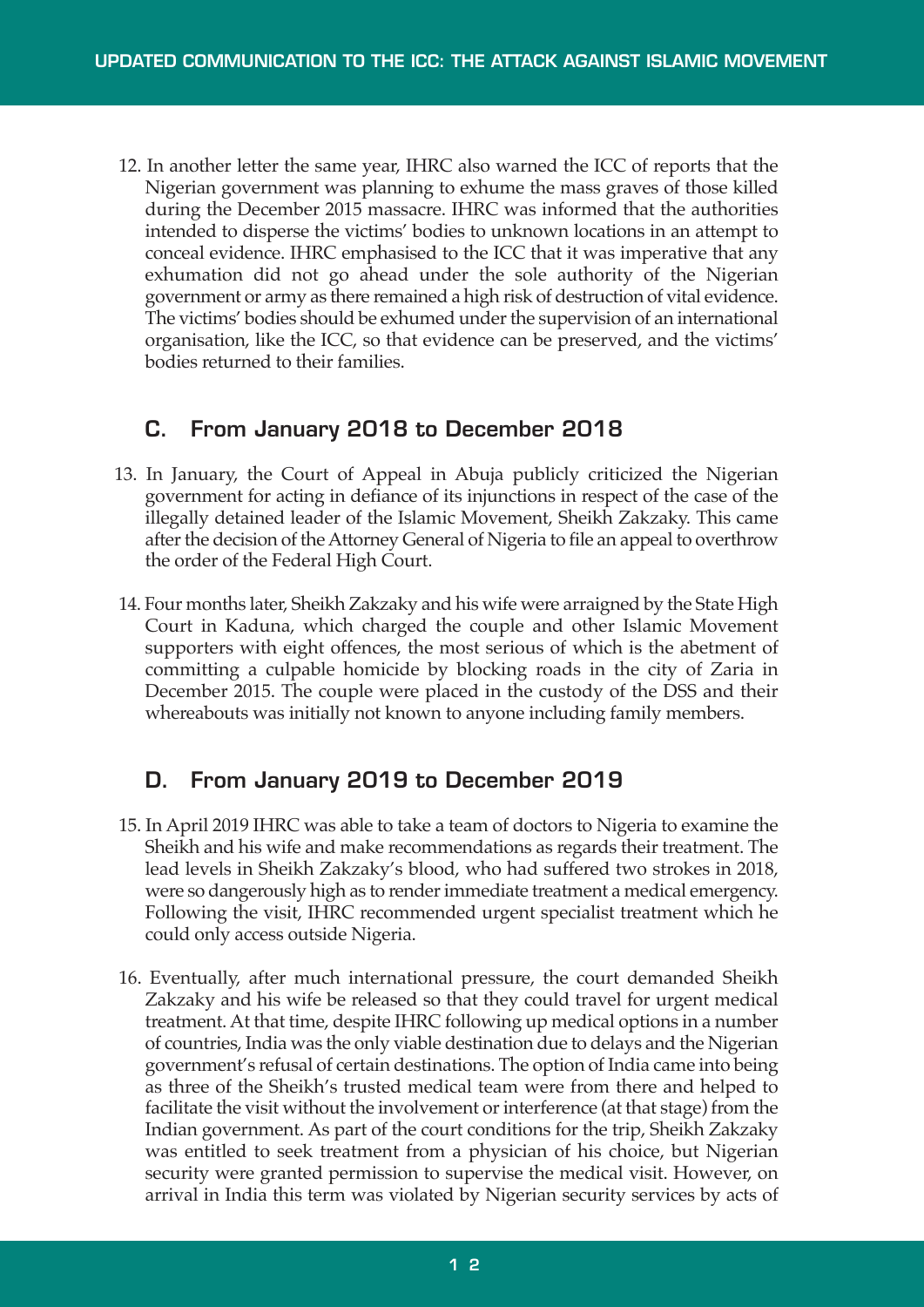harassment. The Nigerian security services confiscated Sheikh Zakzaky and his wife's legal documents with the help of their Indian counterparts; prevented them at various times from meeting their trusted doctors; denied them access to their Indian lawyers and demanded control over medical treatment. The trip was eventually cut short after it became clear that the Indian and Nigerian authorities were obstructing its aim.

- 17. In July 2019, the Islamic Movement was declared unlawful and banned in the state of Kaduna. Marches and gathering for religious events have been banned altogether, and Islamic Movement followers incarcerated.
- 18. In December 2019, following the Kaduna High Court Judge's order, the Nigerian state security service, the DSS, transferred Zakzaky and his wife from what was effectively house detention to the detention facility of the Nigerian Correctional Service in Kaduna State, in order to allow their lawyers to have access to them.

### **E. From January 2020 to date**

- 19. On February 6, 2020, the court reordered that Zakzaky and Zeenah should be allowed access to medical care, to be provided by their own medical practitioners in conjunction with the medical doctors nominated by the State Ministry of Justice and the prison authorities. A similar order in kind had already been delivered by the court but frustrated by the Kaduna government and the prison authorities who refused to allow the doctors of Zakzaky and his wife access to them for medical examination. The counsel forthe state and Director of Public Prosecution, Dari Bayero, told reporters that all "grey areas" had been resolved as the court had ordered that the couple be allowed access to their medical doctors, before taking their plea in April 2020.
- 20. In April 2020, the Nigerian president Muhammadu Buhari pardoned 2500 prisoners nationwide in a bid to reduce overcrowding in the country's prisons in the wake of the Covid-19 pandemic. Although the pardon included prisoners aged over 60 and those suffering from ill-health likely to lead to death, Sheikh Zakzaky and his wife, Mallima Zeenah, were not among those to be freed.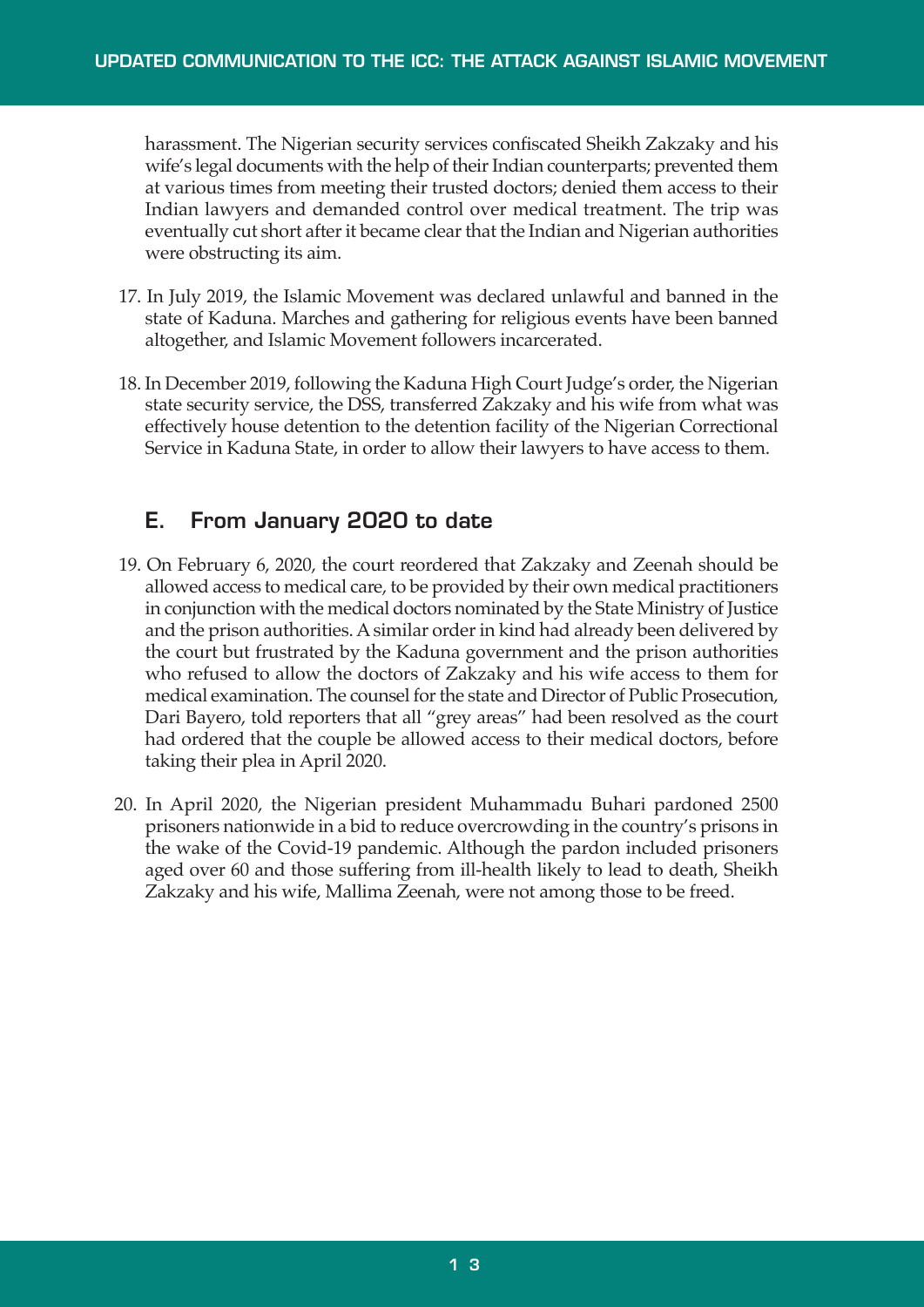# **Appendix A:**

### **Recorded Attacks Against Islamic Movement Supporters And Religious Places**

Since 2016, demonstrations involving tens of thousands of the sheikh's supporters have been staged daily in the capital Abuja as well as other towns and cities across northern Nigeria. Despite their totally peaceful nature the protests have been subject to sabotage and violent, often fatal, attacks by security forces intent on bringing the Islamic Movement into disrepute. Many fatalities have been reported after the army and police targeted the mainly Shia Muslim supporters of the Islamic Movement of Nigeria.

The incidents reported clearly show the escalation of repression by the Nigerian authorities and army against the Islamic Movement. IHRC can provide video and photographic evidence of these attacks.

### **List of incidents**

- 1. **October 2016:** Several attacks by the armed forces have been reported during the month across four states in Nigeria: a) in Funtua, Katsina state, where the security forces opened fire with live rounds on followers of the Islamic Movement taking part in a procession; b) in Kaduna state, a stronghold of the Islamic Movement, where the main mosque used by its followers, the Kadunai Markaz mosque, was also set on fire; c) in the city of Kano, in Kano State, where authorities stopped a group headed to the Islamic Movement centre; d) in the city of Jos in Plateau state, where troops attacked the Islamic Movement centre with tear gas and live rounds, inside which several people including a leader of the Islamic Movement, Sheikh Adamu Tsohos, were trapped. Sheikh Adamu Tsohos's house in Jos was also reportedly attacked. All the attacks resulted in at least 13 fatalities. In the same period, reports indicate that in Kaduna the authorities hired thugs to find and kill Shia Muslims from the Islamic Movement.
- 2. **November 2016:**Army opened fire onArba'een commemorations in Kano. Kano state government sent policemen to attack a peaceful religious observance of Arba'een trek.
- 3. **April 2017:** Police fired water cannon in the capital Abuja at protestors demonstrating against the continued detention of Sheikh Ibrahim el-Zakzaky and his wife.
- 4. **June 2017:** Police shot at a pro-Palestinian demonstration in the northern city of Kaduna killing at least one person. A 10-year-old child was shot when police attacked the peaceful procession in a bid to stop it proceeding through the state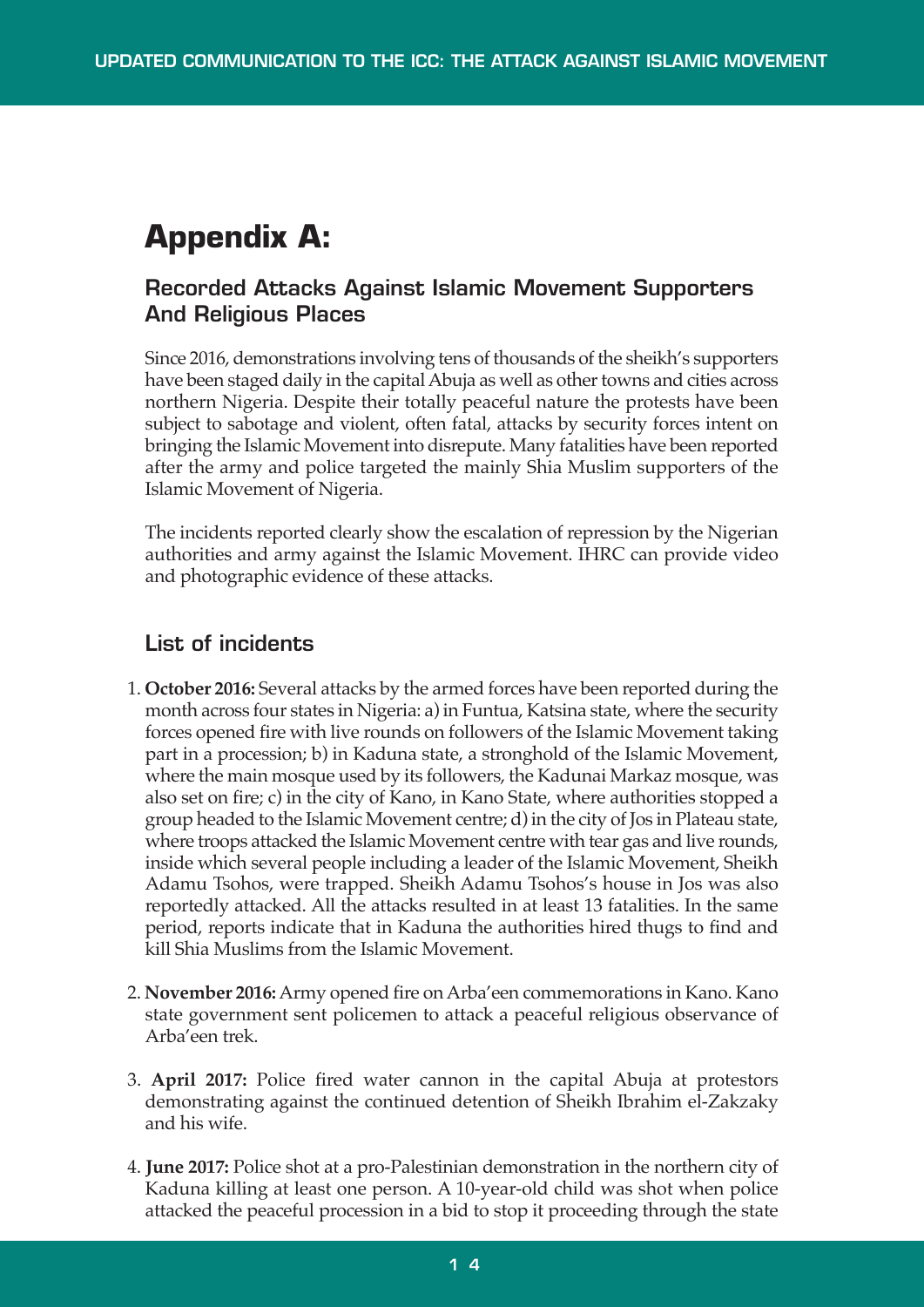capital. Thousands of people were taking part in the rally when police attacked without warning using tear gas and live rounds. IHRC was informed that hired thugs using makeshift weapons were reported to have set upon the demonstrators. There were reports of many wounded and arrested.

- 5. **July 2017:** Heavy deployment of security operatives comprising of anti-riot, regular police and soldiers, disrupted the Islamic Movement's annual remembrance of the killing of three of Sheikh Zakzaky's sons and 31 other members in Zaria on July 25, 2014. The event which was being held in Zaria, was besieged by the security operatives who stormed the venue with over 18 trucks filled with personnel.
- 6. **September 2017:** Armed police in Sokoto, Nigeria, broke up a gathering of civilians marking the historical events of Ashura, arresting at least six members of the Islamic Movement. The event was for commemorating the martyrdom of the Prophet Muhammad's grandson, Husayn.
- 7. **November 2017:** Police tear-gassed crowds in the capital Abuja to break up the annual religious Arba'een procession. Videos and photographs from the event showed pandemonium and panic breaking out among the crowd as people tried to escape the noxious fumes. One photograph showed a marcher with his shirt drenched in blood from an apparent wound to the face. This violence followed an attack on a procession the previous weekend in the northern city of Kano which resulted in the deaths of at least four innocent people.
- 8. **January 2018:** There were reports of a fatality and many injuries at a demonstration in Abuja after police opened fire for the second day in succession at protestors marching to demand the release of Sheikh Zakzaky. Photographs from the scene showed protestors carrying away the bloodied bodies of the victims. The police violence came after at least two people were injured the day before and tens more arrested while taking part in another peaceful demonstration in support of Sheikh Zakzaky. Police in Kaduna State opened fire on peaceful protesters who had taken to the streets upon hearing that Sheikh Zakzaky's health had deteriorated in illegal detention. Thousands had filled Ahmadu Bello Way to demand for the release of Sheikh Zakzaky while police had opened fire killing two people and injuring scores of other protestors.
- 9. **April 2018:** Police snipers in the centre of the Nigerian capital Abuja opened fire at a 'Free Zakzaky' protest killing at least one and injuring two. The police violence followed the arrest days earlier of the convener of the daily 'Free Zakzaky' sit-in protest at the Unity Fountain. Prince Deji Adeyanju was arrested and taken away to an unknown location by armed police as he took part in the protests.
- 10. **June 2018**: the authorities attacked in Kaduna City and killed two protestors demonstrating against the continued detention of the leader of the Islamic Movement. It was the second day in succession that armed police had opened fire with live ammunition on peaceful pro-Zakzaky protestors, among whom at least three people were wounded, one of them critically in another protest.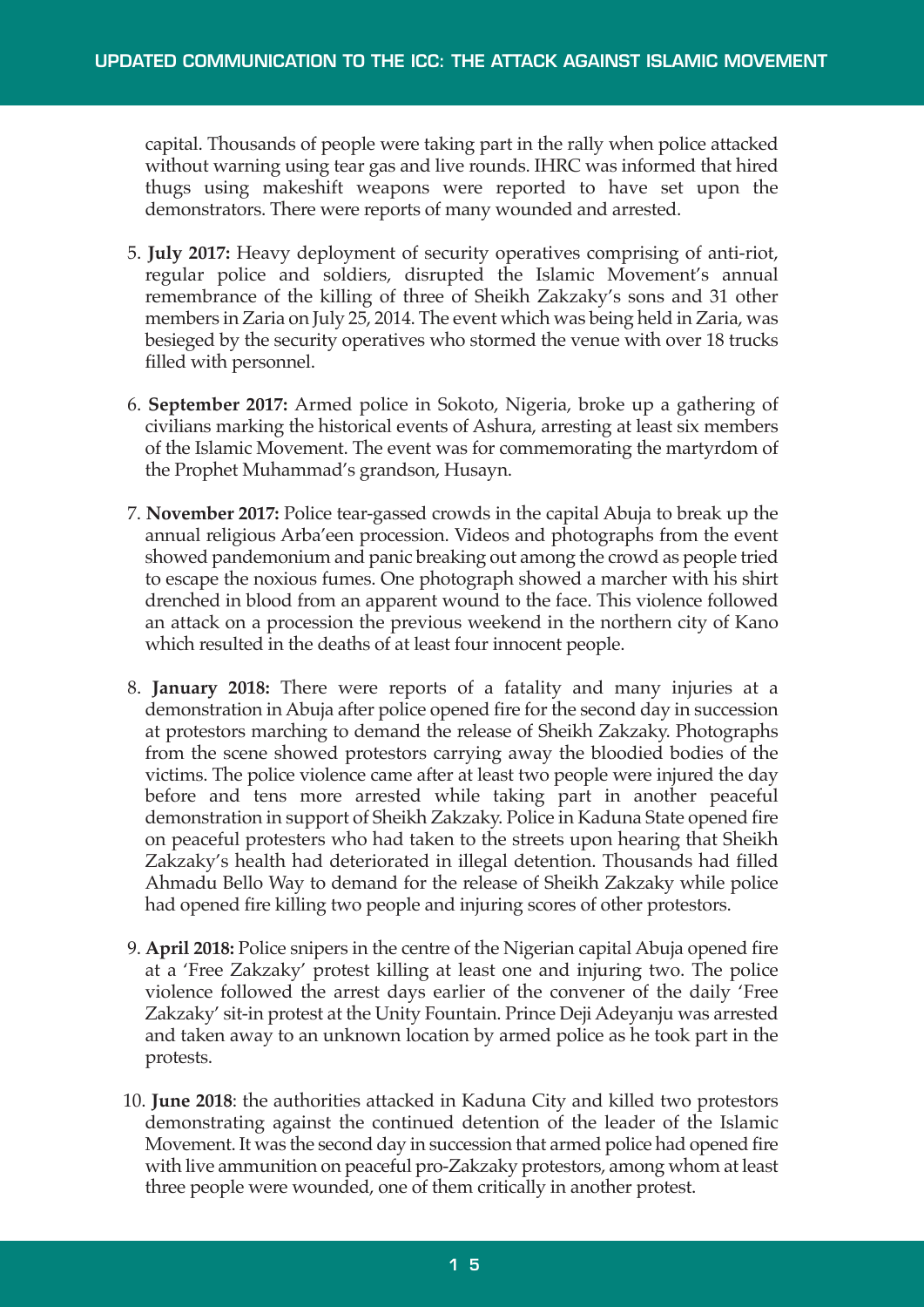- 11. **September 2018:** Police opened fire on a large procession marking the day of Ashura in the Nigerian city of Zaria. The mourning procession was attacked without warning and without provocation. At least one person was shot and injured.
- 12. **October 2018:** Annual peaceful protest in Abuja, marking 40 days after the anniversary of the killing of the Prophet Muhammad's grandson Husayn, was fired upon by soldiers without provocation and while it was in the process of ending. The attack resulted in seventeen people killed and many others injured. In Zuba, soldiers killed two members of the Islamic Movement during a similar procession. Soldiers took one corpse while the other was left behind.
- 13. **May 2019:** Police fired live ammunition at 'Free Zakzaky' procession in Zaria injuring 5 people. Police also violently attacked the Al-Quds Day demonstrations in Kaduna and opened fire on peaceful demonstrators rallying in support of Palestine. They killed 1 person and injured many others.
- 14. **June 2019:** Peaceful 'Free Zakzaky' procession was fired upon by soldiers who had arrived by truck and used live ammunition in Kaduna injuring three people.
- 15. **July 2019:** Two persons have been brutally killed by police during a peaceful 'Free Zakzaky' procession in Kaduna. Police also fired upon 'Free Zakzaky' procession outside Abuja Teaching Hospital; Nigerian police had raided the hospital and evacuated 11 victims who had been previously shot. 12 people died during this attack and 30 injured, including one police officer shot from behind.
- 16. **August 2019:** Leaked directive from the Inspector General of Police, dated on 31 August 2019, instructed police to dismantle the structures and leadership of the Islamic Movement and contain its activities.
- 17. **September 2019:** Police fired on Ashura protests in different cities, killing 3 in Kaduna, 3 in Azare, Bauchi State, 3 in Bauchi, 3 in Gombe, 1 in Illela and 1 in Katsina.
- 18. **October 2019:** Police fired on Arbaeen procession in Abuja.
- 19. **November 2019:** Police opened fire on Sky Memorial protest in Abuja.
- 20. **December 2019:** Police opened fire on 'Free Zakzaky' protest in Sokoto, killing one and injuring another.
- 21. **January 2020:** Police opened fire on 'Free Zakzaky' protest in Abuja injuring 5 people. A second attack, also against a 'Free Zakzaky' protest in Abuja killed several people including a journalist.
- 22. **February 2020:** Police fired on procession commemorating birth of Fatemah Zahra in Misau, Bauchi state, injuring 15 people. A further attack on a 'Free Zakzaky' protest in Kaduna led to the death of at least one person.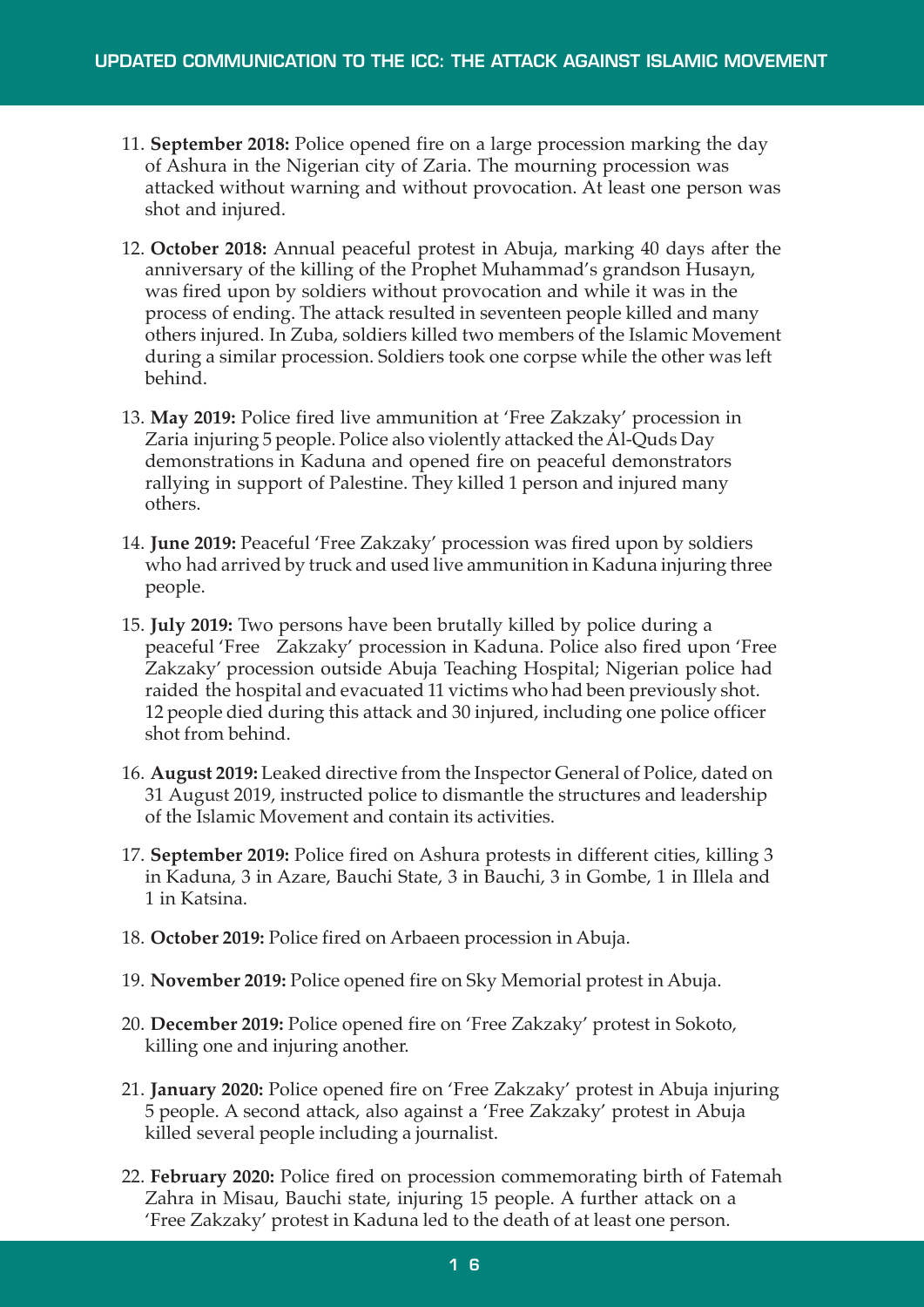# **Appendix B: List of those known to have been killed**

This list is still being updated and reflects the total number of casualties known up to April 2020.

Where the location of death is known, it has been stated. Many bodies were removed by the Army during the attack, and so it is unknown exactly where they died.

#### **No NAME IN FULL HOME / ADDRESS AGE LOCATION**

| 1.  | Sumayya Isa Hassan                   | Samaru, Sabon Gari LGA, Kaduna State<br>20 |    | <b>GYALLESU</b> |
|-----|--------------------------------------|--------------------------------------------|----|-----------------|
| 2.  | Mahmmad Bello Lukman                 | Ung Alkali, Zaria City, Kaduna State       | 20 | <b>GYALLESU</b> |
| З.  | <b>Idris Usman</b>                   | Ung. Maigodo, Sabon Gari LGA, Kaduna State | 18 | <b>GYALLESU</b> |
| 4.  | Muhammad Sani                        | Ung. Maigodo, Sabon Gari LGA, Kaduna State | 22 | GYALLESU        |
| 5.  | Muntaka Sani Haruna                  | Hayin Dogo, Zaria City, Kaduna State       | 35 | <b>GYALLESU</b> |
| 6.  | <b>Muhammad Auwal</b>                | Tandari, Potiskum- Yobe State              |    |                 |
| 7.  | Babawuro Baffa                       | Nafada - Gombe State                       | 35 | <b>GYALLESU</b> |
| 9.  | Tijjani Muhammad                     | Gagiya, Guri LGA, Jogawa State             | 45 | <b>GYALLESU</b> |
| 10. | Yusuf Muhammad                       | Gaidam, Yobe State                         | 20 | <b>GYALLESU</b> |
| 11. | Shuaibu Kofar Fada                   | Malam Madori-Jigawa State                  | 27 | <b>GYALLESU</b> |
| 12. | Muhammad Usman                       | Malam Madori-Jigawa State                  | 37 | <b>GYALLESU</b> |
| 13. | Shuaibu Dauda                        | Malam Madori-Jigawa State                  | 38 | <b>GYALLESU</b> |
| 14. | Sawwanu S. Hamza                     | Malam Madori-Jigawa State                  | 45 | GYALLESU        |
| 15. | Khalid Abdullahi                     | Malam Madori-Jigawa State                  | 46 | <b>GYALLESU</b> |
| 16. | Awwal Abubakar Guyu                  | Malam Madori-Jigawa State                  | 24 | <b>GYALLESU</b> |
| 17. | Sheykh Mustapha Lawan Nasidi         | Potiskum- Yobe State                       | 50 | GYALLESU        |
| 18. | Salihu Muhammad Uganda               | Potiskum- Yobe State                       | 40 | <b>GYALLESU</b> |
| 19. | Muhammad Salihu                      | Sakafa, Potiskum- Yobe State               | 23 | GYALLESU        |
| 20. | Usman Garba                          | Sakafa, Potiskum - Yobe State              | 21 | <b>GYALLESU</b> |
| 21. | Al-amin Abbas Sharif                 | Dambuwa, Potiskum- Yobe State              | 31 | GYALLESU        |
| 22. | Muhammad Isa Adamu                   | Potiskum-Yobe State                        | 23 | <b>GYALLESU</b> |
| 23. | Muhammad Maini Abdullahi             | Old Prison - Potiskum- Yobe State          | 32 | <b>GYALLESU</b> |
| 24. | Bello Ismail (Abban Yaya)            | Old Prison - Potiskum- Yobe State          | 25 | <b>GYALLESU</b> |
| 25. | Isa Saidu M                          | Potiskum (Bukar Street) - Yobe State       | 30 | <b>GYALLESU</b> |
| 26. | Muhammad Ismail                      | Potiskum- Yobe State                       | 20 | <b>GYALLESU</b> |
| 27. | Zakari Abdullahi                     | Opp Central Prison - Potiskum- Yobe State  | 22 | <b>GYALLESU</b> |
| 28. | Musa Abdullahi                       | Opp Central Prison - Potiskum- Yobe State  | 32 | GYALLESU        |
| 29. | Abdullahi Hassan                     | Opp Central Prison - Potiskum- Yobe State  | 42 | <b>GYALLESU</b> |
| 30. | Umar Isyaku                          | Mamadu - Potiskun - Yobe State             | 26 | GYALLESU        |
| 31. | Bello Samaila Abdullahi (Abban Yaya) | Potiskum-Yobe State                        | 25 | <b>GYALLESU</b> |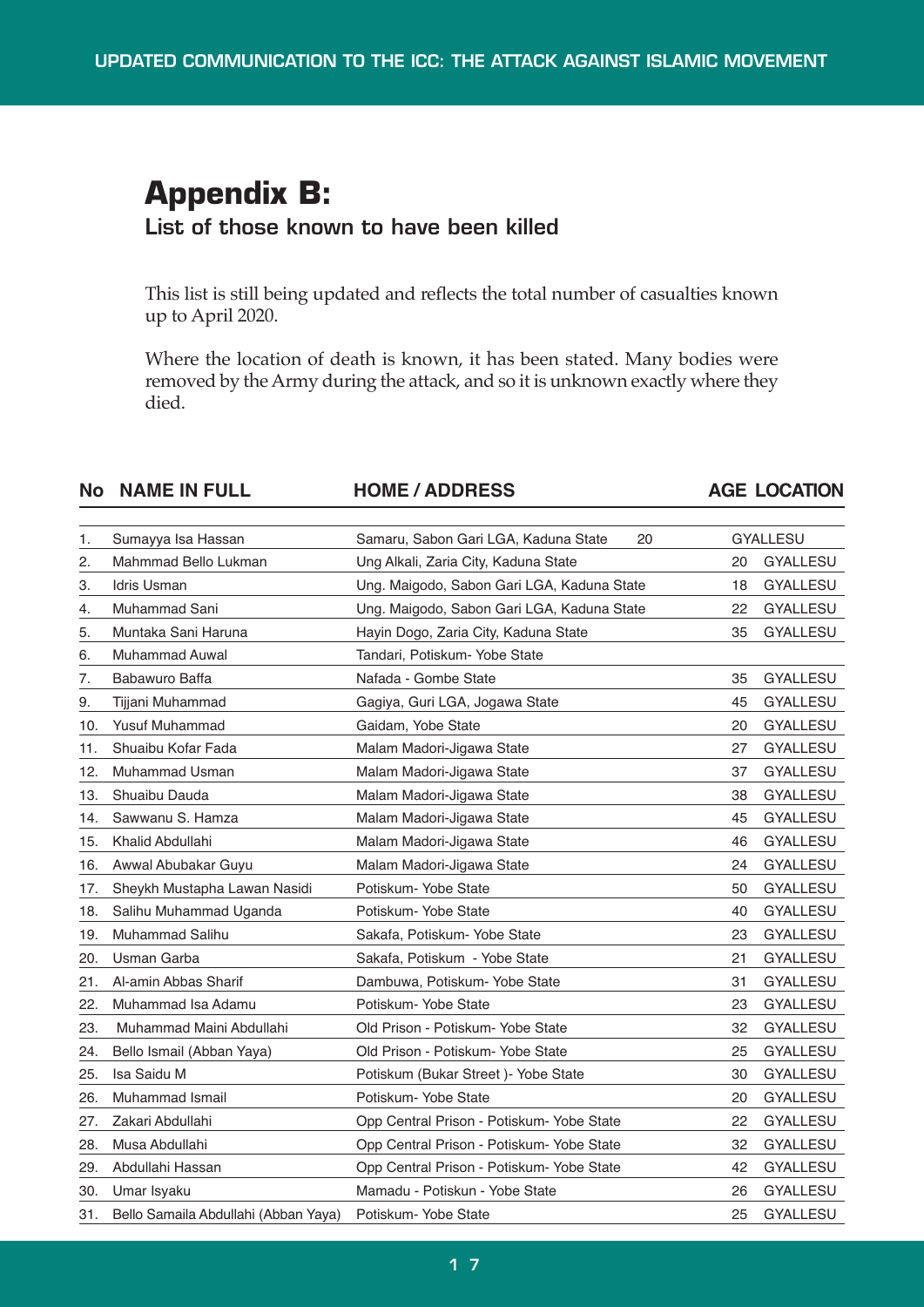#### 32. Anas Yakubu no place 33. Abdu Adamu no place 34. Musaddad Abubakar Gwenty no place 35. Mahdi Abubakar no place 36. Alhaji Muhmmad Sani Abubakar Udawa - Chickun LGA, Kaduna State 50 GYALLESU 37. Abubakar Hakika Buruku, Chikum LGA, Kaduna State 42 GYALLESU 38. Aliyu Abubakar Birnin Gwari - Kaduna State 40 GYALLESU 39. Saidu Abdullahi Buruku, Chikum LGA, Kaduna State GYALLESU 40. Abdullahi Shuaibu Tudun Jikun, Zaria City, Kaduna State HUSAINIYYA BAQIYYATULLAH 41. Bello Umar Maimagani Tudun Jikun, Zaria City, Kaduna State HUSAINIYYA BAQIYYATULLAH 42. Zakariya Dan Marka Tudun Jikun, Zaria City, Kaduna State HUSAINIYYA BAQIYYATULLAH 43. Muazu HamzaAlarama Tudun Jikun, Zaria City, Kaduna State HUSAINIYYA BAQIYYATULLAH 44. Usman Musa Tudun Jikun, Zaria City, Kaduna State HUSAINIYYA BAQIYYATULLAH 45. Abdulrashid Yusuf Escort Tudun Jikun, Zaria City, Kaduna State GYALLESU 46. Saifullahi Kabir Mai Nama Zaria City, Kaduna State 47. Basiru Sani Tudun Jikun, Zaria City, Kaduna State HUSAINIYYA BAQIYYATULLAH 48. Saifullahi Umar Tudun Jukun, Zaria City, Kaduna State GYALLESU 49. Abubakar Kasim Danlami (Alfa) Kwarin Dangoma, Zaria, Kaduna State HUSAINIYYA BAQIYYATULLAH 50. Anas Dahiru Usman Tudun Jikun, Zaria City, Kaduna State HUSAINIYYA BAQIYYATULLAH 51. Hassan Dahiru Usman Tudun Jikun, Zaria City, Kaduna State HUSAINIYYA BAQIYYATULLAH 52. Zaharaddeen Ibrahim Tudun Jikun, Zaria City, Kaduna State HUSAINIYYA BAQIYYATULLAH 53. Rabi Maman Kubra **No place** 54. Muntaka Sabiu Zangon Aya 20 GYALLESU 55. Muntaka Adamu Tudun Jikun, Zaria City, Kaduna State HUSAINIYYA BAQIYYATULLAH 56. Uzairu Yushau Tudun Jikun, Zaria City, Kaduna State HUSAINIYYA BAQIYYATULLAH 57. Iliyasu Muhammad Rabiu Talatan Mafara, Zamfara State 11 GYALLESU 58. Aliyu Muhammad Rabiu Talatan Mafara, Zamfara State 10 GYALLESU 59. Jungudo Umar No place 60 Ayuba Ibrahim Tudun Fulani, Kurna LGA, Kano State 61. Mahdi Ismail Potiskum, Yobe State 62. Tijani Muhammad Potiskum, Yobe State 63 Sadik Yusuf Muhammad Badarawa, Kaduna North, Kaduna State 64 Kubura Sani Soba LGA, Kaduna State GYALLESU 65. Muhammad Waziri Isa Samaru, Sabon Gari LGA, Kaduna State 23 GYALLESU 66. Hassan Waziri Isa **Samaru, Sabon Gari LGA, Kaduna State** 18 GYALLESU 67. Hussaini Waziri Isa **Samaru, Sabon Gari LGA, Kaduna State** 18 GYALLESU 68. Fatima Waziri Isa Samaru, Sabon Gari LGA, Kaduna State 21 GYALLESU 69. Bukhari Bello Jega, Unviersity of Abuja, FCT 34 GYALLESU 70. Aisha Abubakar Zaki Gwagwalada, FCT 22 GYALLESU 71. Nusaiba Abubakar Zaki Gwagwalada, FCT 20 GYALLESU 72. Fatima Abubakar Zaki Gwagwalada, FCT 18 GYALLESU 73. Batula Buhari Bello **Gwagwalada, FCT** 15 GYALLESU 74. Abdullahi Musa Sabati No place 75. Ibrahim A. Danladi (Malam) Samaru, Sabon Gari LGA, Kaduna State 76. Ahmad Buhari Ismail **Zaria City, Kaduna State No NAME IN FULL HOME / ADDRESS AGE LOCATION**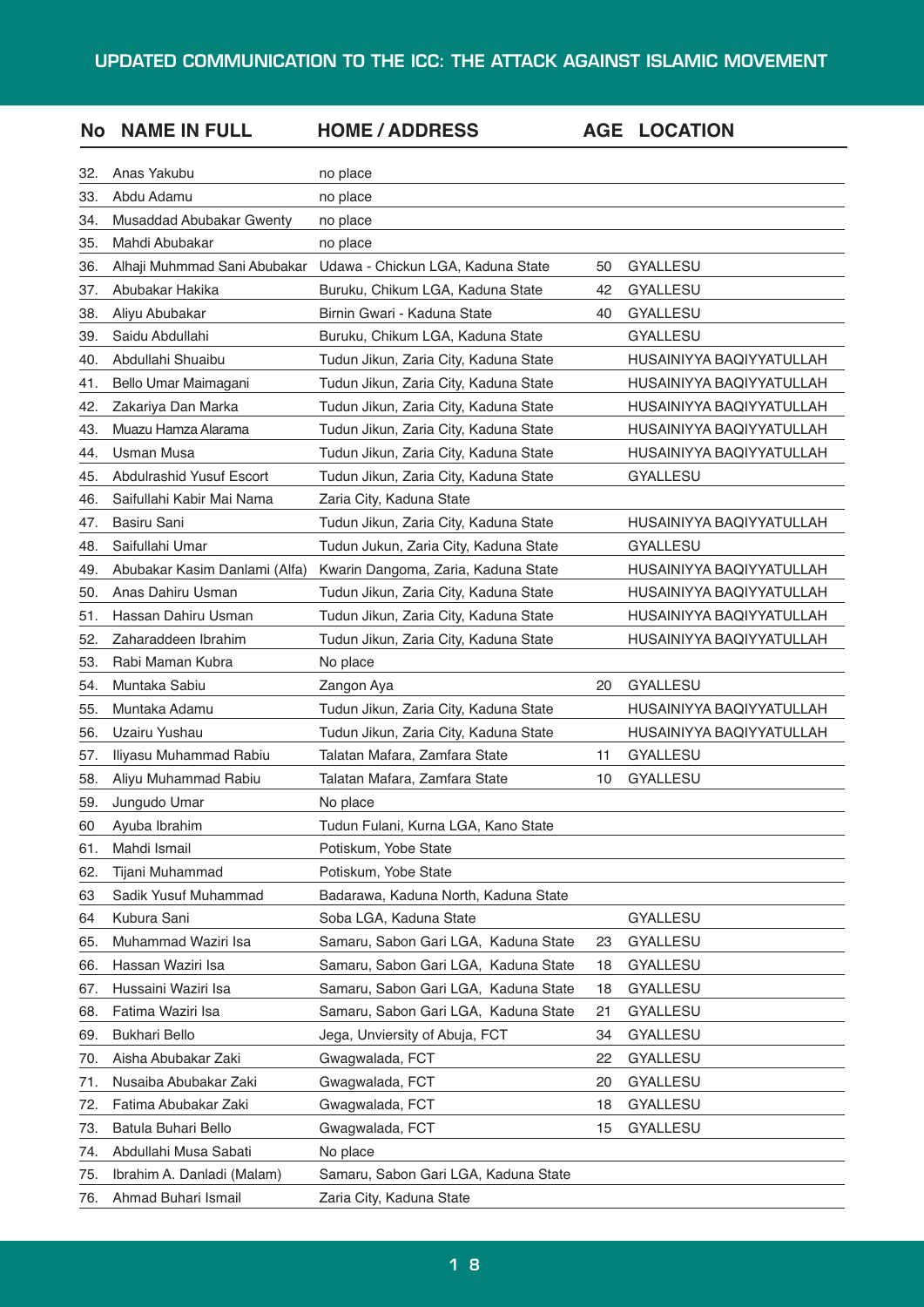| <b>No</b> | <b>NAME IN FULL</b>           | <b>HOME / ADDRESS</b>                      |    | <b>AGE LOCATION</b>      |
|-----------|-------------------------------|--------------------------------------------|----|--------------------------|
| 77.       | Muhammad Nasir Adam           | Hayin Dogo, Zaria City, Kaduna State       | 17 | HUSAINIYYA BAQIYYATULLAH |
| 78.       | Muhammad Taha Abubakar        | Hayin Dogo, Zaria City, Kaduna State       | 40 | HUSAINIYYA BAQIYYATULLAH |
| 79.       | Mahdi Idris Umar              | Hayin Dogo, Zaria City, Kaduna State       | 18 | HUSAINIYYA BAQIYYATULLAH |
| 80.       | Abubakar Abdullahi            | Hayin Dogo, Zaria City, Kaduna State       | 18 | HUSAINIYYA BAQIYYATULLAH |
| 81.       | Shehu Yahaya                  | Hayin Dogo, Zaria City, Kaduna State       | 35 | HUSAINIYYA BAQIYYATULLAH |
| 82.       | Umar Dauda                    | Hayin Dogo, Zaria City, Kaduna State       | 19 | HUSAINIYYA BAQIYYATULLAH |
| 83.       | Zaharadeen Isa                | Hayin Dogo, Zaria City, Kaduna State       | 25 | HUSAINIYYA BAQIYYATULLAH |
| 84.       | Sirajo Ibrahim                | Hayin Dogo, Zaria City, Kaduna State       | 35 | HUSAINIYYA BAQIYYATULLAH |
| 85.       | Muhammad Mujahid Abdullahi    | Hayin Dogo, Zaria City, Kaduna State       | 20 | HUSAINIYYA BAQIYYATULLAH |
| 86.       | <b>Yushau Nuhu</b>            | Hayin Dogo, Zaria City, Kaduna State       | 18 | HUSAINIYYA BAQIYYATULLAH |
| 87.       | Muhammad Abubakar Audi        | Hayin Dogo, Zaria City, Kaduna State       | 26 | HUSAINIYYA BAQIYYATULLAH |
| 88.       | Yushau Muhammad               | Hayin Dogo, Zaria City, Kaduna State       |    |                          |
| 89.       | Mujahid Awwal                 | Hayin Dogo, Zaria City, Kaduna State       | 25 | HUSAINIYYA BAQIYYATULLAH |
| 90.       | Umar Abdulllahi               | Hayin Dogo, Zaria City, Kaduna State       | 25 | HUSAINIYYA BAQIYYATULLAH |
| 91.       | Muhammad Abubakar             | Hayin Dogo, Zaria City, Kaduna State       | 30 | HUSAINIYYA BAQIYYATULLAH |
| 92.       | Muhammad Kabir Mansir         | Hayin Dogo, Zaria City, Kaduna State       | 25 | HUSAINIYYA BAQIYYATULLAH |
| 93.       | Abba Iliyasu                  | Hayin Dogo, Zaria City, Kaduna State       | 17 | HUSAINIYYA BAQIYYATULLAH |
| 94.       | <b>Usman Mukhtar</b>          | Hayin Dogo, Zaria City, Kaduna State       | 18 | HUSAINIYYA BAQIYYATULLAH |
| 95.       | Mustapha Ibrahim              | Fanhauya - Zaria - Kaduna state            | 35 | HUSAINIYYA BAQIYYATULLAH |
| 96.       | Ibrahim Suleiman              | Fanhauya - Zaria - Kaduna state            | 20 | HUSAINIYYA BAQIYYATULLAH |
| 97.       | Mubarak Bala                  | Fanhauya - Zaria - Kaduna state            | 23 | HUSAINIYYA BAQIYYATULLAH |
| 98.       | Sulaiman Ahmad                | Zaria, Kaduna State                        |    |                          |
| 99.       | Sani Abubakar                 | Layin Zomo, Zaria City, Kaduna State       | 21 | HUSAINIYYA BAQIYYATULLAH |
|           | 100. Usman Abdullahi          | Kankia, Katsina State                      | 50 | <b>GYALLESU</b>          |
|           | 101. Hamza Isa                | Layin Zomo, Zaria City, Kaduna State       | 20 | HUSAINIYYA BAQIYYATULLAH |
|           | 102. Badamasi Abdulhamid      | Dan Magaji, Zaria City, Kaduna State       | 20 | HUSAINIYYA BAQIYYATULLAH |
|           | 103. Ibrahim Ali (Maiwashi)   | Hayin Ojo, Sabon Gari LGA, Kaduna State    | 25 | HUSAINIYYA BAQIYYATULLAH |
|           | 104. Abubakar Muhammad (Nera) | No place                                   |    |                          |
|           | 105. Hudu Muhammad (Gambo)    | Hayin Ojo, Sabon Gari LGA, Kaduna State    | 27 | HUSAINIYYA BAQIYYATULLAH |
|           | 106. Sagir Muhammad Awwal     | Hayin Ojo, Sabon Gari LGA, Kaduna State    |    | HUSAINIYYA BAQIYYATULLAH |
|           | 107. Jibrin Abdulaziz         | Ung. Jaba, Sabon Gari LGA, Kaduna State    | 37 | HUSAINIYYA BAQIYYATULLAH |
|           | 108. Umar Alhassan            | Zabi, Sabon Gari LGA, Kaduna State         | 21 | HUSAINIYYA BAQIYYATULLAH |
|           | 109. Rabiu Mahmoud            | Zabi, Sabon Gari LGA, Kaduna State         | 40 | HUSAINIYYA BAQIYYATULLAH |
|           | 110. Isa Saidu Muhammad       | Hayin Ojo, Sabon Gari LGA, Kaduna State    | 25 | HUSAINIYYA BAQIYYATULLAH |
|           | 111. Madi Alhaji Rabiu        | Hayin Ojo, Sabon Gari LGA, Kaduna State    | 20 | HUSAINIYYA BAQIYYATULLAH |
|           | 112. Zaharadeen Abdulaziz     | Dogarawa, Sabon Gari LGA, Kaduna State     | 18 | HUSAINIYYA BAQIYYATULLAH |
|           | 113. Aliyu M. Lawan           | Zaria, Kaduna State                        |    |                          |
|           | 114. Musa Sokoto Makina       | Muchia, Sabon Gari L.G.A, Kaduna State     |    | HUSAINIYYA BAQIYYATULLAH |
|           | 115. Umar Ibrahim             | Ung. Jaba, Sabon Gari LGA, Kaduna State    |    | HUSAINIYYA BAQIYYATULLAH |
|           | 116. Mahdi Alhaji Garba       | Ung. Jaba, Sabon Gari LGA, Kaduna State    | 18 | HUSAINIYYA BAQIYYATULLAH |
|           | 117. Gambo Muhammad           | Ung. Jaba, Sabon Gari LGA, Kaduna State    | 25 | HUSAINIYYA BAQIYYATULLAH |
|           | 118. Nasiru Ayuba             | Dogon Bauchi, Sabon Gari LGA, Kaduna State | 40 | HUSAINIYYA BAQIYYATULLAH |
|           | 119. Tanimu Sulaiman          | Ung. Jaba, Sabon Gari LGA, Kaduna State    | 24 | HUSAINIYYA BAQIYYATULLAH |
|           | 120. Ali Yusuf                | Hayin Ojo, Sabon Gari LGA, Kaduna State    | 17 | HUSAINIYYA BAQIYYATULLAH |
|           | 121. Abubakar Musa            | Ung. Jaba, Sabon Gari LGA, Kaduna State    | 22 | HUSAINIYYA BAQIYYATULLAH |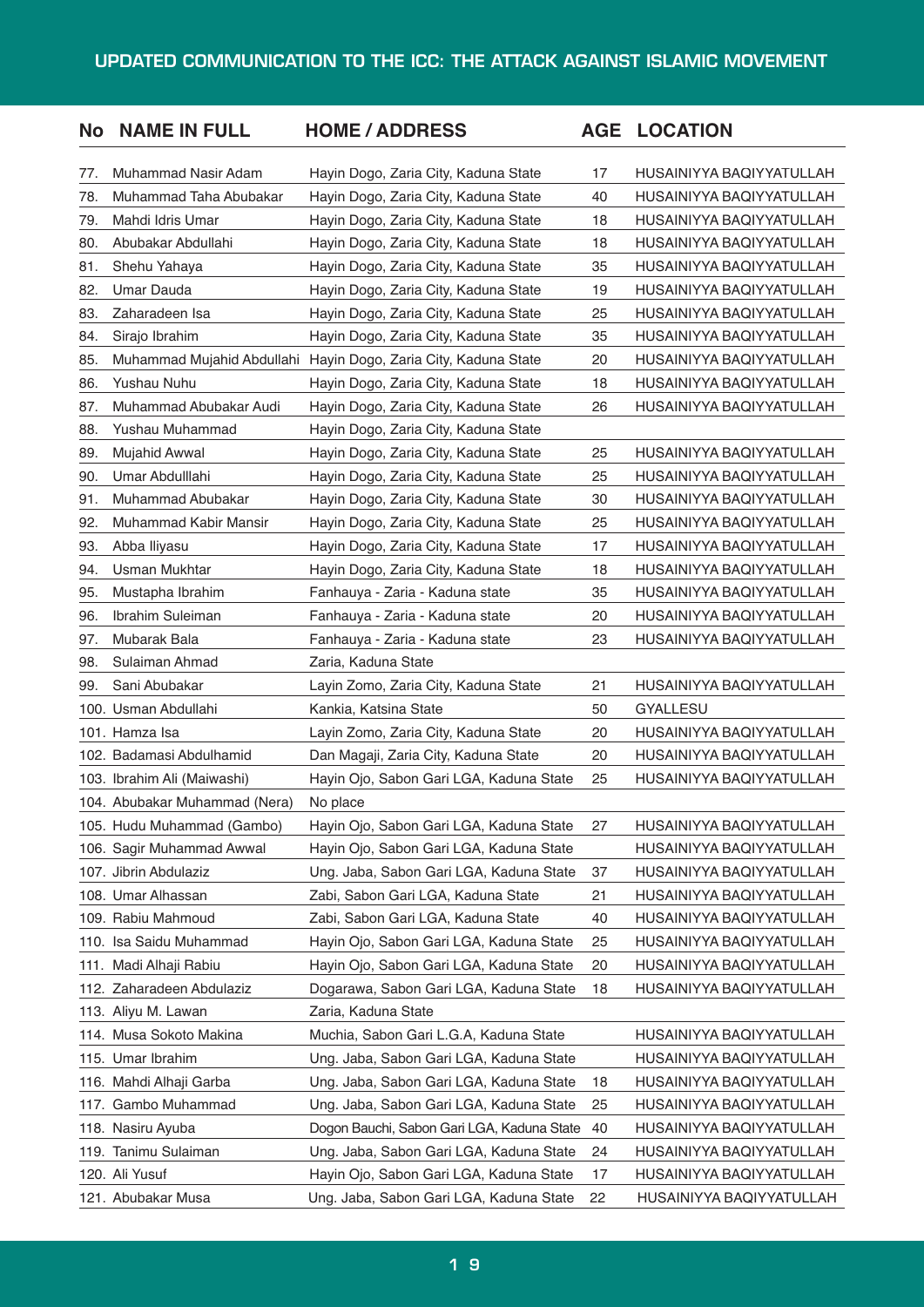| <b>No</b> | <b>NAME IN FULL</b>        | <b>HOME / ADDRESS</b>                                                     | <b>AGE</b> | <b>LOCATION</b>          |
|-----------|----------------------------|---------------------------------------------------------------------------|------------|--------------------------|
|           | 122. Hashimu Abdullahi     | Tohu Kabama, Zaria, Kaduna State                                          | 45         | HUSAINIYYA BAQIYYATULLAH |
|           | 123. Adamu Yakubu          | Tohu Kabama, Zaria, Kaduna State                                          | 20         | HUSAINIYYA BAQIYYATULLAH |
|           | 124. Bashir Aliyu          | Tohu Kabama, Zaria, Kaduna State                                          | 30         | HUSAINIYYA BAQIYYATULLAH |
|           | 125. Sulaiman Abdullahi    | Hayin Ojo, Sabon Gari LGA, Kaduna State                                   | 21         | HUSAINIYYA BAQIYYATULLAH |
|           | 126. Ishaka Abdulkadir     | Marraban Guwanda, Zaria City, Kaduna State                                | 25         | HUSAINIYYA BAQIYYATULLAH |
|           | 127. Abdulmutalib Yusuf    | Yantukwane, Sabon Gari, Kaduna State                                      | 55         | HUSAINIYYA BAQIYYATULLAH |
|           | 128. Bashir Saidu          | Hayin Ojo, Sabon Gari LGA, Kaduna State                                   | 25         | HUSAINIYYA BAQIYYATULLAH |
|           | 129. Rashidu Saidu         | Hayin Ojo, Sabon Gari LGA, Kaduna State                                   | 20         | HUSAINIYYA BAQIYYATULLAH |
|           | 130. Shemau Muhammad       | Hayin Ojo, Sabon Gari LGA, Kaduna State                                   | 40         | HUSAINIYYA BAQIYYATULLAH |
|           |                            | 131. Abdullahi Abubakar Gado Fadama Babban Dodo, Zaria City, Kaduna State | 22         | HUSAINIYYA BAQIYYATULLAH |
|           | 132. Ali Muazu             | Ung. Jaba, Sabon Gari LGA, Kaduna State                                   | 16         | HUSAINIYYA BAQIYYATULLAH |
|           | 133. Muhammad Muazu        | Ung. Jaba, Sabon Gari LGA, Kaduna State                                   | 18         | HUSAINIYYA BAQIYYATULLAH |
|           | 134. Awwal Nasibi          | Sabon Gari LGA, Kaduna State                                              | 50         | HUSAINIYYA BAQIYYATULLAH |
|           | 135. Shehu Mairuwa         | Ung. Jaba, Sabon Gari LGA, Kaduna State                                   | 55         | HUSAINIYYA BAQIYYATULLAH |
|           |                            | 136. Ibrahim Muhammad Tukur Chikaji, Chikali, Zaria City, Kaduna State    | 50         | HUSAINIYYA BAQIYYATULLAH |
|           | 137. Mubarak Yakubu        | Magume, Zaria City, Kaduna State                                          | 20         | HUSAINIYYA BAQIYYATULLAH |
|           | 138. Fatima Lawal          | Magume, Zaria City, Kaduna State                                          |            |                          |
|           | 139. Ali Umar              | Magume, Zaria City, Kaduna State                                          | 16         | HUSAINIYYA BAQIYYATULLAH |
|           |                            | 140. Muhammad Murtala (Bichi) Tudun Wanda, Zaria City, Kaduna State       | 42         | HUSAINIYYA BAQIYYATULLAH |
|           | 141. Abdulkarim Dambam     | Gyallesu, Zaria City, Kaduna State                                        | 50         | <b>GYALLESU</b>          |
|           |                            | 142. Mukhtar Sahabi (Dankwarai) Gyallesu, Zaria City, Kaduna State        | 47         | HUSAINIYYA BAQIYYATULLAH |
|           | 143. Nuhu Yunusa (Digging) | Gyallesu, Zaria City, Kaduna State                                        | 40         | <b>GYALLESU</b>          |
|           | 144. Abdulkadir (Escort)   | Gyallesu, Zaria City, Kaduna State                                        | 40         | GYALLESU                 |
|           | 145. Sayyid Hammad         | Gyallesu, Zaria City, Kaduna State                                        | 17         | GYALLESU                 |
|           | 146. Sayyid Ali            | Gyallesu, Zaria City, Kaduna State                                        | 14         | <b>GYALLESU</b>          |
|           | 147. Sayyid Hummaid        | Gyallesu, Zaria City, Kaduna State                                        | 12         | GYALLESU                 |
|           |                            | 148. Hajiya Fatima (Gogo Binta) Gyallesu, Zaria City, Kaduna State        | 68         | GYALLESU                 |
|           | 149. Muhammad Abdullahi    | Gangare, Tudun Wada, Zaria City, Kaduna State                             | 38         | <b>GYALLESU</b>          |
|           | 150. Ali Lawal             | Magume, Zaria City, Kaduna State                                          | 16         | <b>GYALLESU</b>          |
|           | 151. Hamza Abubakar        | Ingaski Yawuri                                                            | 40         | GYALLESU                 |
|           |                            | 152. Shamsuddeen Abdulkadir Gyallesu, Zaria City, Kaduna State            | 42         | <b>GYALLESU</b>          |
|           | 153. Nuhu Rahama           | Gyallesu, Zaria City, Kaduna State                                        | 42         | <b>KADUNA PRISON</b>     |
|           | 154. Basiru Rahama         | Gyallesu, Zaria City, Kaduna State                                        | 38         | GYALLESU                 |
|           |                            | 155. Ali Zainul Abideen Mustapha Gyallesu, Zaria City, Kaduna State       | 25         | GYALLESU                 |
|           | 156. Zuhair Abubakar Maina | Gyallesu, Zaria City, Kaduna State                                        | 25         | <b>GYALLESU</b>          |
|           | 157. Anas Lagawu           | Gyallesu, Zaria City, Kaduna State                                        | 38         | GYALLESU                 |
|           | 158. Ishaq (Guest House)   | Gyallesu, Zaria City, Kaduna State                                        | 45         | GYALLESU                 |
|           | 159. Usman Yawuri          | Gyallesu, Zaria City, Kaduna State                                        | 40         | <b>GYALLESU</b>          |
|           | 160. Iliyasu Fudiya        | Hayin Ojo, Sabon Gari LGA, Kaduna State                                   |            | HUSAINIYYA BAQIYYATULLAH |
|           | 161. Awwal Abdullahi       | Zaria City, Kaduna State                                                  |            |                          |
|           | 162. Usman Dawa            | Chikaji, Chikali, Zaria City, Kaduna State                                |            | HUSAINIYYA BAQIYYATULLAH |
|           | 163. Maikudi Galadima      | Yan Awaki, Muchia, Sabon Gari L.G.A, Kaduna state                         | 40         | HUSAINIYYA BAQIYYATULLAH |
|           | 164. Isa Sulaiman          | Tabon Sani, Zaria, Kaduna State                                           |            | HUSAINIYYA BAQIYYATULLAH |
|           | 165. Rabiu Dantarau        | Tabon Sani, Zaria, Kaduna State                                           |            | HUSAINIYYA BAQIYYATULLAH |
|           | 166. Hudu Muhammad         | Yan Awaki, Muchia, Sabon Gari L.G.A, Kaduna state                         |            | HUSAINIYYA BAQIYYATULLAH |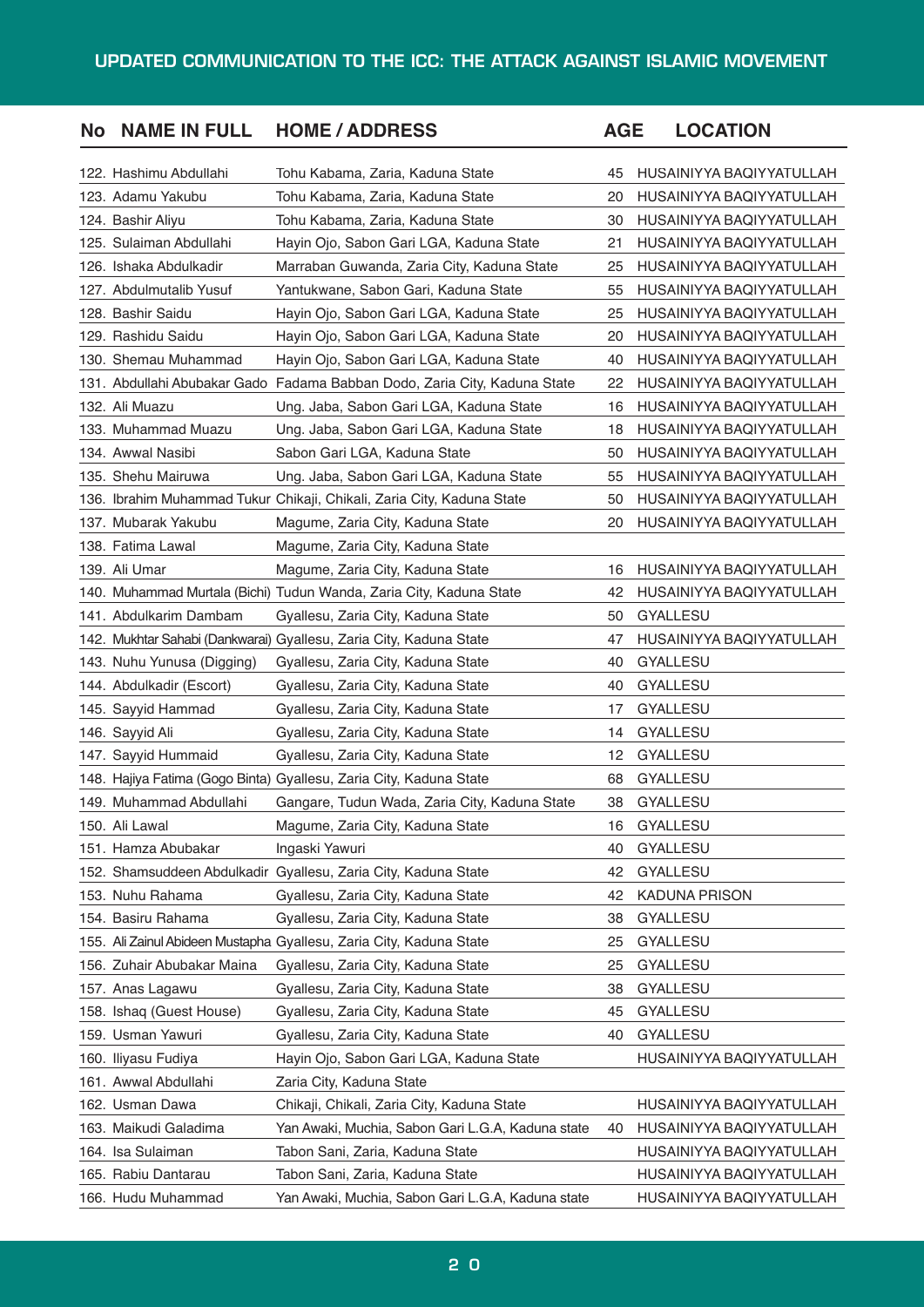| <b>No</b> | <b>NAME IN FULL</b>            | <b>HOME / ADDRESS</b>                                               |    | <b>AGE LOCATION</b>      |
|-----------|--------------------------------|---------------------------------------------------------------------|----|--------------------------|
|           | 167. Biliya Nakowa             | Sabon Gari, Zaria, Kaduna State                                     |    | HUSAINIYYA BAQIYYATULLAH |
|           | 168. Awwal Yusuf               | Sabon Gari, Zaria, Kaduna State                                     |    | HUSAINIYYA BAQIYYATULLAH |
|           | 169. Muhammad Uncle            | Hayin Ojo, Sabon Gari LGA, Kaduna State                             |    | HUSANIYYA BAQIYYATULLAH  |
|           | 170. Sulaiman Maiblo           | Sabon Gari, Zaria, Kaduna State                                     |    | HUSAINIYYA BAQIYYATULLAH |
|           | 171. Rabiu Abdulrahman         | Sabon Gari, Zaria, Kaduna State                                     |    | HUSAINIYYA BAQIYYATULLAH |
|           | 172. Naziru Usman              | Sabuwar Ung. Mafaa, Zamfara State                                   | 24 | <b>GYALLESU</b>          |
|           | 173. Fatima Aminu Maihoto      | Ang. Alkali Zaria City                                              | 18 | <b>GYALLESU</b>          |
|           | 174. Abdullahi Habibu Sarina   | no place                                                            |    |                          |
|           |                                | 175. Muhammad Nuraddeen Sulaiman Malali, Kaduna North, Kaduna State |    |                          |
|           | 176. Muhammad Sani Abubakar    | Dakwa - Abuja - Federal Capital Territory                           | 48 | HUSANIYYA BAQIYYATULLAH  |
|           | 177. Jamila Jibo Jibrin        | Kwangila, Zaria, Kaduna State                                       | 5  | HUSANIYYA BAQIYYATULLAH  |
|           | 178. Saminu Yusuf              | Kwangila, Zaria, Kaduna State                                       |    | HUSAINIYYA BAQIYYATULLAH |
|           | 179. Maikudi                   | Kwangila, Zaria, Kaduna State                                       |    | HUSAINIYYA BAQIYYATULLAH |
|           | 180. Bashari Isa               | Kwanar Farakwai, Zagon Aya, Igabi LGA, Kaduna State                 |    | HUSAINIYYA BAQIYYATULLAH |
|           | 181. Yahaya Yakub              | Kwanar Farakwai, Zagon Aya, Igabi LGA, Kaduna State                 |    | HUSAINIYYA BAQIYYATULLAH |
|           | 182. Muhsin Shitu              | Danja, Katsina State                                                |    |                          |
|           | 183. Jawad Nuradeen Usman      | Danja, Katsina State                                                | 17 | HUSAINIYYA BAQIYYATULLAH |
|           | 184. Alkasim Garba             | Igabi, Kaduna State                                                 |    | HUSAINIYYA BAQIYYATULLAH |
|           | 185. Aliyu Sulaiman            | Pambeguwa, Kubau LGA, Kaduna State                                  |    | <b>GYALLESU</b>          |
|           | 186. Ayatollah Muhammad Salihu | Pambeguwa, Kubau LGA, Kaduna State                                  |    | <b>GYALLESU</b>          |
|           | 187. Abdulrashid Awwal         | Pambeguwa, Kubau LGA, Kaduna State                                  |    | <b>GYALLESU</b>          |
|           | 188. Salisu Hassan             | Kidandan, Giwa LGA, Kaduna State                                    |    | <b>GYALLESU</b>          |
|           | 189. Dauda Hassan              | Rim/Iyatawa, Giwa LGA, Kaduna State                                 |    | HUSAINIYYA BAQIYYATULLAH |
|           | 190. Abdulrzak                 | Rim/Iyatawa, Giwa L.GA, Kaduna State                                |    | HUSAINIYYA BAQIYYATULLAH |
|           | 191. Abdulkadir                | Damari, Sabuwa LGA, Katsina State                                   |    | HUSAINIYYA BAQIYYATULLAH |
|           | 192. Adamu Ali                 | Damari, Sabuwa LGA, Katsina State                                   |    | HUSAINIYYA BAQIYYATULLAH |
|           | 193. Abubakar Ahmad            | Damari, Sabuwa LGA, Katsina State                                   |    | HUSAINIYYA BAQIYYATULLAH |
|           | 194. Ali Umar                  | Jaji, Igabi LGA, Kaduna State                                       |    | HUSAINIYYA BAQIYYATULLAH |
|           | 195. Ishaq Umar                | Jaji, Igabi LGA, Kaduna State                                       |    | HUSAINIYYA BAQIYYATULLAH |
|           | 196. Salisu Umar               | Jaji, Igabi LGA, Kaduna State                                       |    | HUSAINIYYA BAQIYYATULLAH |
|           | 197. Hamisu Muhammad           | Jaji, Igabi LGA, Kaduna State                                       |    | HUSAINIYYA BAQIYYATULLAH |
|           | 198. Saminu                    | Jaji, Igabi LGA, Kaduna State                                       |    | HUSAINIYYA BAQIYYATULLAH |
|           | 199. Basiru Salisu             | Jaji, Igabi LGA, Kaduna State                                       |    | HUSAINIYYA BAQIYYATULLAH |
|           | 200. Aminu Yunusa              | Wanka, Soba L.GA, Kaduna State                                      |    |                          |
|           | 201. Abdullahi M. Yunusa       | Wanka, Soba LGA, Kaduna State                                       | 35 | GYALLESU                 |
|           | 202. Nura Nuhu                 | Wanka, Soba LGA, Kaduna State                                       | 30 | <b>GYALLESU</b>          |
|           | 203. Abdullahi A. Adamu        | Wanka, Soba LGA, Kaduna State                                       | 28 | GYALLESU                 |
|           | 204. Yahaya A. Sani            | Wanka, Soba LGA, Kaduna State                                       | 28 | <b>GYALLESU</b>          |
|           | 205. Ali Abdulmumini           | Wanka, Soba LGA, Kaduna State                                       | 28 | GYALLESU                 |
|           | 206. Rukayya Nuhu              | Wanka, Soba L.GA, Kaduna State                                      | 15 | <b>GYALLESU</b>          |
|           | 207. Mal. Dahiru               | Wanka, Soba L. G. A. Kaduna State                                   | 40 | GYALLESU                 |
| 208.      | Isiya Kinkiba                  | Wanka, Soba L. G. A. Kaduna State                                   | 40 | <b>GYALLESU</b>          |
| 209.      | Salihu Badaru Zaria Marwa      | Barwa, Soba LGA, Kaduna State                                       |    | GYALLESU                 |
|           | 210. Abdulkarim Bello          | Barwa, Soba LGA, Kaduna State                                       |    | GYALLESU                 |
|           | 211. Dahiru Alaramma           | Barwa, Soba LGA, Kaduna State                                       |    | <b>GYALLESU</b>          |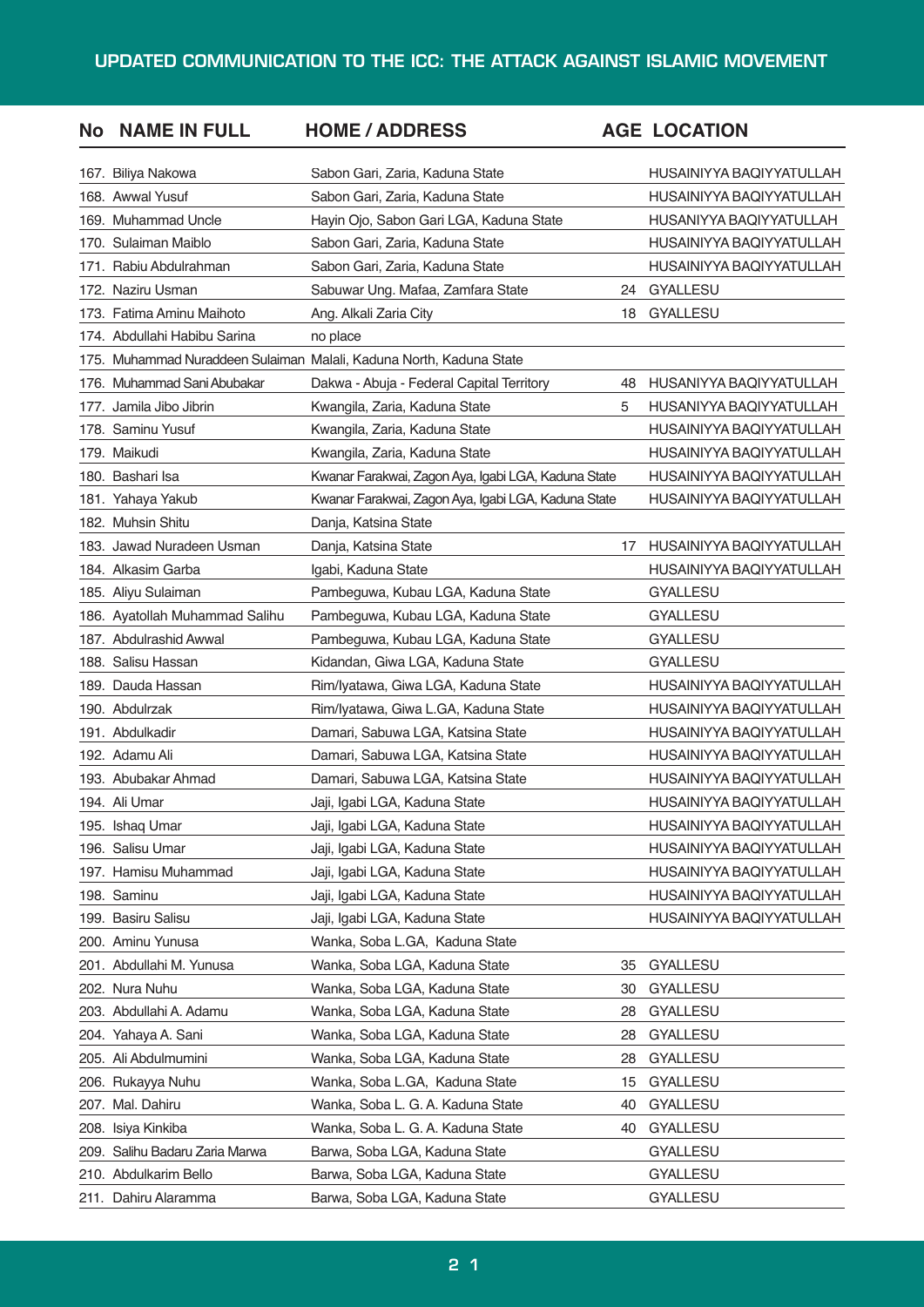| <b>No</b> | <b>NAME IN FULL</b>             | <b>HOME / ADDRESS</b>                     | <b>AGE</b> | <b>LOCATION</b> |
|-----------|---------------------------------|-------------------------------------------|------------|-----------------|
|           | 212. Hamisu Abubakar            | Yakasai, Soba LGA, Kaduna State           |            | <b>GYALLESU</b> |
|           | 213. Muhammad Jawad             | Yakasai, Soba LGA, Kaduna State           |            | <b>GYALLESU</b> |
|           | 214. Rabiu Adam                 | Yakasai, Soba LGA, Kaduna State           |            | <b>GYALLESU</b> |
|           | 215. Yusuf Adam                 | Yakasai, Soba LGA, Kaduna State           |            | <b>GYALLESU</b> |
|           | 216. Zainulabideen Abubakar     | Yakasai, Soba LGA, Kaduna State           |            | <b>GYALLESU</b> |
|           | 217. Mashhad Zubair             | Yakasai, Soba LGA, Kaduna State           |            | <b>GYALLESU</b> |
|           | 218. Aliyu Zaki                 | Yakasai, Soba LGA, Kaduna State           |            | <b>GYALLESU</b> |
|           | 219. Ibrahim Uwais              | Yakasai, Soba LGA, Kaduna State           |            | <b>GYALLESU</b> |
|           | 220. Bashir Saad                | Yakasai, Soba LGA, Kaduna State           |            | <b>GYALLESU</b> |
|           | 221. Mukhtar Sabiu              | Lambar Zango, Igabi L. G. A. Kaduna State |            | <b>GYALLESU</b> |
|           | 222. Kabiru Mustapha            | Lambar Zango, Igabi L. G. A. Kaduna State |            | <b>GYALLESU</b> |
|           | 223. Abba Sabitu                | Lambar Zango, Igabi L. G. A. Kaduna State |            | <b>GYALLESU</b> |
|           | 224. Salisu                     | Lambar Zango, Igabi L. G. A. Kaduna State |            |                 |
|           | 225. Bashar Dandami             | no place                                  |            |                 |
|           | 226. Isiya Dandami              | no place                                  |            |                 |
|           | 227. Jaafar Dandami             | no place                                  |            |                 |
|           | 228. Nura Dauda                 | Richifa, Soba LGA, Kaduna State           | 47         | <b>GYALLESU</b> |
|           | 229. Sulaiman Muhammad NEPA     | Richifa, Soba L.GA, Kaduna State          | 54         | <b>GYALLESU</b> |
|           | 230 Ruhullah Mustapha Umar Said | Gyallesu, Zaria, Kaduna State             |            | <b>GYALLESU</b> |
|           | 231. Usman Aliyu                | Richifa, Soba L. G. A. Kaduna State       |            | <b>GYALLESU</b> |
|           | 232. Ahmad Mohammad             | Richifa, Soba L. G. A. Kaduna State       | 22         | <b>GYALLESU</b> |
|           | 233. Zuwaira Muhammad           | Richifa, Soba L. G. A. Kaduna State       | 30         | <b>GYALLESU</b> |
|           | 234. Nura Alh. Dauda            | Richifa, Soba L. G. A. Kaduna State       | 23         | <b>GYALLESU</b> |
|           | 235. Ibrahim Dauda              | Richifa, Soba L. G. A. Kaduna State       | 21         | <b>GYALLESU</b> |
|           | 236. Munkaila Yusuf             | Richifa, Soba L. G. A. Kaduna State       |            | <b>GYALLESU</b> |
|           | 237. Shaibu Bako                | Richifa, Soba L. G. A. Kaduna State       |            |                 |
|           | 238. Rabiu Muhammad Sani        | Richifa, Soba L. G. A. Kaduna State       | 35         | <b>GYALLESU</b> |
|           | 239. Gambo Yusufi               | Richifa, Soba L. G. A. Kaduna State       |            | <b>GYALLESU</b> |
|           | 240. Adamu Alhassan             | Richifa, Soba L. G. A. Kaduna State       | 50         | <b>GYALLESU</b> |
|           | 241. Abdullahi Ibrahim          | Richifa, Soba L. G. A. Kaduna State       |            |                 |
|           | 242. Abubakar Jibrin            | Richifa, Soba L. G. A. Kaduna State       | 23         | <b>GYALLESU</b> |
|           | 243. Adamu Aliyu                | Richifa, Soba L. G. A. Kaduna State       | 21         | <b>GYALLESU</b> |
|           | 244. Shamsu Shuaibu             | Richifa, Soba L. G. A. Kaduna State       |            | <b>GYALLESU</b> |
|           | 245. Adamu Aliyu                | Gadar-Gayan, Igabi LGA, Kaduna State      |            | <b>GYALLESU</b> |
|           | 246. Adam Muhammad              | Kwarbai, Zaria LGA, Kaduna State          |            | <b>GYALLESU</b> |
|           | 247. Muhammad Awwal Iyal        | Limancin Kona, Zaria LGA, Kaduna State    | 40         | <b>GYALLESU</b> |
|           | 248. Bakir Muhammad Iyal        | Limancin Kona, Zaria LGA, Kaduna State    |            | <b>GYALLESU</b> |
|           | 249. Umar Abba                  | Limancin Kona, Zaria LGA, Kaduna State    |            | <b>GYALLESU</b> |
|           | 250. Sulaiman Haris             | Dogarawa, Sabon Gari LGA, Kaduna State    | 34         | <b>GYALLESU</b> |
|           | 251. Ibrahim Dogo               | Zaria, Kaduna State                       |            |                 |
|           | 252. Dalha Driver               | Limancin Kona, Zaria LGA, Kaduna State    | 40         | GYALLESU        |
|           | 253. Muhammad Said              | Limancin Kona, Zaria LGA, Kaduna State    |            | <b>GYALLESU</b> |
|           | 254. Ali Haruna Adam            | Zaria - Kaduna State                      | 18         | <b>GYALLESU</b> |
|           | 255. Jaafar Amin                | Zaria - Kaduna State                      |            |                 |
|           | 256. Kabir Muhammad Sani        | Limancin Kona, Zaria LGA, Kaduna State    |            | GYALLESU        |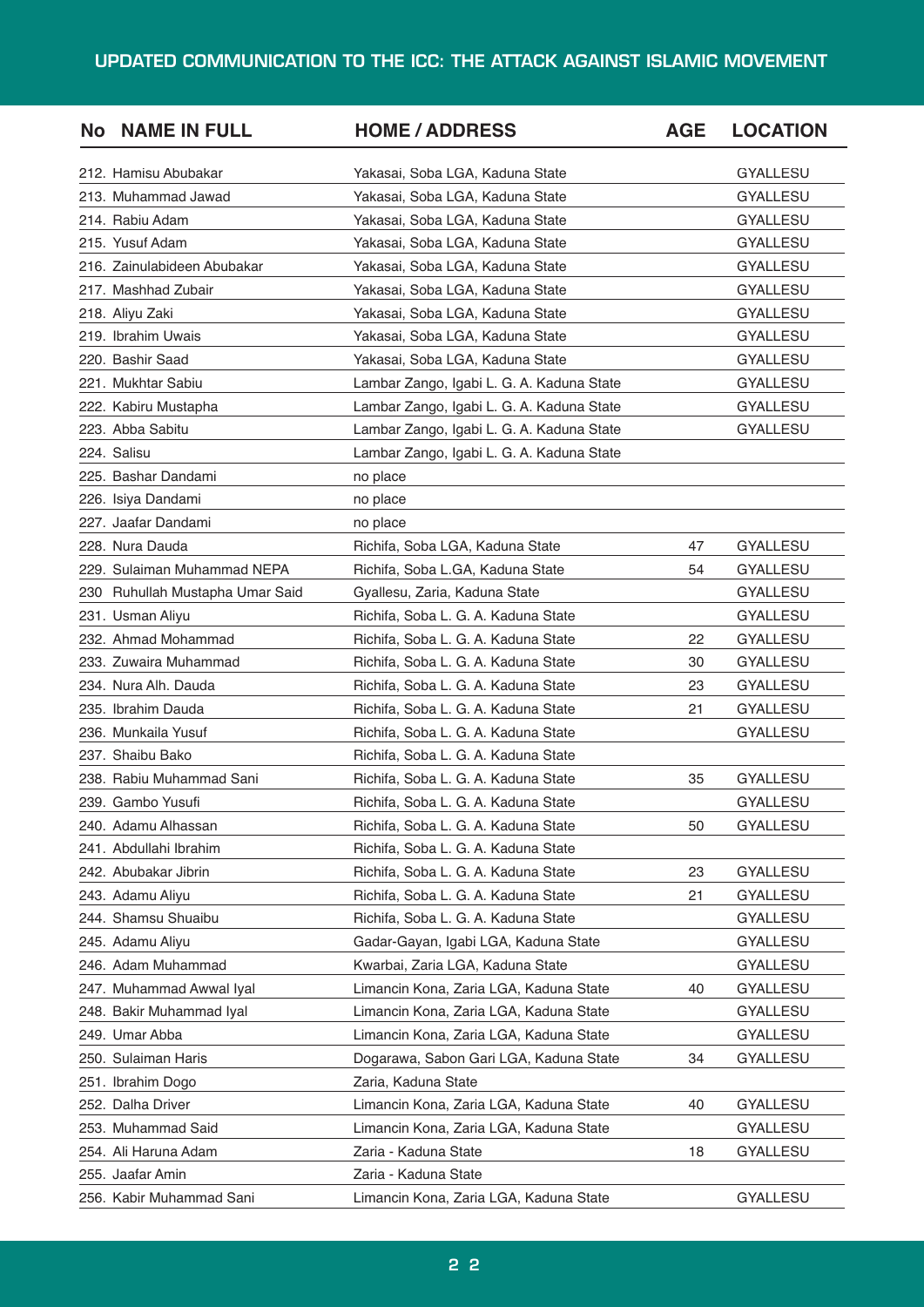| <b>No</b> | <b>NAME IN FULL</b>              | <b>HOME / ADDRESS</b>                  |    | <b>AGE LOCATION</b>     |
|-----------|----------------------------------|----------------------------------------|----|-------------------------|
|           | 257. Abdulkarim Musa Ali         | Limancin Kona, Zaria LGA, Kaduna State | 45 | <b>GYALLESU</b>         |
|           | 258. Ibrahim Hashim              | Limancin Kona, Zaria LGA, Kaduna State | 17 | <b>GYALLESU</b>         |
|           | 259. Fatima Amin                 | Limancin Kona, Zaria LGA, Kaduna State |    | <b>GYALLESU</b>         |
|           | 260. Rilwan Kurmin Kogi          | Rimin Danza, Zaria City, Kaduna State  | 53 | HUSANIYYA BAQIYYATULLAH |
|           | 261. Muazu Rilwan                | Rimin Danza, Zaria City, Kaduna State  | 25 | <b>GYALLESU</b>         |
|           | 262. Abdullahi Abbas             | Rimin Danza, Zaria City, Kaduna State  |    | <b>GYALLESU</b>         |
|           | 263. Abdurrazaq Abdulllahi Abbas | Rimin Danza, Zaria City, Kaduna State  |    | <b>GYALLESU</b>         |
|           | 264. Abbas Abdullahi Abbas       | Rimin Danza, Zaria City, Kaduna State  |    | <b>GYALLESU</b>         |
|           | 265. Muhammad Abdullahi Abbas    | Rimin Danza, Zaria City, Kaduna State  |    | <b>GYALLESU</b>         |
|           | 266. Ahmad Abdulllahi Abbas      | Rimin Danza, Zaria City, Kaduna State  |    | <b>GYALLESU</b>         |
|           | 267. Ibrahim Abdullahi Abbas     | Rimin Danza, Zaria City, Kaduna State  |    | <b>GYALLESU</b>         |
|           | 268. Jawad Abdullahi Abbas       | Rimin Danza, Zaria City, Kaduna State  |    | <b>GYALLESU</b>         |
|           | 269. Junaidu Sabiu               | Limancin Kona, Zaria LGA, Kaduna State |    | <b>GYALLESU</b>         |
|           | 270. Atiku Ibrahim               | Limancin Kona, Zaria LGA, Kaduna State |    | <b>GYALLESU</b>         |
|           | 271. Zakariyya Zaria (Shahid)    | no place                               |    |                         |
|           | 272. Yahaya Alaramma             | Limancin Kona, Zaria LGA, Kaduna State |    | <b>GYALLESU</b>         |
|           | 273. Baba Shuaibu                | Jushi, Zaria City, Kaduna State        |    | <b>GYALLESU</b>         |
|           | 274. Anas Ibrahim                | Jushi, Zaria City, Kaduna State        |    | <b>GYALLESU</b>         |
|           | 275. Anas Sulaiman               | Zaria, Kaduna State                    |    |                         |
|           | 276. Abdulhamid Mukhtar          | Jushi, Zaria City, Kaduna State        |    | <b>GYALLESU</b>         |
|           | 277. Abdulrazaq Sulaiman         | Jushi, Zaria City, Kaduna State        |    | <b>GYALLESU</b>         |
|           | 278. Barau Sulaiman              | Jushi, Zaria City, Kaduna State        |    | <b>GYALLESU</b>         |
|           | 279. Nuhu Sulaiman               | Jushi, Zaria City, Kaduna State        |    | <b>GYALLESU</b>         |
|           | 280. Tasiu Hamisu (Abba)         | Jushi, Zaria City, Kaduna State        |    | <b>GYALLESU</b>         |
|           | 281. Tasiu Salisu                | Jushi, Zaria City, Kaduna State        |    | <b>GYALLESU</b>         |
|           | 282. Hamisu Idris                | Jushi, Zaria City, Kaduna State        |    | <b>GYALLESU</b>         |
|           | 283. Mukhtar Hamisu              | Jushi, Zaria City, Kaduna State        |    | <b>GYALLESU</b>         |
|           | 284. Zaharadeen Salisu           | Jushi, Zaria City, Kaduna State        |    | <b>GYALLESU</b>         |
|           | 285. Muntaka Salisu              | Jushi, Zaria City, Kaduna State        |    | <b>GYALLESU</b>         |
|           | 286. Sani Salisu                 | Jushi, Zaria City, Kaduna State        |    | <b>GYALLESU</b>         |
|           | 287. Sufiyanu Abdussalam         | Jushi, Zaria City, Kaduna State        |    | <b>GYALLESU</b>         |
|           | 288. Usman Umar                  | Jushi, Zaria City, Kaduna State        |    | <b>GYALLESU</b>         |
|           | 289. Baban Babaye                | Jushi, Zaria City, Kaduna State        |    | <b>GYALLESU</b>         |
|           | 290. Usman Wadata                | Jushi, Zaria City, Kaduna State        |    | <b>GYALLESU</b>         |
|           | 291. Baraka Ishaq                | Jushi, Zaria City, Kaduna State        |    | <b>GYALLESU</b>         |
|           | 292. Ammar Zaria (Al-Mustapha)   | Jushi Zaria City Kaduna State          |    |                         |
|           | 293. Salihu Zaria (Al-Mustapha)  | Jushi Zaria City Kaduna State          |    |                         |
|           | 294. Ammar Isa Goza              | Jushi Zaria City Kaduna State          | 24 | HUSANIYYA BAQIYYATULLAH |
| 295.      | Ibrahim Sulaiman                 | Jushi, Zaria City, Kaduna State        |    | <b>GYALLESU</b>         |
|           | 296. Abdullahi Abubakar          | Jushi, Zaria City, Kaduna State        |    | <b>GYALLESU</b>         |
|           | 297. Abba Sulaiman               | Jushi, Zaria City, Kaduna State        |    | <b>GYALLESU</b>         |
|           | 298. Mubarak Danjuma             | Jushi, Zaria City, Kaduna State        |    | <b>GYALLESU</b>         |
|           | 299. Shamsuddin Isa              | Jushi, Zaria City, Kaduna State        |    | <b>GYALLESU</b>         |
| 300       | Ali Mustapha Umar Said           | Gyallesu, Zaria, Kaduna State          |    | <b>GYALLESU</b>         |
|           | 301. Adamu Mikail                | Jushi, Zaria City, Kaduna State        |    | GYALLESU                |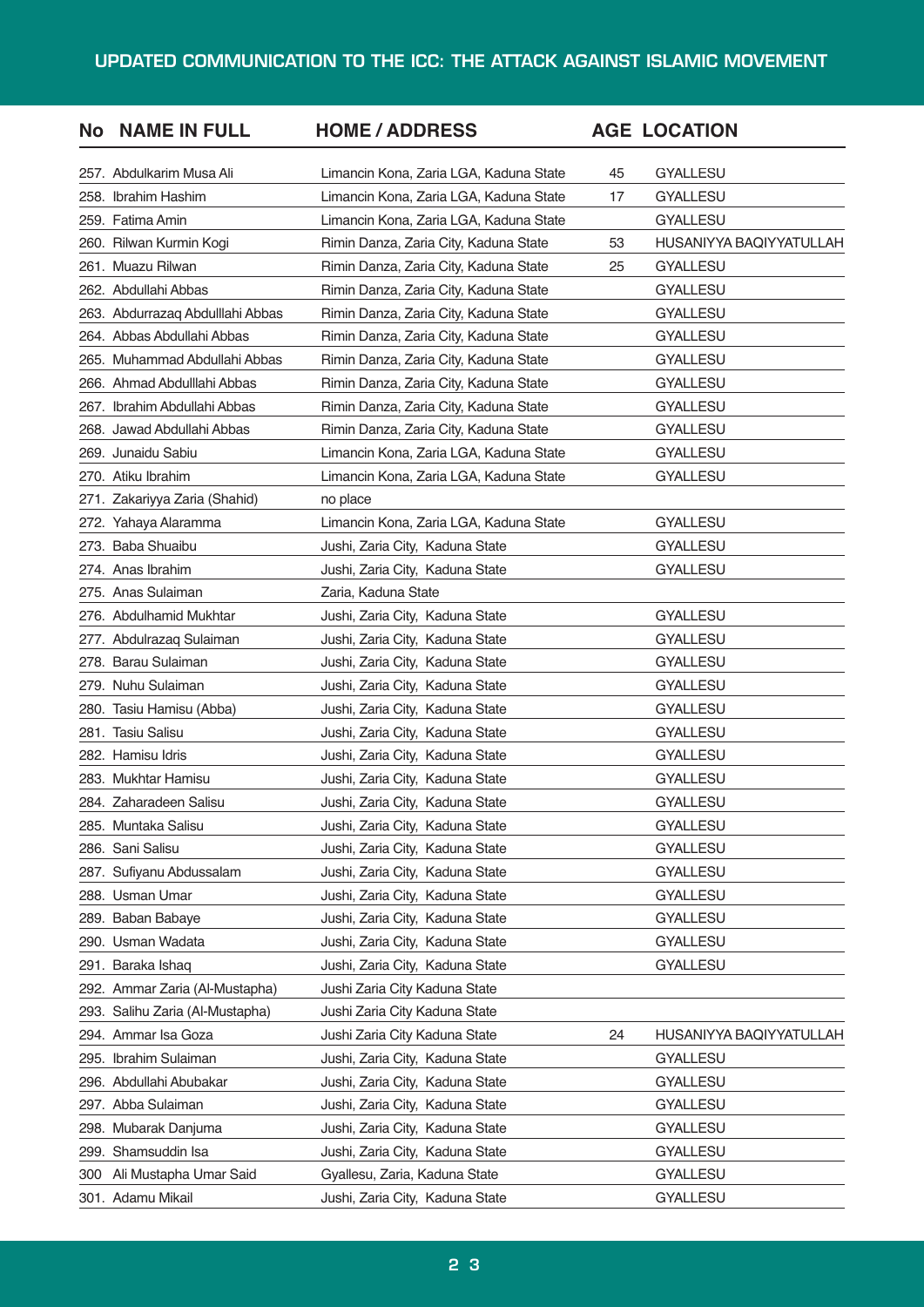| <b>No</b> | <b>NAME IN FULL</b>               | <b>HOME / ADDRESS</b>                          |    | <b>AGE LOCATION</b>      |
|-----------|-----------------------------------|------------------------------------------------|----|--------------------------|
|           | 302. Salihu Mukhtar               | Zaria City, Kaduna State                       | 40 | HUSAINIYYA BAQIYYATULLAH |
|           | 303. Yusuf Yahaya Haris           | Jushi, Zaria City, Kaduna State                |    | HUSAINIYYA BAQIYYATULLAH |
|           | 304. Alhiyu Gambo Yakana          | Rimin Kambari, Zaria City, Kaduna State        | 38 | HUSAINIYYA BAQIYYATULLAH |
|           | 305. Adamu Ibrahim Mazangudu      | Kusfa, Zaria City, Kaduna State                |    | <b>GYALLESU</b>          |
| 306       | Muhammad Mustapha Umar Said       | Gyallesu, Zaria, Kaduna State                  |    | <b>GYALLESU</b>          |
|           | 307. Junaidu Sabiu                | Kusfa, Zaria City, Kaduna State                |    | <b>GYALLESU</b>          |
|           | 308. Musa Taikon                  | Kusfa, Zaria City, Kaduna State                |    | <b>GYALLESU</b>          |
|           | 309. Atiku Sabiu                  | Kusfa, Zaria City, Kaduna State                |    | <b>GYALLESU</b>          |
|           | 310. Abdulkadir Ibrahim           | Kusfa, Zaria City, Kaduna State                |    | <b>GYALLESU</b>          |
|           | 311. Abdullahi Ibrahim            | Kusfa, Zaria City, Kaduna State                |    | HUSAINIYYA BAQIYYATULLAH |
|           | 312. Ibrahim Baraa chemist        | Tudun Jikum, Zaria LGA, Kaduna State           |    | HUSAINIYYA BAQIYYATULLAH |
|           | 313. Abubakar Ismail              | Kusfa, Zaria City, Kaduna State                |    | HUSAINIYYA BAQIYYATULLAH |
|           | 314. Abdulhadi Junaidu            | Albarkawa, Zaria City, Kaduna State            |    | HUSAINIYYA BAQIYYATULLAH |
|           | 315. Sani Sufi                    | Ung. Imam, Zaria City, Kaduna State            |    | HUSAINIYYA BAQIYYATULLAH |
|           | 316. Ibrahim I. Yusuf             | Kusfa, Zaria City, Kaduna State                |    | HUSAINIYYA BAQIYYATULLAH |
|           | 317. Isa Suffi                    | Ung. Sirdi, Zaria City, Kaduna State           |    | HUSAINIYYA BAQIYYATULLAH |
|           | 318. Salmanu Abdullahi            | Bakin Kasuwa, Zaria City, Kaduna State         |    | HUSAINIYYA BAQIYYATULLAH |
|           | 319. Abdullahi Akto               | Kusfa, Zaria City, Kaduna State                |    | HUSAINIYYA BAQIYYATULLAH |
|           | 320. Usman Muhammad               | Jushi, Zaria City, Kaduna State                |    | HUSAINIYYA BAQIYYATULLAH |
|           | 321. Yakubu Abdullahi             | Jushi, Zaria City, Kaduna State                |    | HUSAINIYYA BAQIYYATULLAH |
| 322.      | Nuhu Ibrahim Bindawa Katsina      |                                                |    | <b>GYALLESU</b>          |
|           | 323. Abdullahi M. Yunusa          | Wanka, Soba LGA, Kaduna State                  | 35 | <b>GYALLESU</b>          |
| 324       | Abdulkadir Ibrahim                | Ung. Bashir, Zaria City, Kaduna State          |    | HUSAINIYYA BAQIYYATULLAH |
| 325       | Nusaiba Yaqub Zurmi,              | Magume, Zaria City, Kaduna State               | 22 | HUSANIYYA BAQIYYATULLAH  |
| 326       | Nusaiba Abubakar Abdullahi Sokoto | Ang. Alkali, Zaria City, Kaduna State          | 18 | <b>GYALLESU</b>          |
| 327       | Fatima Ahmad Gashua               | Ang. Alkali, Zaria City, Kaduna State          | 22 | <b>GYALLESU</b>          |
| 328       | Ibrahim B. Yusuf                  | Ung. Bashir, Zaria City, Kaduna State          |    | GYALLESU                 |
| 329       | Mustafa H. Shuhada                | Ung. Magajiya Fadama, Zaria City, Kaduna State |    | GYALLESU                 |
| 330       | <b>Bello Umar</b>                 | Tudun Jikum, Zaria LGA, Kaduna State           |    | GYALLESU                 |
| 331       | Sulaiman Mai Nika                 | Tudun Jikum, Zaria LGA, Kaduna State           |    | HUSAINIYYA BAQIYYATULLAH |
| 332       | Umar Adamu PZ                     | Tudun Jikum, Zaria LGA, Kaduna State           |    | GYALLESU                 |
| 333       | Yakubu Musa                       | Tudun Jikum, Zaria LGA, Kaduna State           |    | HUSAINIYYA BAQIYYATULLAH |
| 334       | Mustapha Umar Said                | Gyallesu, Zaria, Kaduna State                  |    | GYALLESU                 |
| 335       | Sulaiman PZ                       | Jushi, Zaria City, Kaduna State                |    | HUSAINIYYA BAQIYYATULLAH |
| 336       | Nasir Muhammad                    | Gimi/Soba, Ikara LGA, Kaduna State             |    |                          |
| 337       | Sukaina Jaafar                    | Gimi/Soba, Ikara LGA, Kaduna State             | 20 | <b>GYALLESU</b>          |
| 338       | Ishaq Lawal                       | Rumi, Ikara LGA, Kaduna State                  |    | HUSAINIYYA BAQIYYATULLAH |
| 339       | Shehu Rabiu                       | Rumi, Ikara LGA, Kaduna State                  |    | HUSAINIYYA BAQIYYATULLAH |
| 340       | Sulaiman                          | Rumi, Ikara LGA, Kaduna State                  |    | HUSAINIYYA BAQIYYATULLAH |
| 341       | Ibrahim idris                     | Rumi, Ikara LGA, Kaduna State                  |    | HUSAINIYYA BAQIYYATULLAH |
| 342       | Jamilu Abubakar                   | Rumi, Ikara LGA, Kaduna State                  |    | HUSAINIYYA BAQIYYATULLAH |
| 343       | Sabitu A Saeed                    | Rumi, Ikara LGA, Kaduna State                  |    | HUSAINIYYA BAQIYYATULLAH |
| 344       | Haruna M. Salisu                  | Rumi, Ikara LGA, Kaduna State                  |    | HUSAINIYYA BAQIYYATULLAH |
| 345       | Abdulrashid Maiturba              | Nassarawan Doya                                |    | HUSAINIYYA BAQIYYATULLAH |
| 346       | Sabiu Shitu                       | Danja LGA, Katsina State                       | 17 | HUSAINIYYA BAQIYYATULLAH |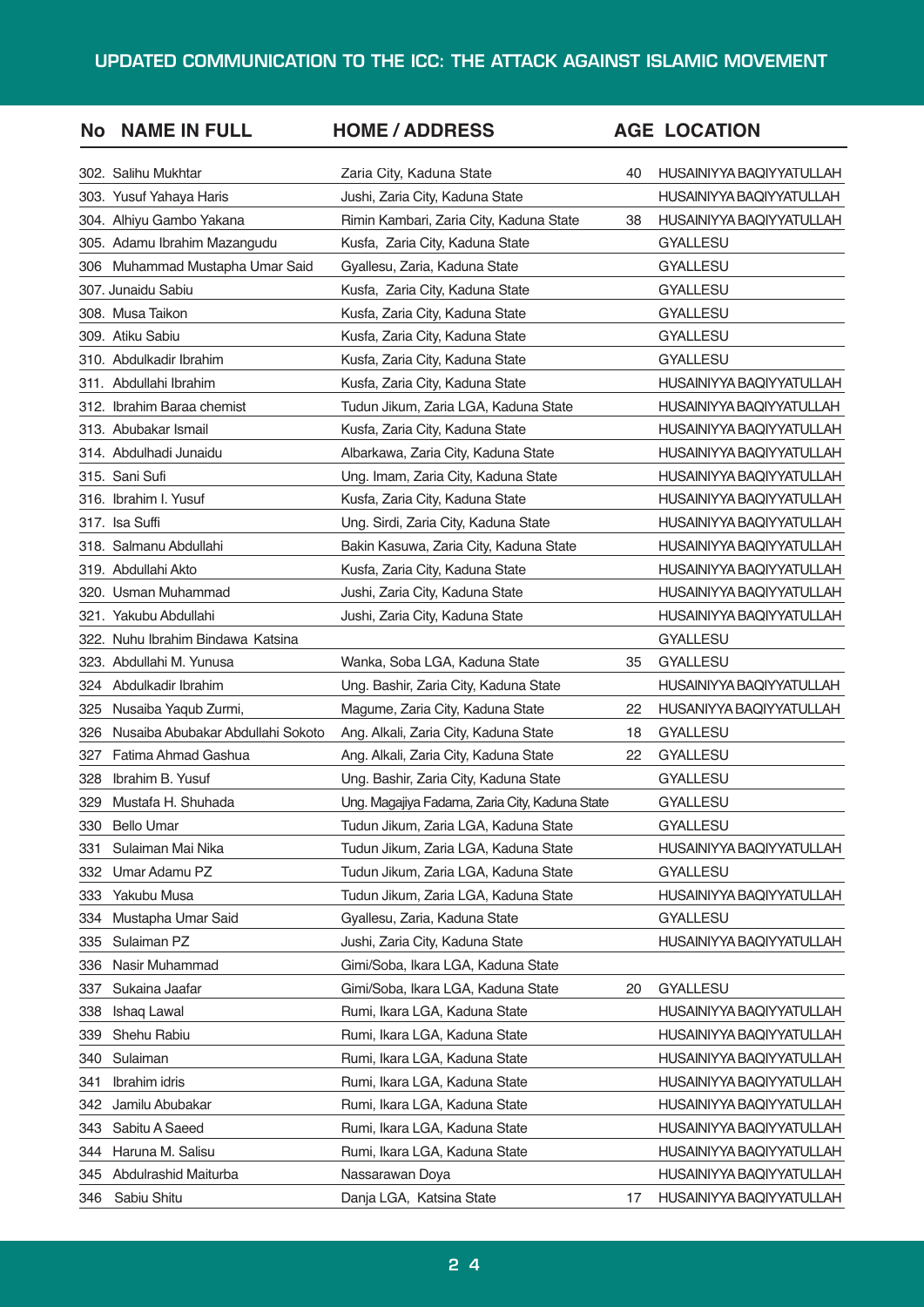| <b>No</b> | <b>NAME IN FULL</b>  | <b>HOME / ADDRESS</b>                   |    | <b>AGE LOCATION</b>      |
|-----------|----------------------|-----------------------------------------|----|--------------------------|
| 347       | Salihu Musa          | Dabai/Danja LGA, Katsina State          | 25 | HUSAINIYYA BAQIYYATULLAH |
| 348       | Ibrahim Abdullahi    | Dabai/Danja LGA, Katsina State          | 47 | HUSAINIYYA BAQIYYATULLAH |
| 349       | Umar Ahmad           | Dabai/Danja LGA, Katsina State          | 42 | HUSAINIYYA BAQIYYATULLAH |
| 350       | Rabiu Ahmad          | Dabai/Danja LGA, Katsina State          | 37 | HUSAINIYYA BAQIYYATULLAH |
| 351       | Abubakar Barwa       | Dabai/Danja LGA, Katsina State          | 30 | HUSAINIYYA BAQIYYATULLAH |
| 352       | Aminu Ali            | Kudan LGA, Kaduna State                 | 40 | HUSAINIYYA BAQIYYATULLAH |
| 353       | Salihu Sabon Layi    | Kudan LGA, Kaduna State                 | 40 | HUSAINIYYA BAQIYYATULLAH |
| 354       | Mudasir Bala         | Kudan LGA, Kaduna State                 | 25 | GYALLESU                 |
| 355       | Akil Bala            | Kudan LGA, Kaduna State                 | 21 | GYALLESU                 |
| 356       | Ammar Sani           | Kudan LGA, Kaduna State                 | 19 | <b>GYALLESU</b>          |
| 357       | Abdullahi Musa       | Kudan LGA, Kaduna State                 | 20 | GYALLESU                 |
| 358       | Rabi'u Musa          | Kokami, Daja LGA, Katsina State         | 45 | GYALLESU                 |
| 359       | Haruna Adamu         | Kokami, Daja LGA, Katsina State         | 40 | GYALLESU                 |
| 360       | Dayyanu Salisu       | Kokami, Daja LGA, Katsina State         | 25 | GYALLESU                 |
| 361       | Musa Rabi'u          | Kokami, Daja LGA, Katsina State         | 27 | GYALLESU                 |
| 362       | Ishaq Lawal          | Hunkuyi, Kuda LGA, Kaduna State         |    | GYALLESU                 |
| 363       | Shehu Rabi'u         | Hunkuyi, Kuda LGA, Kaduna State         |    | GYALLESU                 |
| 364       | Ibrahim Idris        | Hunkuyi, Kuda LGA, Kaduna State         |    | GYALLESU                 |
| 365       | Zaharadeen Abdullahi | Funtua LGA, Katsina State               | 20 | GYALLESU                 |
| 366       | Zailani Muhammad     | Funtua LGA, Katsina State               |    | GYALLESU                 |
| 367       | Awwal Ahmad          | Funtua LGA, Katsina State               |    | <b>GYALLESU</b>          |
| 368       | <b>Umar Shehu</b>    | Funtua LGA, Katsina State               |    | GYALLESU                 |
| 369       | Salahuddeen Salman   | Funtua LGA, Katsina State               |    | GYALLESU                 |
| 370       | Hashimu Naturawa     | Funtua LGA, Katsina State               |    | GYALLESU                 |
| 371       | Nasiru Naturawi      | Funtua LGA, Katsina State               |    | GYALLESU                 |
| 372       | Hasan Yusuf          | Ung. Nabukka, Funtua LGA, Katsina State |    | GYALLESU                 |
| 373       | Abdulrazaq Zayyan    | Ung Nabukka, Funtua LGA, Katsina State  |    | GYALLESU                 |
|           | 374 Muhammad Idi     | Ung Nabukka, Funtua LGA, Katsina State  |    | <b>GYALLESU</b>          |
| 375       | <b>Khalid Salisu</b> | Ung Nabukka, Funtua LGA, Katsina State  |    | GYALLESU                 |
| 376       | Mahdi Sani Ra'is     | Ung Nabukka, Funtua LGA, Katsina State  |    | GYALLESU                 |
| 377       | Ibrahim Isa          | Ung Nabukka, Funtua LGA, Katsina State  |    | GYALLESU                 |
| 378       | Ahmad Lawal          | Maiganji, Funtua LGA, Katsina State     |    | GYALLESU                 |
| 379       | Garba Haruna         | Maiganji, Funtua LGA, Katsina State     |    | GYALLESU                 |
| 380       | Awwal Ahmad          | Maiganji, Funtua LGA, Katsina State     |    | <b>GYALLESU</b>          |
| 381       | Abbas Nasiru         | Maiganji, Funtua LGA, Katsina State     |    | GYALLESU                 |
| 382       | Muazu Mahuta         | Mahuta, Funtua LGA, Katsina State       |    | GYALLESU                 |
| 383       | Saminu Tarzana       | Tarzana, Funtua LGA, Katsina State      |    | GYALLESU                 |
| 384       | Bashir Adamu         | Tarzana, Funtua LGA, Katsina State      |    | GYALLESU                 |
| 385       | Awwal Yusuf          | Mairuwa, Funtua LGA, Katsina State      |    | GYALLESU                 |
| 386       | Abdullahi Maaruf     | Dikke, Funtua LGA, Katsina State        |    | GYALLESU                 |
| 387       | Mahdi Shehu          | Dikke, Funtua LGA, Katsina State        |    | GYALLESU                 |
| 388       | Salahuddin Ibrahim   | Dikke, Funtua LGA, Katsina State        |    | <b>GYALLESU</b>          |
| 389       | Ibrahim Usman        | Kaduna, Kaduna State                    |    |                          |
| 390       | Mashakuru Shehu      | Tudun Iya, Funtua LGA, Katsina State    |    | GYALLESU                 |
| 391       | <b>Bashir Mansir</b> | Badarawa, Kaduna North, Kaduna State    |    | GYALLESU                 |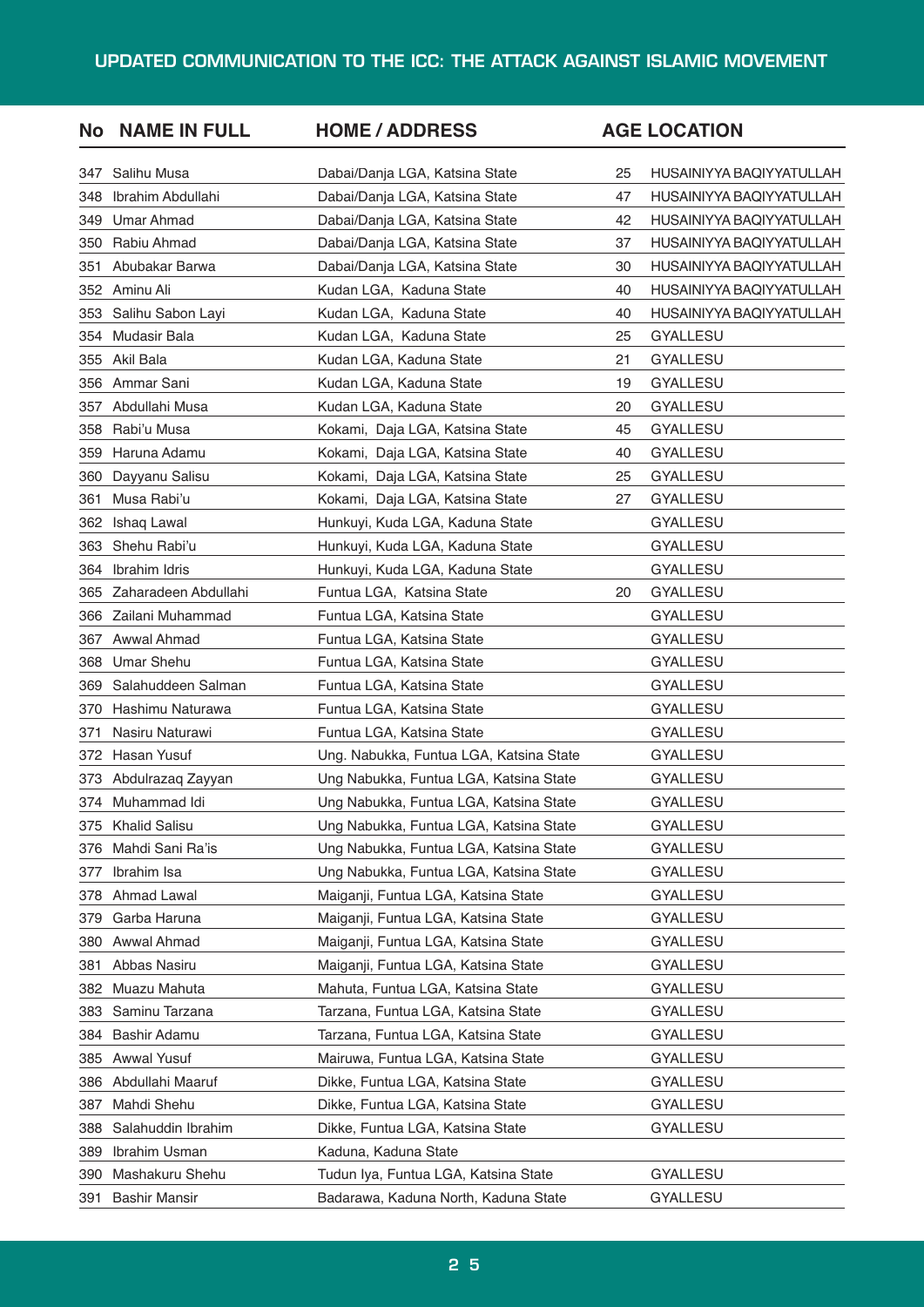| No  | <b>NAME IN FULL</b>     | <b>HOME / ADDRESS</b>                                  | <b>AGE</b> | <b>LOCATION</b> |
|-----|-------------------------|--------------------------------------------------------|------------|-----------------|
| 392 | Muhammad Inuwa Jalabi   | Kaduna, Kaduna State                                   | 35         | <b>GYALLESU</b> |
| 393 | Abubakar Abdullahi      | Kaduna, Kaduna State                                   |            |                 |
| 394 | Hasan D. Usman          | Kaduna City, Kaduna State                              |            |                 |
| 395 | Anas D. Usman           | Kaduna City, Kaduna State                              |            |                 |
| 396 | Buhari Isma'il          | Barnawa, Kaduna South LGA, Kaduna State                |            | <b>GYALLESU</b> |
| 397 | Mas'ud Tukur            | Nassarawa, Kaduna South LGA, Kaduna State              |            | <b>GYALLESU</b> |
| 398 | Abdul'aziz Abdulmumini  | Malali, Kaduna North, Kaduna State                     |            | <b>GYALLESU</b> |
| 399 | Isa Yunus (Abba)        | Malali, Kaduna North, Kaduna State                     |            | <b>GYALLESU</b> |
| 400 | Ishaq Abdulkadir        | Malali, Kaduna North, Kaduna State                     |            | <b>GYALLESU</b> |
| 401 | Khalid Yahaya           | Malali, Kaduna North, Kaduna State                     |            | <b>GYALLESU</b> |
| 402 | Abdurrahman Yahaya      | Malali, Kaduna North, Kaduna State                     |            | <b>GYALLESU</b> |
| 403 | Kabiru Mohammad         | Kawo, Kaduna North, Kaduna State                       |            | <b>GYALLESU</b> |
| 404 | Aliyu Kawo              | Hayin Na'iya, Kaduna North, Kaduna Stat                |            | <b>GYALLESU</b> |
| 405 | Husaini Muhammad Aminu  | Ang. Rimi, Kaduna North, Kaduna State                  | 21         | <b>GYALLESU</b> |
| 406 | Aliyu Muhammad          | Hayin Na'iya, Kaduna North, Kaduna Stat                | 21         | GYALLESU        |
| 407 | Abdul'aziz Haruna       | Kabala Custain, Kaduna South, Kaduna State             | 46         | <b>GYALLESU</b> |
| 408 | Muhammad Aminu Sani     | Rigasa, Igabi LGA, Kaduna State                        |            | <b>GYALLESU</b> |
| 409 | Musa Salisu (Coach)     | Rigasa, Igabi LGA, Kaduna State                        | 50         | <b>GYALLESU</b> |
| 410 | Jaafar Habibu           | Rigasa, Igabi LGA, Kaduna State                        |            | GYALLESU        |
| 411 | Ibrahim Yusuf           | Abuja Road, Rigasa, Igabi LGA, Kaduna State            | 25         | <b>GYALLESU</b> |
| 412 | Muhammad Rabiu          | Rigasa, Igabi LGA, Kaduna State                        | 31         | <b>GYALLESU</b> |
| 413 |                         | Muhammad Jamilu Yahaya Rigasa, Igabi LGA, Kaduna State | 25         | <b>GYALLESU</b> |
| 414 | Nura Umar               | Rigasa, Igabi LGA, Kaduna State                        |            | GYALLESU        |
| 415 | Aliyu Zainul Abideen    | Rigasa, Igabi LGA, Kaduna State                        | 18         | <b>KADUNA</b>   |
| 416 | Hassan Nuhu             | Rigasa, Igabi LGA, Kaduna State                        | 45         | GYALLESU        |
| 417 | Haruna Nuhu             | Rigasa, Igabi LGA, Kaduna State                        | 42         | <b>GYALLESU</b> |
| 418 | Sa'id Abdullahi         | Rigasa, Igabi LGA, Kaduna State                        | 47         | <b>GYALLESU</b> |
| 419 | Usman Isa               | Rigasa, Igabi LGA, Kaduna State                        | 20         | <b>GYALLESU</b> |
| 420 | Aliyu Umar              | Rigasa, Igabi LGA, Kaduna State                        | 30         | <b>GYALLESU</b> |
| 421 | Bashir Adam             | Tudun Wada, Zaria, Kaduna State                        |            |                 |
| 422 | Ibrahim Ahmad           | Badikko, Kaduna North, Kaduna State                    | 40         | <b>GYALLESU</b> |
| 423 | Mika'il Yusuf           | Ang. Rimi, Kaduna North, Kaduna State                  | 31         | <b>GYALLESU</b> |
| 424 | Rabiu Shuaibu           | Rigasa, Igabi LGA, Kaduna State                        |            |                 |
| 425 | Mahdi Awwal Gangare     | Jos North Plateau                                      | 19         | GYALLESU        |
| 426 | Bashir Abdulmumini      | Malali - Kaduna North - Kaduna State                   | 30         |                 |
| 427 | Hussaini Saidu (Markaz) | Ang. Muazu, Kaduna South, Kaduna State                 | 35         | <b>KADUNA</b>   |
| 428 | Muhammad Awwal (Mabo)   | Badikko, Kaduna North, Kaduna State                    | 42         | GYALLESU        |
| 429 | Isma'il Sulaiman        | Yan Kifi, Kaduna                                       |            |                 |
| 430 | Aliyu Ibrahim Taro-Taro | Rigasa, Igabi LGA, Kaduna State                        | 19         | <b>KADUNA</b>   |
| 431 | Saminu Yau              | Kotagora, Neger State                                  | 45         |                 |
| 432 | Musa Labi Shehu         | Kotagora, Neger State                                  | 45         |                 |
| 433 | Yakubu Dahiru           | Ang. Muazu, Kaduna South, Kaduna State                 | 40         | <b>KADUNA</b>   |
| 434 | Mu'azu Dahiru Baballe   | Ang. Muazu, Kaduna South, Kaduna State                 | 30         | KADUNA          |
| 435 | Mikail Sulaiman         | Ang. Muazu, Kaduna South, Kaduna State                 | 35         | <b>KADUNA</b>   |
| 436 | Sa'idu Salihu           | Ang. Kinkinau, Kaduna                                  | 32         | GYALLESU        |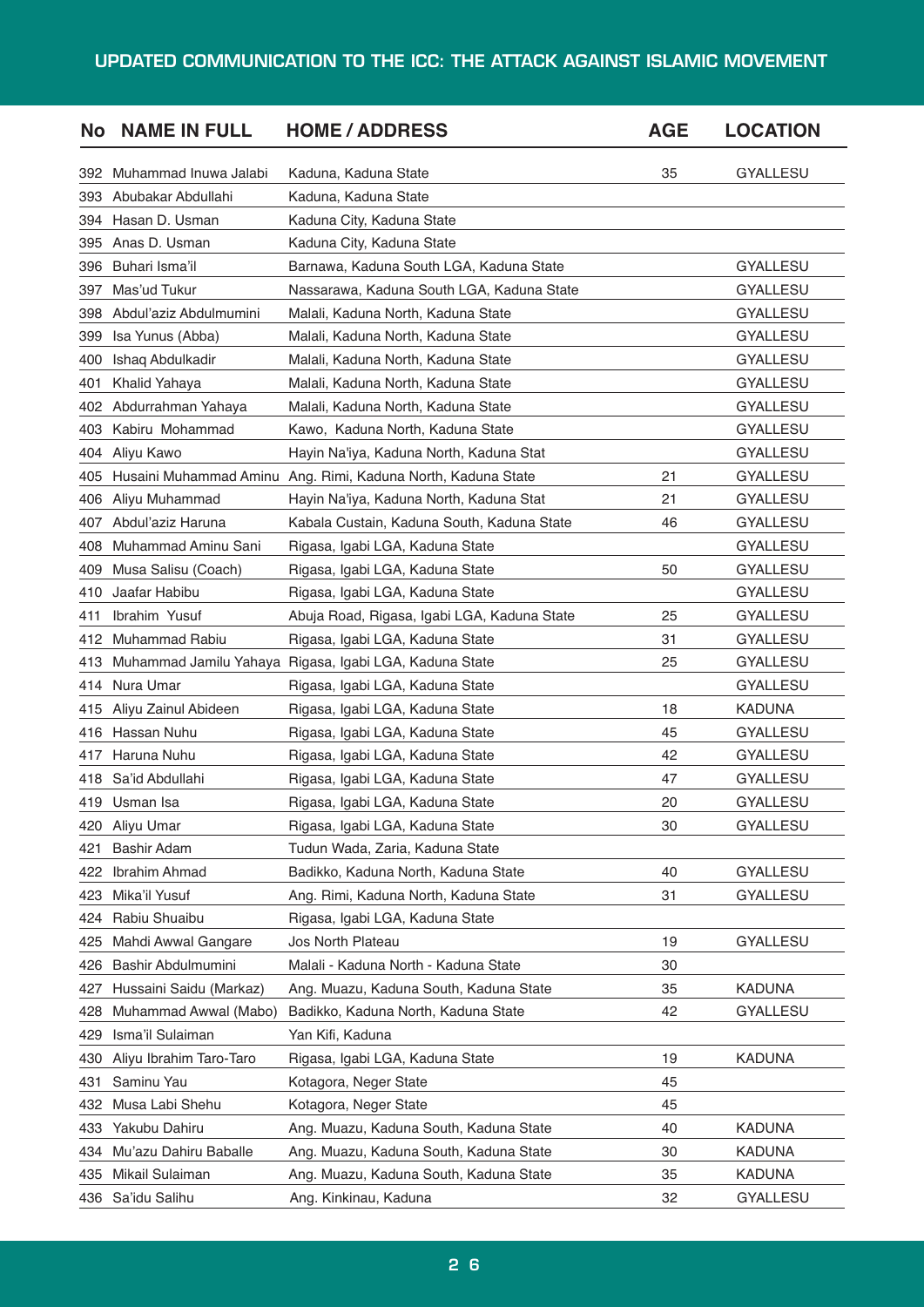| 43<br><b>KADUNA</b><br>Ishaq Abdullahi<br>Ang. Muazu, Kaduna South, Kaduna State<br>437<br>Tudun Wada, Zaria, Kaduna State<br>18<br><b>GYALLESU</b><br>438<br>Abu Jihad Isa Afghanistan<br>Nuhu Escort<br>Kaduna<br>439<br>Abubakar Musa Birnin yaro<br>Kawo, Kaduna North, Kaduna State<br>21<br>440 |                      |
|-------------------------------------------------------------------------------------------------------------------------------------------------------------------------------------------------------------------------------------------------------------------------------------------------------|----------------------|
|                                                                                                                                                                                                                                                                                                       |                      |
|                                                                                                                                                                                                                                                                                                       |                      |
|                                                                                                                                                                                                                                                                                                       |                      |
|                                                                                                                                                                                                                                                                                                       |                      |
| Bala<br>Kawo, Kaduna North, Kaduna State<br>441                                                                                                                                                                                                                                                       |                      |
| 442 Abbas Ishaq<br>40<br>Kawo, Kaduna North, Kaduna State                                                                                                                                                                                                                                             | <b>KADUNA PRISON</b> |
| Idris Mando<br>Kawo, Kaduna North, Kaduna State<br>443<br>40                                                                                                                                                                                                                                          | KADUNA PRISON        |
| Maimuna Mas'ud<br>444<br>Kakuri, Kaduna South, Kaduna State<br>62<br>KADUNA                                                                                                                                                                                                                           |                      |
| Yusuf Badamasi<br>Kakuri, Kaduna South, Kaduna State<br>42<br><b>KADUNA</b><br>445                                                                                                                                                                                                                    |                      |
| <b>GYALLESU</b><br>446<br>Hajiya Habiba Abdullahi<br>Kurmin Mashi, Kaduna North, Kaduna State<br>50                                                                                                                                                                                                   |                      |
| Badaru Kaduna<br>H/Danmani, Igabi LGA, Kaduna State<br>GYALLESU<br>447                                                                                                                                                                                                                                |                      |
| Muhammad Auwal Yawale<br>32<br>GYALLESU<br>448<br>Suleja, Niger State                                                                                                                                                                                                                                 |                      |
| Idris Ibrahim<br>Suleja, Niger State<br>28<br><b>GYALLESU</b><br>449                                                                                                                                                                                                                                  |                      |
| <b>Muhammad Mudassir Bala</b><br>23<br><b>GYALLESU</b><br>450<br>Suleja, Niger State                                                                                                                                                                                                                  |                      |
| Muhammad Mubarak Bala<br>21<br>GYALLESU<br>451<br>Suleja, Niger State                                                                                                                                                                                                                                 |                      |
| Junaidu Umar Nahabu<br>25<br><b>GYALLESU</b><br>452<br>Suleja, Niger State                                                                                                                                                                                                                            |                      |
| Abdulrazak Ibrahim<br>Suleja, Niger State<br>21<br><b>GYALLESU</b><br>453                                                                                                                                                                                                                             |                      |
| Muhammad Adamu<br>25<br><b>GYALLESU</b><br>454<br>Lambata Suleja, Niger State                                                                                                                                                                                                                         |                      |
| Abdulgaffar Muhammad<br>22<br><b>GYALLESU</b><br>455<br>Madalla Suleja, Niger State                                                                                                                                                                                                                   |                      |
| Hasan Shehu<br>Dandume, Katsina State<br><b>GYALLESU</b><br>456<br>16                                                                                                                                                                                                                                 |                      |
| Saidu Sadau<br>GYALLESU<br>457<br>Dandume, Katsina State                                                                                                                                                                                                                                              |                      |
| Ibrahim Wanzam<br>Dandume, Katsina State<br><b>GYALLESU</b><br>458                                                                                                                                                                                                                                    |                      |
| Saifullahi Kabir<br>Dandume, Katsina State<br>459                                                                                                                                                                                                                                                     |                      |
| GYALLESU<br>460<br>Abubakar Tsiga<br>Tsiga, Katsina State                                                                                                                                                                                                                                             |                      |
| 461 Jibrin Abdu<br><b>GYALLESU</b><br>Ung. Mai-Allura, Zarewa, Rogo LGA, Kano State                                                                                                                                                                                                                   |                      |
| 462 Nuhu Ahmad<br>Ung. Mai-Allura, Zarewa, Rogo LGA, Kano State<br><b>GYALLESU</b>                                                                                                                                                                                                                    |                      |
| Isa Suleiman Gidan Maharba<br>Tabon Sani Town, Buruku, Chikum LGA, Kaduna State<br><b>GYALLESU</b><br>463<br>55                                                                                                                                                                                       |                      |
| 464 Aminu Ali<br>Kudan LGA, Kaduna State                                                                                                                                                                                                                                                              |                      |
| Salihu Abdullahi<br>Kudan LGA, Kaduna State<br>465                                                                                                                                                                                                                                                    |                      |
| Kamal Magaji<br>Kudan LGA, Kaduna State<br>466                                                                                                                                                                                                                                                        |                      |
| Hafizu Daura<br><b>GYALLESU</b><br>Kurna, Kano Stae<br>40<br>467                                                                                                                                                                                                                                      |                      |
| Mudasiru Mustapha<br>Kudan LGA, Kaduna State<br>468                                                                                                                                                                                                                                                   |                      |
| Akilu Aliyu<br>Kudan LGA, Kaduna State<br>469                                                                                                                                                                                                                                                         |                      |
| <b>Tahir Idris</b><br><b>GYALLESU</b><br>470<br>Kwaba, Zaria LGA, Kaduna State                                                                                                                                                                                                                        |                      |
| <b>GYALLESU</b><br>Badamasi Abdulhamid Falgore<br>Falgore, Tudun Wada LGA, Kano State<br>471                                                                                                                                                                                                          |                      |
| Ibrahim Muhammad<br>GYALLESU<br>Maiturare, Yabo LGA, Sokoto State<br>472                                                                                                                                                                                                                              |                      |
| Hamisu Abubakar<br>Dan Magaji, Zaria City, Kaduna State<br><b>GYALLESU</b><br>473                                                                                                                                                                                                                     |                      |
| Bello Magama Sokoto<br>Dan Magaji, Zaria City, Kaduna State<br>GYALLESU<br>474                                                                                                                                                                                                                        |                      |
| <b>GYALLESU</b><br>Zakariyya Muhammad<br>Marabar Jos, Igabi LGA, Kaduna State<br>35<br>475                                                                                                                                                                                                            |                      |
| Aliyu Suleiman<br>Pambeguwa, Kubau LGA, Kaduna State<br>GYALLESU<br>476                                                                                                                                                                                                                               |                      |
| Abdulrashid Awwal<br>Pambeguwa, Kubau LGA, Kaduna State<br><b>GYALLESU</b><br>477                                                                                                                                                                                                                     |                      |
| Babbarikaf<br>GYALLESU<br><b>Bashir Nuhu</b><br>478                                                                                                                                                                                                                                                   |                      |
| Abubakar Saidu<br>Barbaji<br>GYALLESU<br>479                                                                                                                                                                                                                                                          |                      |
| Gambo Yau<br>GYALLESU<br>480<br>Barbaji                                                                                                                                                                                                                                                               |                      |
| Yau. D. Danayamaka<br>Barbaji<br><b>GYALLESU</b><br>481                                                                                                                                                                                                                                               |                      |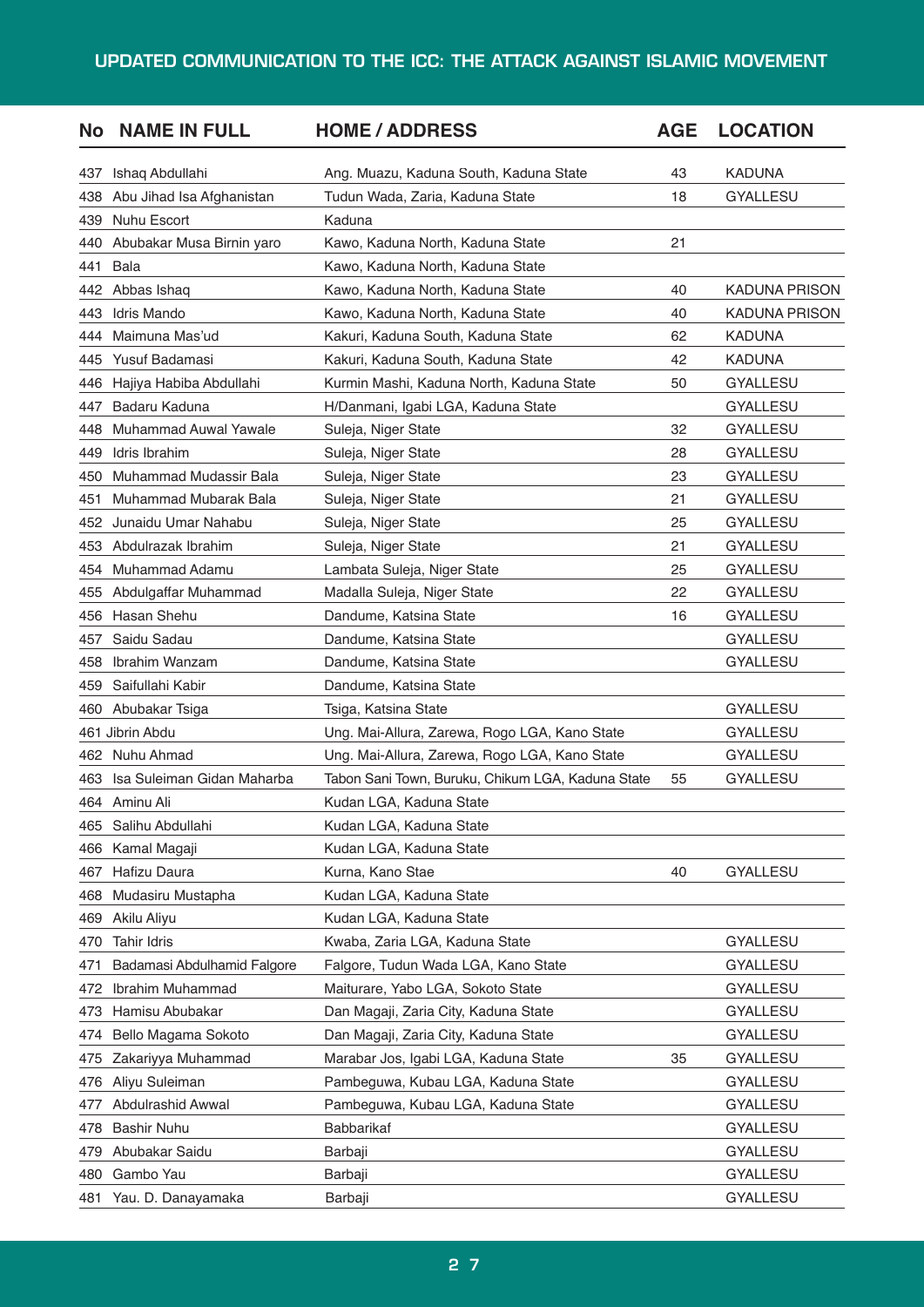| <b>No</b> | <b>NAME IN FULL</b>  | <b>HOME / ADDRESS</b>                         | <b>AGE</b> | <b>LOCATION</b> |
|-----------|----------------------|-----------------------------------------------|------------|-----------------|
| 482       | Aminu M. Kabir       | Makarfi LGA, Kaduna State                     |            | <b>GYALLESU</b> |
| 483       | Isa Abdulkadir       | Gubuci, Makarfi LGA, Kaduna State             |            | <b>GYALLESU</b> |
| 484       | Bashir Yakubu        | Gubuci, Makarfi LGA, Kaduna State             |            | GYALLESU        |
| 485       | Yakubu Alasan        | Makarfi LGA, Kaduna State                     |            | GYALLESU        |
| 486       | Zaharaddin Ibrahim   | Makarfi LGA, Kaduna State                     |            | <b>GYALLESU</b> |
| 487       | Sabiu Rabiu          | Makarfi LGA, Kaduna State                     |            | GYALLESU        |
| 488       | Sabiu Abdulkadir     | Makarfi LGA, Kaduna State                     |            | GYALLESU        |
| 489       | Nafiu A. Usman       | Dan Ayamaka, Makarfi LGA, Kaduna State        |            | GYALLESU        |
| 490       | <b>Auwal Sabiu</b>   | Sabon Layi, Kankara LGA, Katsina State        |            | <b>GYALLESU</b> |
| 491       | Salahuddeen Salmanu  | Bakori, Katsina State                         |            | GYALLESU        |
| 492       | Bashir Adamu         | Bakori, Katsina State                         |            | GYALLESU        |
| 493       | Jamilu Abubakar      | Ung Noma, Soba L. G. A. Kaduna State          |            | GYALLESU        |
| 494       | Sabitu Abdulkarim    | Ung Noma, Soba L. G. A. Kaduna State          |            | <b>GYALLESU</b> |
| 495       | Haruna Sabiu         | Ung Noma, Soba L. G. A. Kaduna State          |            | GYALLESU        |
| 496       | Zayyanu Muhammad     | Kachilo, Dandume LGA, Katsina Stat            |            | <b>GYALLESU</b> |
| 497       | Auwal Mairuwa        | Kachilo, Dandume LGA, Katsina Stat            |            | GYALLESU        |
| 498       | Alhaji Abubakar Sule | Taba, Soba, Kaduna State                      |            | <b>GYALLESU</b> |
| 499       | Ibrahim Abdulhamid   | Taba, Soba, Kaduna State                      |            | GYALLESU        |
| 500       | Abbas Muhammad       | Dakace, Zaria, Kaduna State                   |            | GYALLESU        |
| 501       | Muntari Abbas        | Dakace, Zaria, Kaduna State                   |            | GYALLESU        |
| 502       | Ibrahim Idris        | Dakace, Zaria, Kaduna State                   |            | GYALLESU        |
| 503       | <b>Umar Dalhatu</b>  | Dakace, Zaria, Kaduna State                   |            | GYALLESU        |
| 504       | Hauwau Dalhatu       | Dakace, Zaria, Kaduna State                   |            | GYALLESU        |
| 505       | Malam Umar           | Dakace, Zaria, Kaduna State                   |            | GYALLESU        |
| 506       | Saidu Musa           | Dakace, Zaria, Kaduna State                   |            | GYALLESU        |
| 507       | Abdulkadir Yusuf     | Dakace, Zaria, Kaduna State                   |            | <b>GYALLESU</b> |
| 508       | Muazu Muhammad       | Dakace, Zaria, Kaduna State                   |            | <b>GYALLESU</b> |
| 509       | Isyaku Muhammad      | Dakace, Zaria, Kaduna State                   |            | <b>GYALLESU</b> |
| 510       | Ibrahim Suleiman     | Dakace, Zaria, Kaduna State                   |            | <b>GYALLESU</b> |
| 511       | Adam Suleiman        | Dakace, Zaria, Kaduna State                   |            | <b>GYALLESU</b> |
| 512       | Yakubu Nuhu          | Dakace, Zaria, Kaduna State                   |            | <b>GYALLESU</b> |
| 513       | <b>Idris Haliru</b>  | Dakace, Zaria, Kaduna State                   |            | GYALLESU        |
| 514       | Kabiru Ibrahim       | Dakace, Zaria, Kaduna State                   |            | <b>GYALLESU</b> |
| 515       | Umar Idris           | Dakace, Zaria, Kaduna State                   |            | <b>GYALLESU</b> |
| 516       | Balarabe Adamu       | Dakace, Zaria, Kaduna State                   |            | GYALLESU        |
| 517       | Hayatudden Abubakr   | Dakace, Zaria, Kaduna State                   |            | GYALLESU        |
| 518       | Taikon Bala          | Dakace, Zaria, Kaduna State                   |            |                 |
| 519       | Hussaini Musa        | Dakace, Zaria, Kaduna State                   |            | GYALLESU        |
| 520       | Salmanu Idris        | Dakace, Zaria, Kaduna State                   |            | GYALLESU        |
| 521       | Aminu Aliyu          | Dakace, Zaria, Kaduna State                   |            | <b>GYALLESU</b> |
| 522       | Ibrahim Abdulllahi   | Dakace, Zaria, Kaduna State                   |            | GYALLESU        |
| 523       | Ibrahim Abdulhamid   | Dakace, Zaria, Kaduna State                   |            | GYALLESU        |
| 524       | Ashahabu Yusuf       | Dakace, Zaria, Kaduna State                   |            | <b>GYALLESU</b> |
| 525       | Shafiu Yusuf         | Dakace, Zaria, Kaduna State                   |            | <b>GYALLESU</b> |
| 526       | Rabilu Said          | Kwangila, Sabon Gari, Zaria LGA, Kaduna State |            | <b>GYALLESU</b> |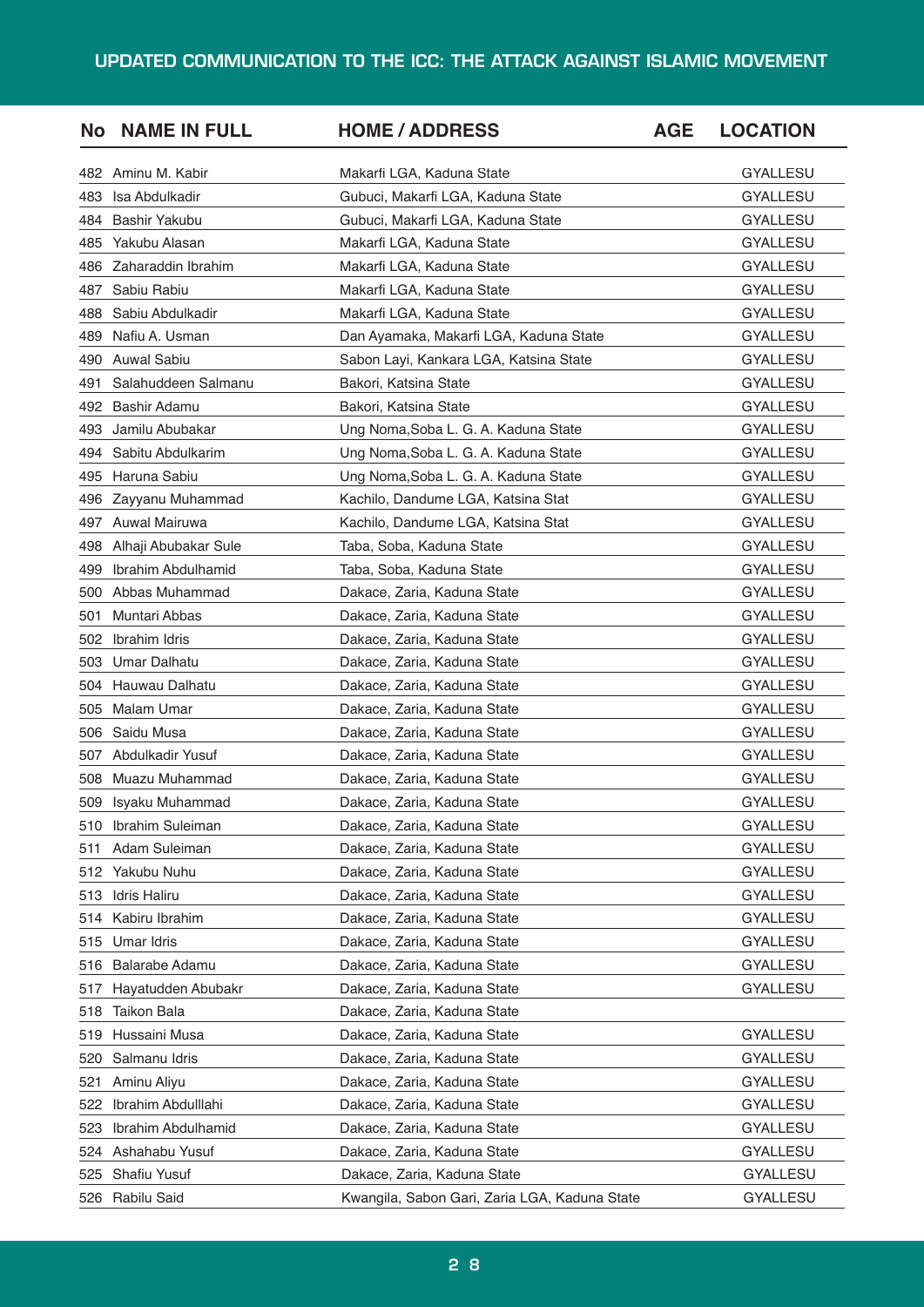| No  | <b>NAME IN FULL</b>       | <b>HOME / ADDRESS</b>                         | <b>AGE</b> | <b>LOCATION</b>          |
|-----|---------------------------|-----------------------------------------------|------------|--------------------------|
| 527 | Murtala Salisu (Driver)   | Zaria, Kaduna State                           |            |                          |
| 528 | Umar Gambo                | Kwangila, Sabon Gari, Zaria LGA, Kaduna State |            | <b>GYALLESU</b>          |
| 529 | <b>Hasan Nuhu</b>         | Marabar Jos, Igabi LGA, Kaduna State          |            |                          |
| 530 | Hashimu Gambo Tanimu      | Toho                                          |            | HUSAINIYYA BAQIYYATULLAH |
| 531 | Fatima Mohd Lawan         | Tudun Wada, Zaria, Kaduna State               |            |                          |
| 532 | <b>Auwal Sabiu</b>        | Kontagora S/rijiya, Niger State               |            |                          |
| 533 | Rukayya Nuhu              | Wanka, Soba LGA, Kaduna State                 |            | <b>GYALLESU</b>          |
| 534 | Ramadan Muhammad          | Marabar Jos, Igabi LGA, Kaduna State          |            |                          |
| 535 | <b>Ummul Aiman Salisu</b> | Soba LGA, Kaduna State                        | 20         | <b>GYALLESU</b>          |
| 536 | Yahaya Muhammad           | Soba LGA, Kaduna State                        | 45         | <b>GYALLESU</b>          |
| 537 | Salisu Usman              | Soba LGA, Kaduna State                        | 48         | <b>GYALLESU</b>          |
| 538 | Hamisu Usman              | Soba LGA, Kaduna State                        | 45         | <b>GYALLESU</b>          |
| 539 | Rabilu Suleiman           | Soba LGA, Kaduna State                        | 40         | <b>GYALLESU</b>          |
| 540 | Badamasi Muhammad         | Soba LGA, Kaduna State                        | 40         | <b>GYALLESU</b>          |
| 541 | Muhammad Habibu Nasiru    | Soba LGA, Kaduna State                        | 15         | GYALLESU                 |
| 542 | Ibrahim Yahaya            | Soba LGA, Kaduna State                        | 40         | <b>GYALLESU</b>          |
| 543 | Mujtaba Rabiu             | Soba LGA, Kaduna State                        | 30         | <b>GYALLESU</b>          |
| 544 | Sani Khalil               | Soba LGA, Kaduna State                        | 45         | <b>GYALLESU</b>          |
| 545 | Hamza idris               | Soba LGA, Kaduna State                        | 35         | GYALLESU                 |
| 546 | Auwal Garba Nuhu          | Soba LGA, Kaduna State                        | 42         | <b>GYALLESU</b>          |
| 547 | Musa Tasiu                | Soba LGA, Kaduna State                        | 20         | <b>GYALLESU</b>          |
| 548 | Mustapha Sani             | Soba LGA, Kaduna State                        | 20         | <b>GYALLESU</b>          |
| 549 | Ibrahim Kabir             | Soba LGA, Kaduna State                        | 16         | GYALLESU                 |
| 550 | Mahdi Munkaila            | Soba LGA, Kaduna State                        | 16         | <b>GYALLESU</b>          |
| 551 | Muhammad Salisu           | Soba LGA, Kaduna State                        | 15         | <b>GYALLESU</b>          |
| 552 | Mubarak Dalhatu           | Soba LGA, Kaduna State                        | 15         | <b>GYALLESU</b>          |
| 553 | Mahdi Yunusa              | Soba LGA, Kaduna State                        | 18         | GYALLESU                 |
| 554 | Yusuf Ishaq               | Soba LGA, Kaduna State                        |            | <b>GYALLESU</b>          |
| 555 | Alhassan Sani             | Soba LGA, Kaduna State                        | 25         | <b>GYALLESU</b>          |
| 556 | Adamu Usman               | Soba LGA, Kaduna State                        |            | <b>GYALLESU</b>          |
| 557 | Tukur Abdullahi           | Soba LGA, Kaduna State                        | 35         | <b>GYALLESU</b>          |
| 558 | Adamu Ibrahim             | Soba LGA, Kaduna State                        |            | <b>GYALLESU</b>          |
| 559 | Malam Tijani Shitu        | Tashar Ice, Soba LGA, Kaduna State            |            | <b>GYALLESU</b>          |
| 560 | Ahmad Yahuza              | Tashar Ice, Soba LGA, Kaduna State            | 40         | <b>GYALLESU</b>          |
| 561 | Alhassan Sufi             | Soba LGA, Kaduna State                        |            | <b>GYALLESU</b>          |
| 562 | Abdulrauf Aminu           | Tashar Ice, Soba LGA, Kaduna State            | 25         | <b>GYALLESU</b>          |
| 563 | Ibrahim Usman             | Tashar Ice, Soba LGA, Kaduna State            | 27         | <b>GYALLESU</b>          |
| 564 | Abubakar Salihu           | Barwa, Soba LGA, Kaduna State                 | 20         | <b>GYALLESU</b>          |
| 565 | Yahaya Sale               | Barwa, Soba LGA, Kaduna State                 |            |                          |
| 566 | Abubakar Barwa            | Barwa, Soba LGA, Kaduna State                 | 20         | <b>GYALLESU</b>          |
| 567 | Jamilu ABUBAKAR           | Ang. Noma, Soba LGA, Kaduna State             |            | <b>GYALLESU</b>          |
| 568 | Haruna Salisu             | Ang. Noma, Soba LGA, Kaduna State             |            |                          |
| 569 | Ibrahim Yahaya            | Soba LGA, Kaduna State                        | 40         | <b>GYALLESU</b>          |
| 570 | Ja'afar Rabiu Gimba       | no location                                   |            |                          |
| 571 | Muhammad Idris            | Malumfashi, Katsina State                     |            | <b>GYALLESU</b>          |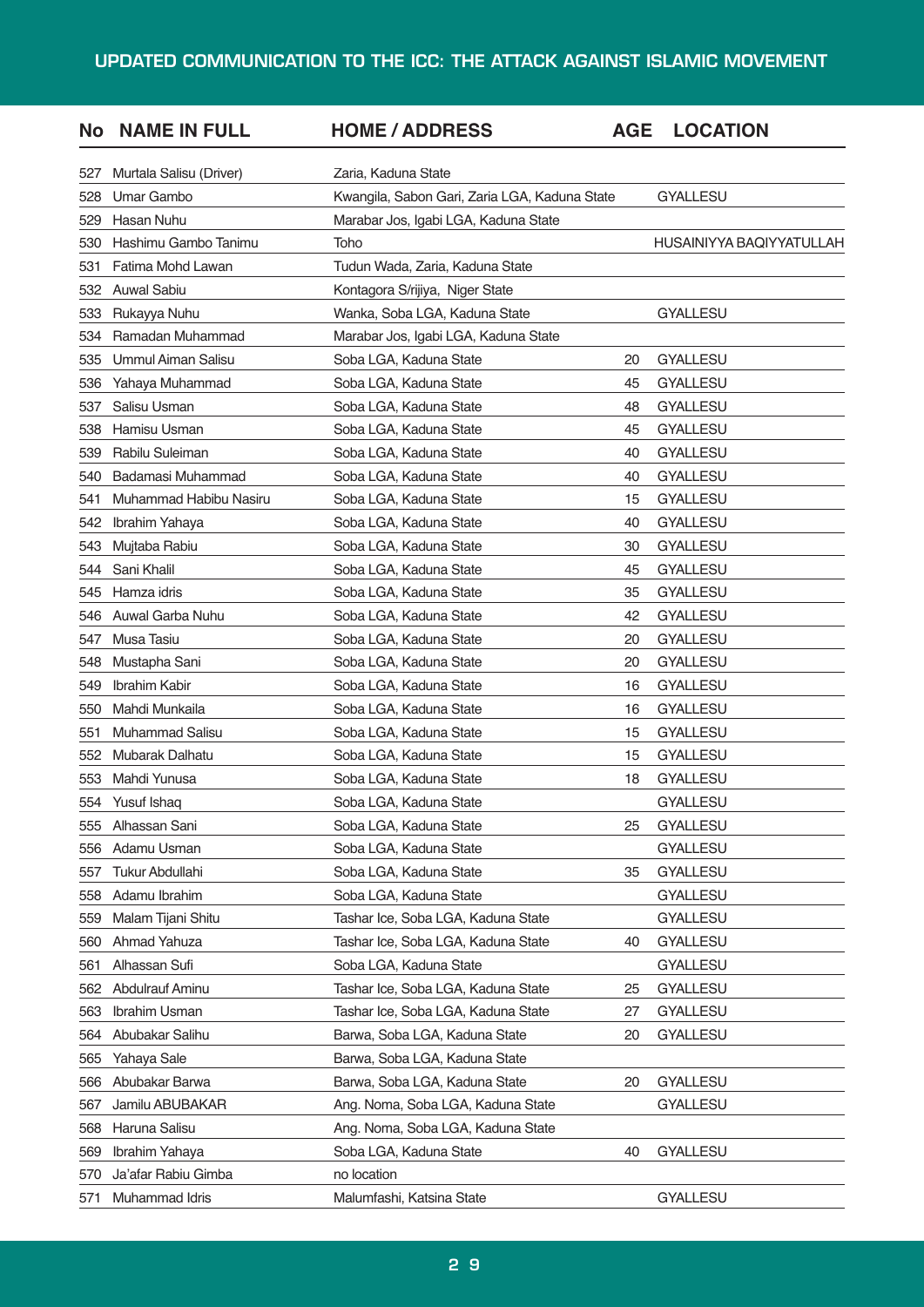| No  | <b>NAME IN FULL</b>           | <b>HOME / ADDRESS</b>                   | <b>AGE</b> | <b>LOCATION</b>     |
|-----|-------------------------------|-----------------------------------------|------------|---------------------|
| 572 | Abdussalam Bello Mani         | Malumfashi, Katsina State               |            | <b>GYALLESU</b>     |
| 573 | Lawal Abubakar                | Giwa, Kaduna State                      |            | <b>GYALLESU</b>     |
| 574 | Husaini Mikail                | Giwa, Kaduna State                      |            | <b>GYALLESU</b>     |
| 575 | Mika'ilu Suleiman             | Giwa, Kaduna State                      |            | <b>GYALLESU</b>     |
| 576 | Ukasha Idris Ibrahim          | Doya Bauchi State                       |            | <b>DARUR RAHAMA</b> |
| 577 | <b>Auwal Muhammad Auwal</b>   | Darazo, Bauchi State                    |            | <b>GYALLESU</b>     |
| 578 | Aminu Abubakar                | Jahun Bauchi State                      |            | DARUR RAHAMA        |
| 579 | Abubakar liliyasu             | Rijiyan Bauchi State                    |            | <b>DARUR RAHAMA</b> |
| 580 | Baffaji Usman Kumbi           | Kirfi, Bauchi State                     |            | <b>DARUR RAHAMA</b> |
| 581 | Mujahid Abdulkadir Adamu      | <b>Bauchi State</b>                     |            | <b>GYALLESU</b>     |
| 582 | Muhammad Baffajo Soba         | <b>Bauchi State</b>                     |            | DARUR RAHAMA        |
| 583 | Muhammad Abubakar Salihu      |                                         |            | <b>DARUR RAHAMA</b> |
| 584 | <b>Muhammad Musa</b>          |                                         |            | DARUR RAHAMA        |
| 585 | Ukasha Muhammad Zakariya      | <b>Bauchi State</b>                     |            |                     |
| 586 | Ukasha Ibrahim                | <b>Bauchi State</b>                     |            |                     |
| 587 | Ukasha Muhammad               | <b>Bauchi State</b>                     |            |                     |
| 588 | Ishaq Adamu                   | <b>Bauchi State</b>                     |            | <b>DARUR RAHAMA</b> |
| 589 | Naziru Tijani Umar            | <b>Bauchi State</b>                     |            | <b>DARUR RAHAMA</b> |
| 590 | Nura Haruna                   | <b>Bauchi State</b>                     |            | DARUR RAHAMA        |
| 591 | Zaharaddini Idris Dauda       | <b>Bauchi State</b>                     |            | <b>DARUR RAHAMA</b> |
| 592 | Zaharaddini Musa              | <b>Bauchi State</b>                     |            | <b>DARUR RAHAMA</b> |
| 593 | <b>Ahmad Sale</b>             |                                         |            |                     |
| 594 | Abdulkarim M. Lawal Dambua    | <b>Bauchi State</b>                     |            | <b>DARUR RAHAMA</b> |
| 595 | Aminu Umar                    | Jalingo, Taraba State                   | 19         | <b>GYALLESU</b>     |
| 596 | Baqir Musa Iliyasu            | Jalingo, Taraba State                   | 16         | <b>GYALLESU</b>     |
| 597 | Muhammad Abubakar             | Jalingo, Taraba State                   | 22         | <b>GYALLESU</b>     |
| 598 | Sheikh Muhammad Mahmud Turi   | Kofar Waika, Gwale LGA, Kano State      | 54         | <b>GYALLESU</b>     |
| 599 | Aminu Abdullahi               | Kurna, Kano City, Kano state            | 56         | <b>GYALLESU</b>     |
| 600 | Ayyuba Ibrahim                | Kurna, Kano City, Kano state            | 55         | GYALLESU            |
| 601 | Alhaji Habib Muhammad         | Kurna, Kano City, Kano state            | 45         | <b>GYALLESU</b>     |
| 602 | Nafiu Dauda                   | Kurna, Kano City, Kano state            |            |                     |
| 603 | Muhammad Murtada              | Naibawa, Kano State                     | 19         | GYALLESU            |
| 604 | Hafiz Dauda                   | Kurna, Kano City, Kano state            | 40         | GYALLESU            |
| 605 | Fatima Aliyu                  | Minjibir Town, Kano State               | 20         | GYALLESU            |
| 606 | Umar Faruk Abdullahi          | Mil Tara, Kurna, Kano City, Kano State  | 43         | GYALLESU            |
| 607 | Yusuf Sani (Abba)             | Ang. Uku, Kano City, Kano State         | 24         | <b>GYALLESU</b>     |
| 608 | Alhaji Ali Abdulhamid         | Kurna, Kano City, Kano state            | 40         | GYALLESU            |
| 609 | Alhaji Uba Abdulhamid         | Kurna, Kano City, Kano state            | 40         | GYALLESU            |
| 610 | Zaharadeen Usman              | Kurna, Kano City, Kano state            | 30         | GYALLESU            |
| 611 | Musa Abubakar Kano (Ar-Rahus) | Kurna, Kano City, Kano state            | 33         | GYALLESU            |
| 612 | Haruna Ishaq                  | Kurna, Kano City, Kano state            | 40         | GYALLESU            |
| 613 | Aminu Yusuf                   | Bachirawa, Kurna, Kano State            | 40         | GYALLESU            |
| 614 | Abdurrazak Abdullahi          | Yan Lemo, Naibawa, Kano LGA, Kano State | 39         | GYALLESU            |
| 615 | Baba Wuro                     | Yan Lemo, Naibawa, Kano LGA, Kano State | 39         | GYALLESU            |
|     | 616 Saifullahi Abubakar       | Kano                                    |            |                     |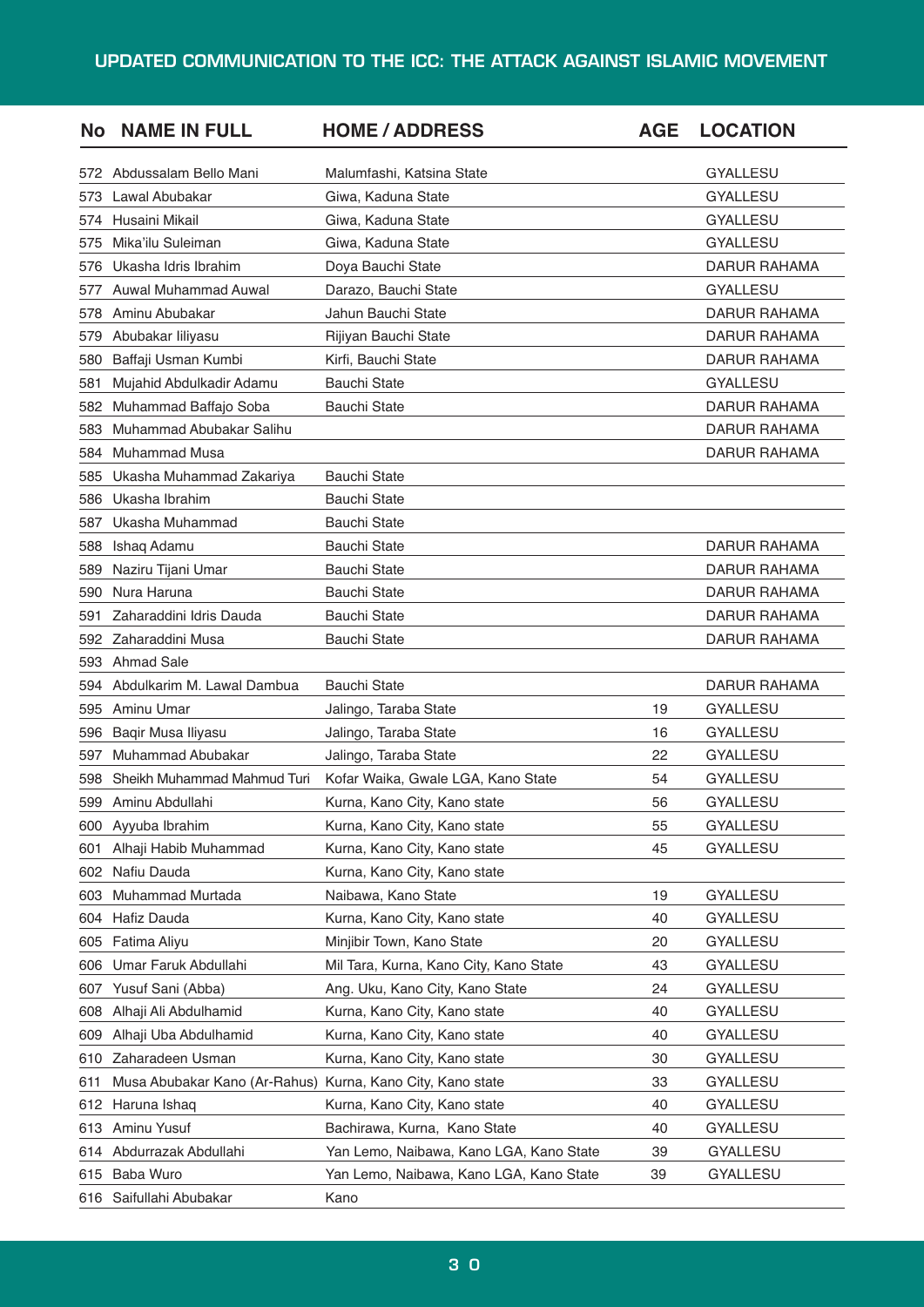| No   | <b>NAME IN FULL</b>      | <b>HOME / ADDRESS</b>                      | <b>AGE</b> | <b>LOCATION</b> |
|------|--------------------------|--------------------------------------------|------------|-----------------|
| 617  | Abba Hari                | Naibawa, Kano LGA, State                   |            |                 |
| 618  | <b>Muhammad Balarabe</b> | Kano                                       |            |                 |
| 619  | Abdullahi Iliyasu        | Hausawa, Naibawa, Kano State               | 40         | <b>GYALLESU</b> |
| 620  | Muazu Muhammad           | Tukuntawa, Naibawa, Kano State             | 40         | <b>GYALLESU</b> |
| 621  | Ibrahim Ulamau           | Tukuntawa, Naibawa, Kano State             | 40         | <b>GYALLESU</b> |
| 622  | Wasila A. Musa           | Marabar Jos, Igabi LGA, Kaduna State       | 30         | <b>GYALLESU</b> |
| 623  | Mustapha Abubakar        | Naibawa, Kano LGA, State                   | 25         | <b>GYALLESU</b> |
| 624  | <b>Bashir Muhammad</b>   | Naibawa, Kano LGA, State                   | 25         | <b>GYALLESU</b> |
| 625  | Musa Zaria               | Naibawa, Kano LGA, State                   | 35         | <b>GYALLESU</b> |
| 626  | <b>Bashir Saleh</b>      | Naibawa, Kano LGA, State                   | 36         | <b>GYALLESU</b> |
| 627  | Mustapha Garba           | Naibawa, Kano LGA, State                   | 25         | <b>GYALLESU</b> |
| 628  | Musa Ibrahim             | Sabon Titi, Sharada, Kano City, Kano State | 35         | <b>GYALLESU</b> |
| 629  | Alhassan Adamu           | Tudun Wada, Kano State                     | 38         | <b>GYALLESU</b> |
| 630  | Hisbullahi Isa           | Tudun Wada, Kano State                     | 18         | <b>GYALLESU</b> |
| 631  | Aminu Abdulmutalib       | Tudun Wada, Kano State                     | 25         | <b>GYALLESU</b> |
| 632  | Nuhu Habibu              | Tudun Wada, Kano State                     | 23         | <b>GYALLESU</b> |
| 633  | Nasiru Garba             | Tudun Wada, Kano State                     | 30         | <b>GYALLESU</b> |
| 634  | Umar Abdullahi           | Tudun Wada, Kano State                     | 37         | <b>GYALLESU</b> |
| 635  | Alhassan Suleiman        | Tudun Wada, Kano State                     | 37         | <b>GYALLESU</b> |
| 636  | Abdurrahman Ismail       | Tudun Wada, Kano State                     | 40         | <b>GYALLESU</b> |
| 637  | Bilya Rabiu              | Tudun Wada, Kano State                     | 42         | <b>GYALLESU</b> |
| 638  | <b>Muhammad Bashir</b>   | Kwana Hudu, Tudun Wada, Kano State         | 20         | <b>GYALLESU</b> |
| 639  | Hujjatullah Bashir Taura | Kwana Hudu, Tudun Wada, Kano State         | 18         | <b>GYALLESU</b> |
| 640  | Zailani Ali              | Tudun Wada, Kano State                     | 22         | <b>GYALLESU</b> |
| 641  | Sammani Misbahu          | Sabon Titi, Sharada, Kano City, Kano State | 40         | <b>GYALLESU</b> |
| 642  | Yusuf Garba              | Sabon Titi, Sharada, Kano City, Kano State | 47         | <b>GYALLESU</b> |
| 643  | Ibrahim Sarki            | Sabon Titi, Sharada, Kano City, Kano State | 40         | <b>GYALLESU</b> |
| 644. | Yahaya Garba Sarki       | Sabon Titi, Sharada, Kano City, Kano State | 23         | <b>GYALLESU</b> |
| 645  | Abdulmalik Safiyanu      | Sabon Titi, Sharada, Kano City, Kano State | 22         | GYALLESU        |
| 646  | Abubakar Ishaq           | Sabon Titi, Sharada, Kano City, Kano State | 55         | GYALLESU        |
| 647  | Mansur Adam              | Sabon Titi, Sharada, Kano City, Kano State | 30         | GYALLESU        |
| 648  | Sani Ibrahim Kano        | Tudun Wada, Kano State                     | 30         | <b>DOGRAWA</b>  |
| 649  | Mukhtar Ibrahim          | Tudun Wada, Kano State                     | 24         | <b>DOGRAWA</b>  |
| 650  | Ishaq Ibrahim            | Tudun Wada, Kano State                     | 35         | <b>DOGRAWA</b>  |
| 651  | Shehu Ibrahim            | Tudun Wada, Kano State                     | 23         | <b>DOGRAWA</b>  |
| 652  | Abdullahi Ibrahim        | Tudun Wada, Kano State                     | 22         | <b>DOGRAWA</b>  |
| 653  | Abdullahi Musa           | Tudun Wada, Kano State                     | 40         | <b>DOGRAWA</b>  |
| 654  | Iliya Ja'afar            | Tudun Wada, Kano State                     | 21         | <b>DOGRAWA</b>  |
| 655  | Mubarak Yahaya           | Tudun Wada, Kano State                     | 16         | <b>DOGRAWA</b>  |
| 656  | Muhammad Bello Abdullahi | Tudun Wada, Kano State                     | 38         | <b>DOGRAWA</b>  |
| 657  | <b>Tukur Shehu</b>       | Tudun Wada, Kano State                     | 35         | <b>DOGRAWA</b>  |
| 658  | Usman Shafiu             | Tudun Wada, Kano State                     | 24         | <b>DOGRAWA</b>  |
| 659  | Abdulkarim Umar          | Tudun Wada, Kano State                     | 23         | <b>DOGRAWA</b>  |
| 660  | Hasan Tukur              | Tudun Wada, Kano State                     | 20         | <b>DOGRAWA</b>  |
| 661  | Abdulkadir Ayuba         | Tudun Wada, Kano State                     | 35         | <b>DOGRAWA</b>  |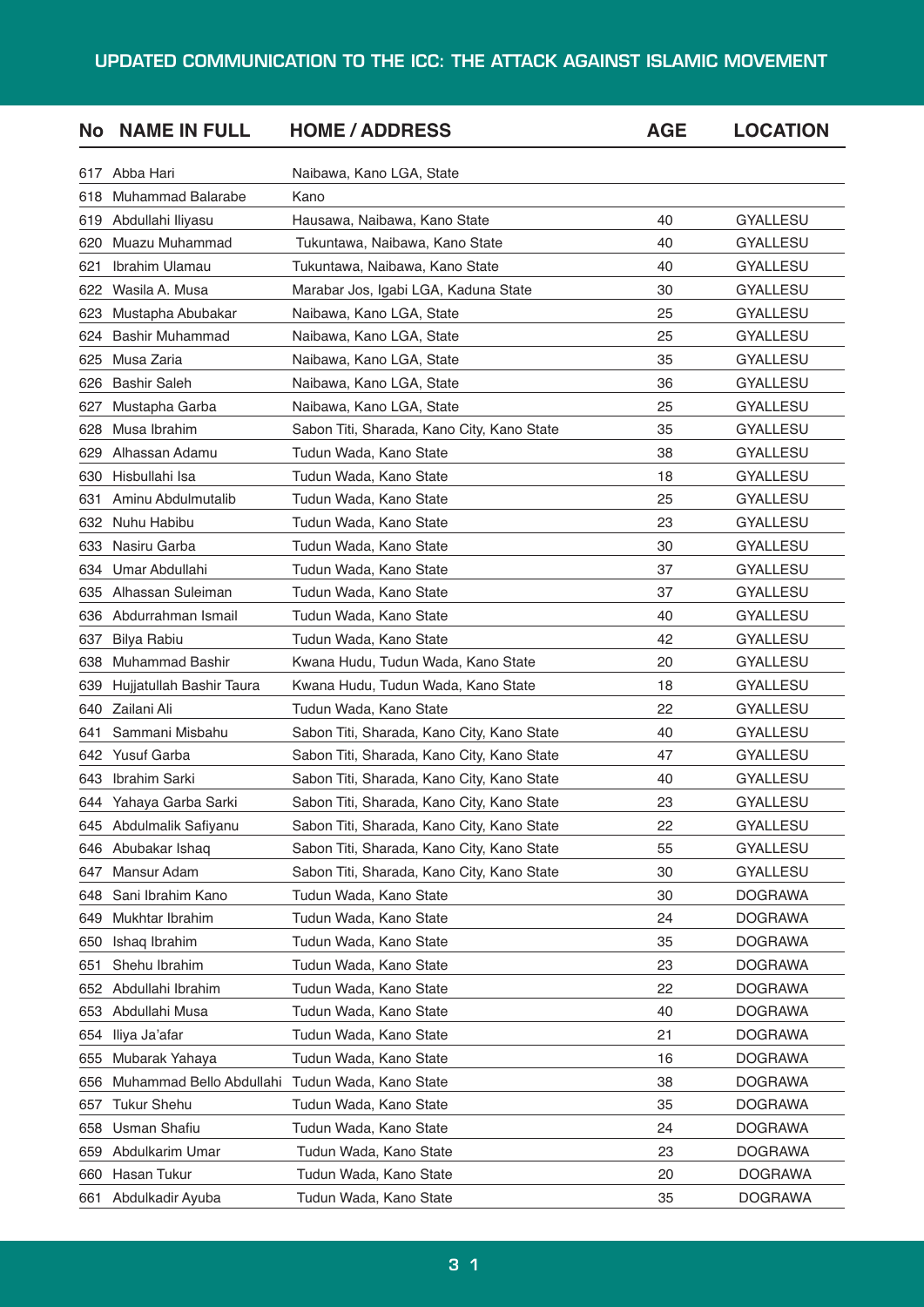### **UPDATED COMMUNICATION TO THE ICC: THE ATTACK AGAINST ISLAMIC MOVEMENT**

| <b>No</b> | <b>NAME IN FULL</b>     | <b>HOME / ADDRESS</b>                | <b>AGE</b> | <b>LOCATION</b> |
|-----------|-------------------------|--------------------------------------|------------|-----------------|
| 662       | Sani Shehu              | Tudun Wada, Kano State               | 48         | <b>DOGRAWA</b>  |
| 663       | Musa Hassan             | Tudun Wada, Kano State               | 27         | <b>DOGRAWA</b>  |
| 664       | Nasiru Muhammad         | Tudun Wada, Kano State               | 22         | <b>DOGRAWA</b>  |
| 665       | Suraj Khalid            | Tudun Wada, Kano State               | 40         | <b>DOGRAWA</b>  |
| 666       | Abubakar Usman          | Tudun Wada, Kano State               | 39         | <b>DOGRAWA</b>  |
| 667       | Ayuba Bawa              | Tudun Wada, Kano State               | 23         | <b>DOGRAWA</b>  |
| 668       | Kabiru Abubakar         | Tudun Wada, Kano State               | 22         | <b>DOGRAWA</b>  |
| 669       | Isma'il Abdullahi       | Tudun Wada, Kano State               | 35         | <b>DOGRAWA</b>  |
| 670       | Awwalu Shu'aibu         | Tudun Wada, Kano State               | 35         | <b>DOGRAWA</b>  |
| 671       | <b>Bashir Musa</b>      | Tudun Wada, Kano State               | 20         | <b>DOGRAWA</b>  |
| 672       | Surajo Shu'aibu         | Tudun Wada, Kano State               | 32         | <b>DOGRAWA</b>  |
| 673       | Musa Nasiru             | Tudun Wada, Kano State               | 25         | <b>DOGRAWA</b>  |
| 674       | Yakubu Hussaini         | Tudun Wada, Kano State               | 18         | <b>DOGRAWA</b>  |
| 675       | Isa Shehu               | Tudun Wada, Kano State               | 32         | <b>DOGRAWA</b>  |
| 676       | Rabiu Murtala           | Tudun Wada, Kano State               | 35         | <b>DOGRAWA</b>  |
| 677       | Alhassan Ado            | Tudun Wada, Kano State               | 48         | <b>DOGRAWA</b>  |
| 678       | Ibrahim Usman           | Tudun Wada, Kano State               | 24         | <b>DOGRAWA</b>  |
| 679       | Alhaji Aminu Yusuf      | Kazaure LGA, Jigawa State            | 34         | GYALLESU        |
| 680       | Alhaji Shafiu Alhassan  | Kazaure LGA, Jigawa State            | 45         | GYALLESU        |
| 681       | Lawan Umar              | Kazaure LGA, Jigawa State            | 35         | <b>GYALLESU</b> |
| 682       | Aliyu Lawan Umar        | Kazaure LGA, Jigawa State            | 16         | <b>GYALLESU</b> |
| 683       | <b>Bakir Adam</b>       | Kazaure LGA, Jigawa State            | 17         | GYALLESU        |
| 684       | Murtala Tambari         | Kazaure LGA, Jigawa State            | 40         | GYALLESU        |
| 685       | Kabiru Ahmad            | Kazaure LGA, Jigawa State            | 45         | GYALLESU        |
| 686       | Aliyu Lawan             | Dambatta City, Kano State            |            | GYALLESU        |
| 687       | Abubakar Idris          | Tsangaya, Albasu LGA, Kano State     | 29         | <b>GYALLESU</b> |
| 688       | Abubakar Abdullahi      | Rano City, Kano State                | 45         | <b>GYALLESU</b> |
| 689       | Malam Zakariya          | Gargai, Bebeji LGA, Kano State       | 40         | <b>GYALLESU</b> |
| 690       | Nusaiba Shafiu Alhassan | Kazaure LGA, Jigawa State            | 22         | GYALLESU        |
| 691       | Muhammad Dahiru         | Dan Hassan, Kura LGA, Kano State     | 42         | GYALLESU        |
| 692       | Aliyu M. Sani           | Tafawa, Fagge LGA, Kano State        | 27         | <b>GYALLESU</b> |
| 693       | Sani Abdullahi          | Wangara, Gezawa LGA, Kano State      | 46         | GYALLESU        |
| 694       | Tajuddeen Muhammad Isah | Nassarawa, Tsanyawa LGA, Kano State  | 30         | GYALLESU        |
| 695       | Sabiu Muhammad          | Nassarawa, Tsanyawa LGA, Kano State  | 28         | GYALLESU        |
| 696       | Haruna Isah             | Tafawa, Fagge LGA, Kano State        |            | <b>GYALLESU</b> |
| 697       | Abdulkadir Muhammad     | Karaye, Kano State 44                |            | GYALLESU        |
| 698       | Naziru Ibrahim          | Shuwaki, Kunchi LGA, Kano State      | 25         | <b>GYALLESU</b> |
| 699       | Yusuf Usman             | Karaye, Kano State 41                |            | GYALLESU        |
| 700       | Zakariyya Tukur         | Bichi Town, Kano State               |            | <b>GYALLESU</b> |
| 701       | Abba Yunusa             | Nassarawa, Tsanyawa LGA, Kano State  | 35         | GYALLESU        |
| 702       | Shuaibu Saidu           | Madobi Town, Kanu State              | 44         | GYALLESU        |
| 703       | Abubakar Hussaini       | Shanono Town, Kano State             | 48         | GYALLESU        |
| 704       | Rabiu Muhammad          | Warawa Town, Kano State              | 32         | GYALLESU        |
| 705       | Ali Muhammad Dahur      | in the text: Sara, Maiduguri Road    | 16         | GYALLESU        |
|           | 706 Nura Sulaiman       | Saulawa, Katsina City, Katsina State |            | GYALLESU        |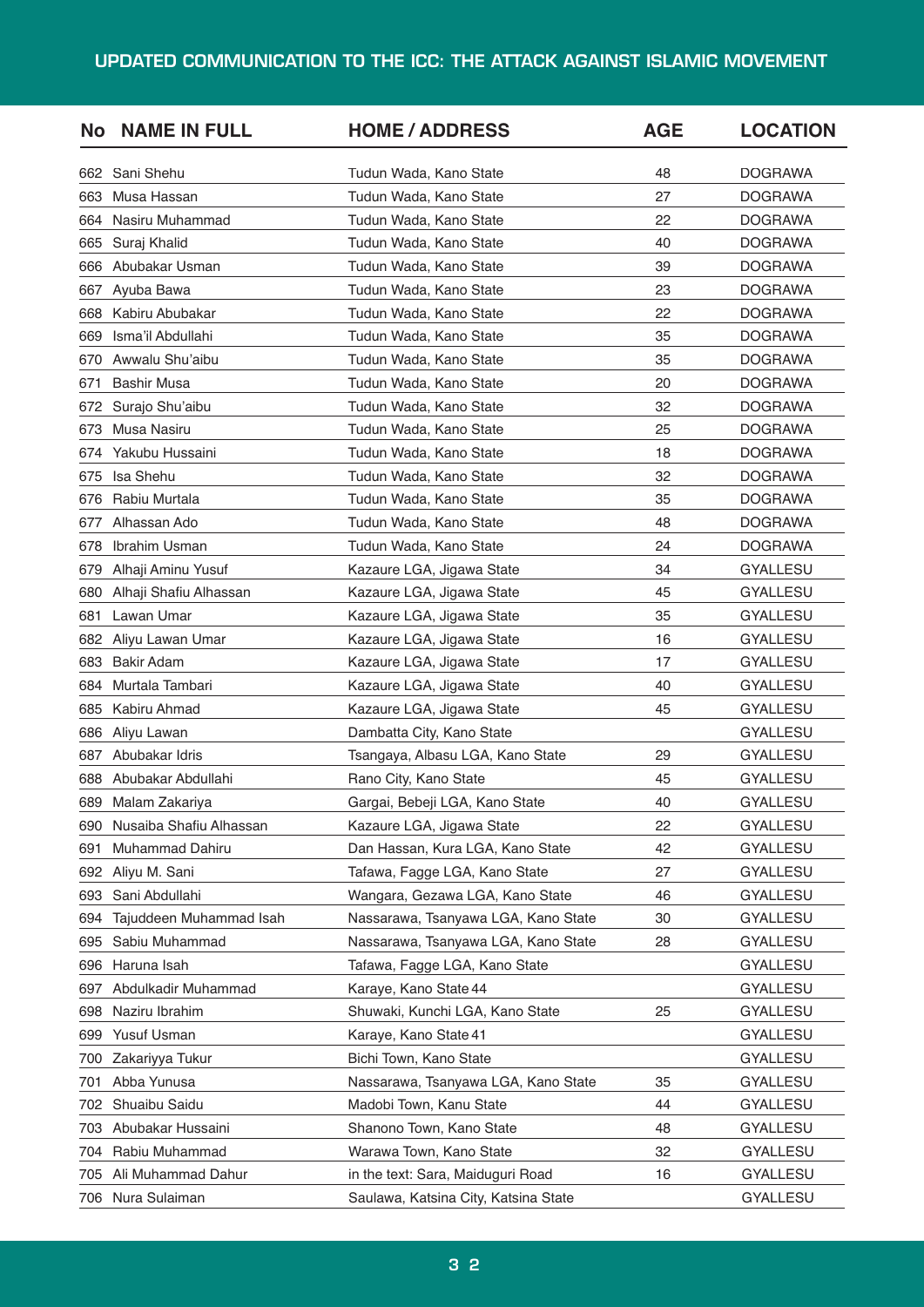### **UPDATED COMMUNICATION TO THE ICC: THE ATTACK AGAINST ISLAMIC MOVEMENT**

| <b>No</b> | <b>NAME IN FULL</b>                      | <b>HOME / ADDRESS</b>                       | <b>AGE</b> | <b>LOCATION</b> |
|-----------|------------------------------------------|---------------------------------------------|------------|-----------------|
| 707       | Basiru Muhammad Sabon Layi (Yandaka)     | Katsina, Katsina State                      |            | <b>GYALLESU</b> |
| 708       | Lawal Isma'il Mai P.O.P. Filin Samji     | Katsina, Katsina State                      |            | <b>GYALLESU</b> |
| 709       | Sulaiman Falalu Masanawa                 | Katsina, Katsina State                      |            | <b>GYALLESU</b> |
| 710       | Nafi'u Musa Muhammad                     | Daura LGA, Katsina State                    | 43         | GYALLESU        |
| 711       | Salihu Awwal Yusuf                       | Daura LGA, Katsina State                    | 21         | <b>GYALLESU</b> |
|           | 712 Kabir Muhammad Shitu                 | Daura LGA, Katsina State                    |            |                 |
|           | 713 Umar Isah Tela                       | Daura LGA, Katsina State                    | 22         | <b>GYALLESU</b> |
| 714.      | Yusuf Sulaiman Art                       |                                             | 22         | GYALLESU        |
| 715       | Abubakar Musa                            | Muduru, Mani LGA, Katsina State             |            | <b>GYALLESU</b> |
| 716       | Ammar Alhassan                           | Abukur, Rimi LGA, Katsina State             |            | <b>GYALLESU</b> |
| 717       | Mustapha Lawal                           | Doro, Bindawa LGA, Katsina State            |            | <b>GYALLESU</b> |
| 718       | Muhammad Ibrahim Maradi (Niger Republic) | Katsina, Katsina State                      |            | <b>GYALLESU</b> |
| 719       | Nuhu Gaiwa                               | Charanchi, Katsina State                    |            | <b>GYALLESU</b> |
| 720       | Alhaji Ibraheem Ahmad (Alheri Blocks)    | Dutsinma - Katsina State                    |            | <b>GYALLESU</b> |
| 721       | <b>Muhammad Aminu</b>                    | Faguwa, Sabon Gari, Katsina State           |            | <b>GYALLESU</b> |
| 722       | Isah Yan Shantuna                        | Dutsinma, Katsina State                     |            | <b>GYALLESU</b> |
| 723       | Usman Sa'idu Kurmi                       | Malumfashi, Katsina State                   |            | <b>GYALLESU</b> |
| 724       | Abdulsalam Bello Mani                    | Malumfashi, Katsina State                   |            | <b>GYALLESU</b> |
| 725       | Muhammad Ibraheem                        | Malumfashi, Katsina State                   |            |                 |
| 726       | Musa Abubakar Tashar Kashin Miya         | Hunkuyi, Kudan LGA, Kaduna State            |            |                 |
| 727       | Musa Ibraheem                            | Mahuta, Katsina State                       |            | <b>GYALLESU</b> |
| 728       | Usman Kankia                             | Katsina State                               |            | <b>GYALLESU</b> |
| 729       | <b>Bashir Mansur</b>                     | Kankia,                                     |            |                 |
| 730       | Muhammad Sani                            | Yan Al-Bassa, Dutsinma LGA, Katsina State   |            | <b>GYALLESU</b> |
| 731       | Shaikh Muhammad M. Sahabi                | Kaduna LGA, Kaduna State                    |            | <b>GYALLESU</b> |
|           | 732 Kabiru Muhammad                      | Badarawa, Kaduna North LGA, Kaduna State    |            | GYALLESU        |
| 733       | Fauziyya Shehu                           | Layin Kosai, Kaduna South LGA, Kaduna State | 20         | GYALLESU        |
|           | 734 Mainuna Shehu                        | Layin Kosai, Kaduna South LGA, Kaduna State | 22         | <b>GYALLESU</b> |
| 735       | Muhammad Yahya Gilima                    | Kaduna LGA, Kaduna State                    |            | <b>GYALLESU</b> |
| 736       | <b>Faisal Abdulkadir</b>                 | Kaduna LGA, Kaduna State                    |            | <b>GYALLESU</b> |
| 737       | Aliyu Sulaiman Karofi                    | Kaduna LGA, Kaduna State                    |            | <b>GYALLESU</b> |
| 738       | Sulaiman Musa Baiah                      | Minna, Neger State                          |            | <b>GYALLESU</b> |
| 739       | Abubakar Alhasan                         | Minna, Neger State                          |            | GYALLESU        |
| 740       | Mubarak Muhammad                         | Zuru, Kebbi State                           |            | <b>GYALLESU</b> |
| 741       | Rufai Muhammad                           | Zuru, Kebbi State                           |            | <b>GYALLESU</b> |
| 742       | Bala Magaji                              | Kebbi State                                 |            |                 |
| 743       | Nasiru Saadu                             | Gusau, Zamfara State                        |            | <b>GYALLESU</b> |
| 744       | Muhammad Habibu                          | Dutsen Wai, Kubau LGA, Kaduna State         |            | <b>GYALLESU</b> |
| 745       | Rajau Husaini Escort                     | Dutsen Wai, Kubau LGA, Kaduna State         |            | <b>GYALLESU</b> |
| 746       | Abubakar Isa                             | Dutsen Wai, Kubau LGA, Kaduna State         |            |                 |
| 747       | Yakubu Okene                             | Zaria, Kaduna State                         |            | <b>GYALLESU</b> |
| 748       | Ahmad Yakubu Okene                       | Zaria, Kaduna State                         |            | <b>GYALLESU</b> |
| 749       | Fatima Yakubu Okene                      | Zaria, Kaduna State                         |            | <b>GYALLESU</b> |
| 750       | Khadija Yakubu Okene                     | Zaria, Kaduna State                         |            | <b>GYALLESU</b> |
| 751       | Ibrahim Muhammad                         | Danja, Katsina State                        |            |                 |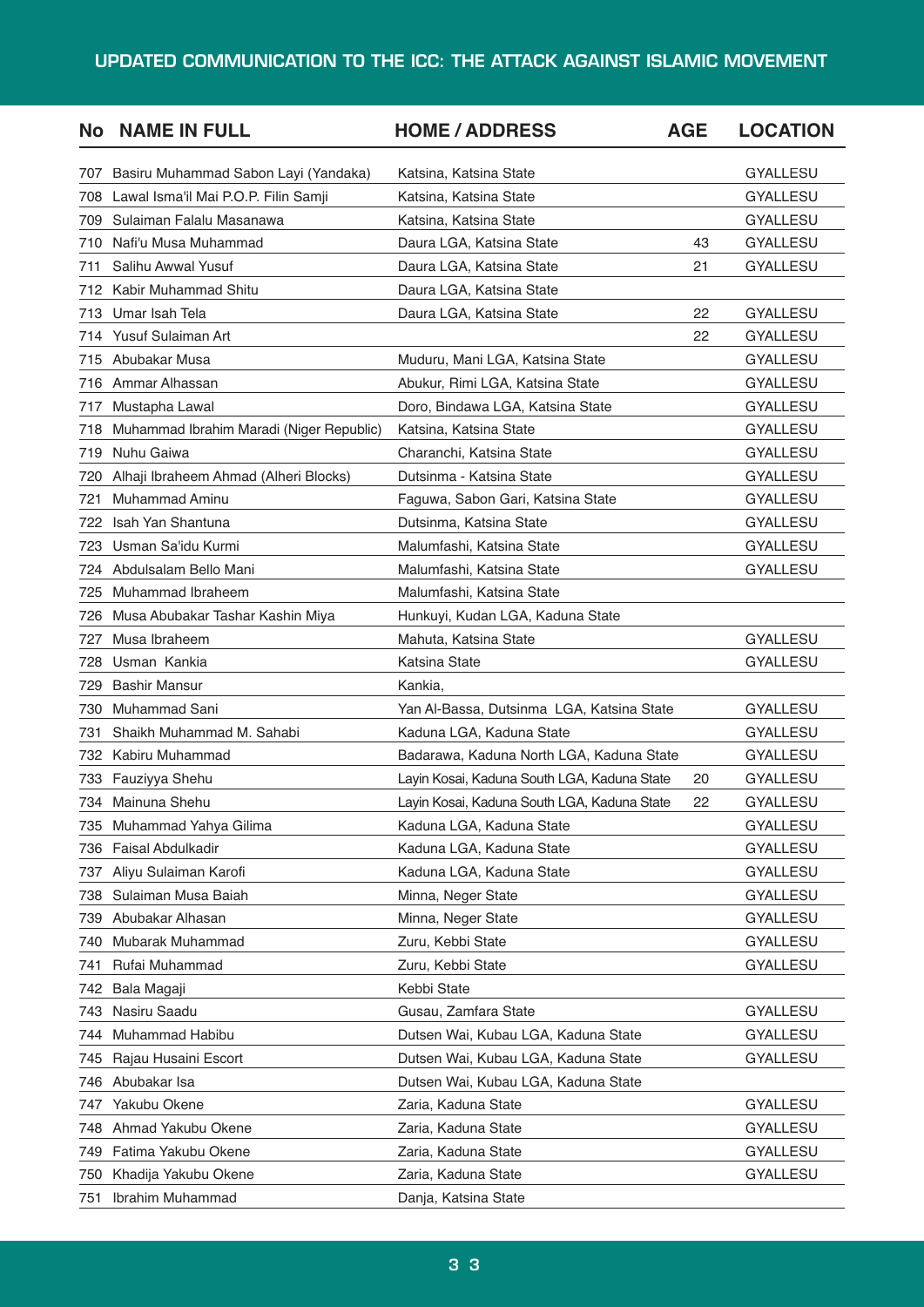| <b>No</b> | <b>NAME IN FULL</b>              | <b>HOME / ADDRESS</b>            | <b>AGE</b> | <b>LOCATION</b>          |
|-----------|----------------------------------|----------------------------------|------------|--------------------------|
| 752.      | Abubakar Husaini                 | Shanono Town, Kano State         |            | <b>GYALLESU</b>          |
| 753       | Muhammad Sani Abubakar (Zuguru)  | Abuja                            | 48         | HUSAINIYYA BAQIYYATULLAH |
| 754       | Shehu Aliyu Muhammad             | Richifa, Soba LGA, Kaduna State  |            |                          |
| 755       | Adamu Aliyu Muhammad             | Richifa, Soba LGA, Kaduna State  | 21         | <b>GYALLESU</b>          |
| 756       | Musa Abubakar                    | Kudan, Kaduna State              |            |                          |
| 757       | U. Danladi Abubakar              | Kudan, Kaduna State              |            |                          |
| 758       | Zaharaddeen Murtala              | Malumfashi, Katsina State        |            |                          |
| 759       | Salisu Idris                     | Gwrzo Kano                       |            |                          |
| 760       | Salman Abdul Rahaman             | Zaria, Kaduna State              |            |                          |
| 761       | Usman Isa (Block)                | Lugbe, Abuja FCT                 |            |                          |
| 762       | <b>Ibrahim Saidu</b>             | Lugbe, Abuja FCT                 |            |                          |
| 763       | Umar Abubakar Tashar Kashin Miya | Hunkuyi, Kudan LGA, Kaduna State |            |                          |
| 764       | Shehu Ummar Shehu                | Lugbe, Abuja FCT                 |            |                          |
| 765       | Aliyu Maigari                    | no place                         |            |                          |
| 766       | Umar Musa Jaja                   | Hunkuyi, Kudan LGA, Kaduna State |            |                          |
| 767       | Sahabi Ibrahim Jaja              | Hunkuyi, Kudan LGA, Kaduna State |            |                          |
|           | 768 Salihu Yunusa Jaja           | Hunkuyi, Kudan LGA, Kaduna State |            |                          |